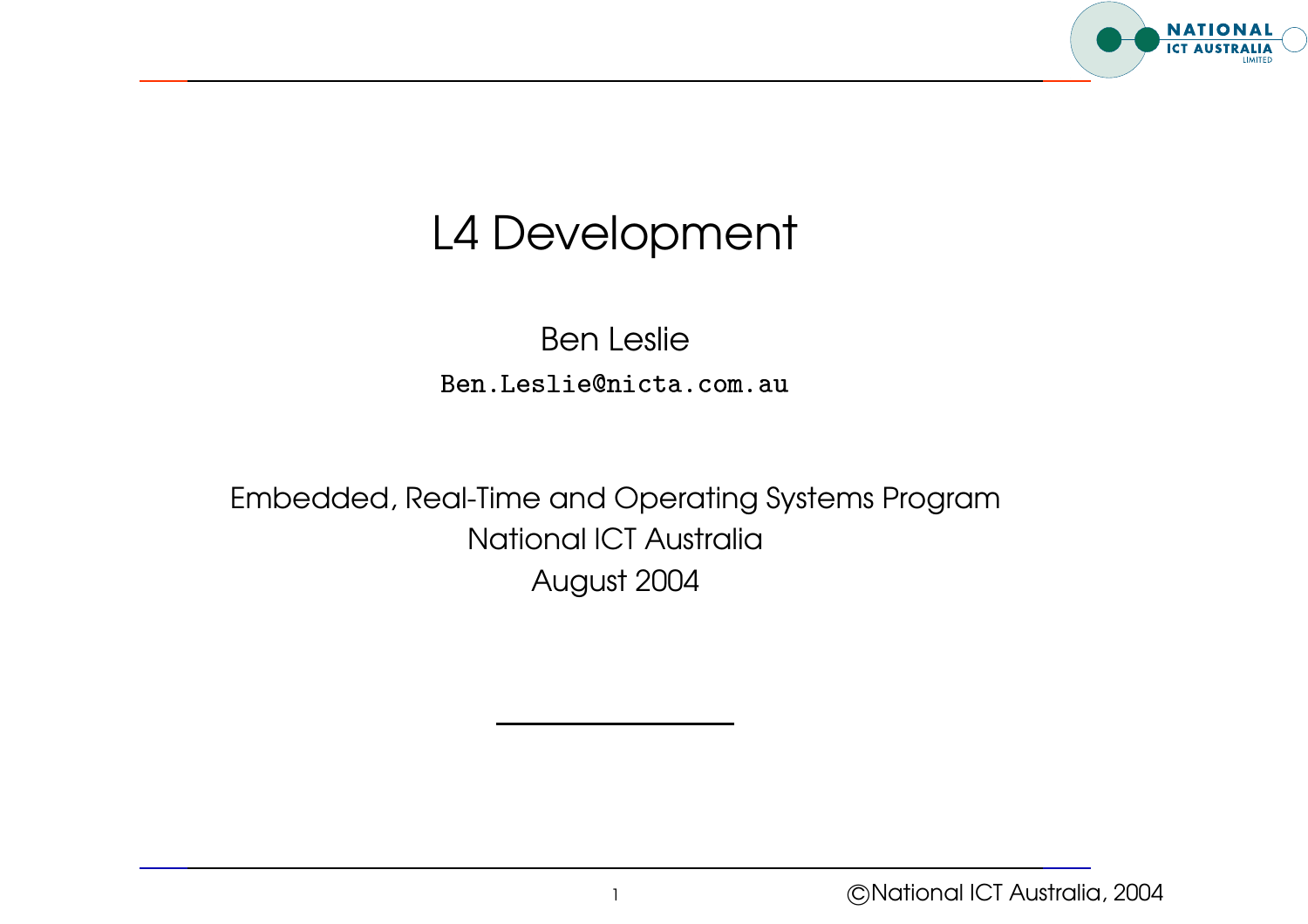

### **OVERVIEW**

- Developments tools
- Configuring and building the L4 kernel
- L4 booting and startup
- The L4 kernel debugger
- L4 "Hello Word"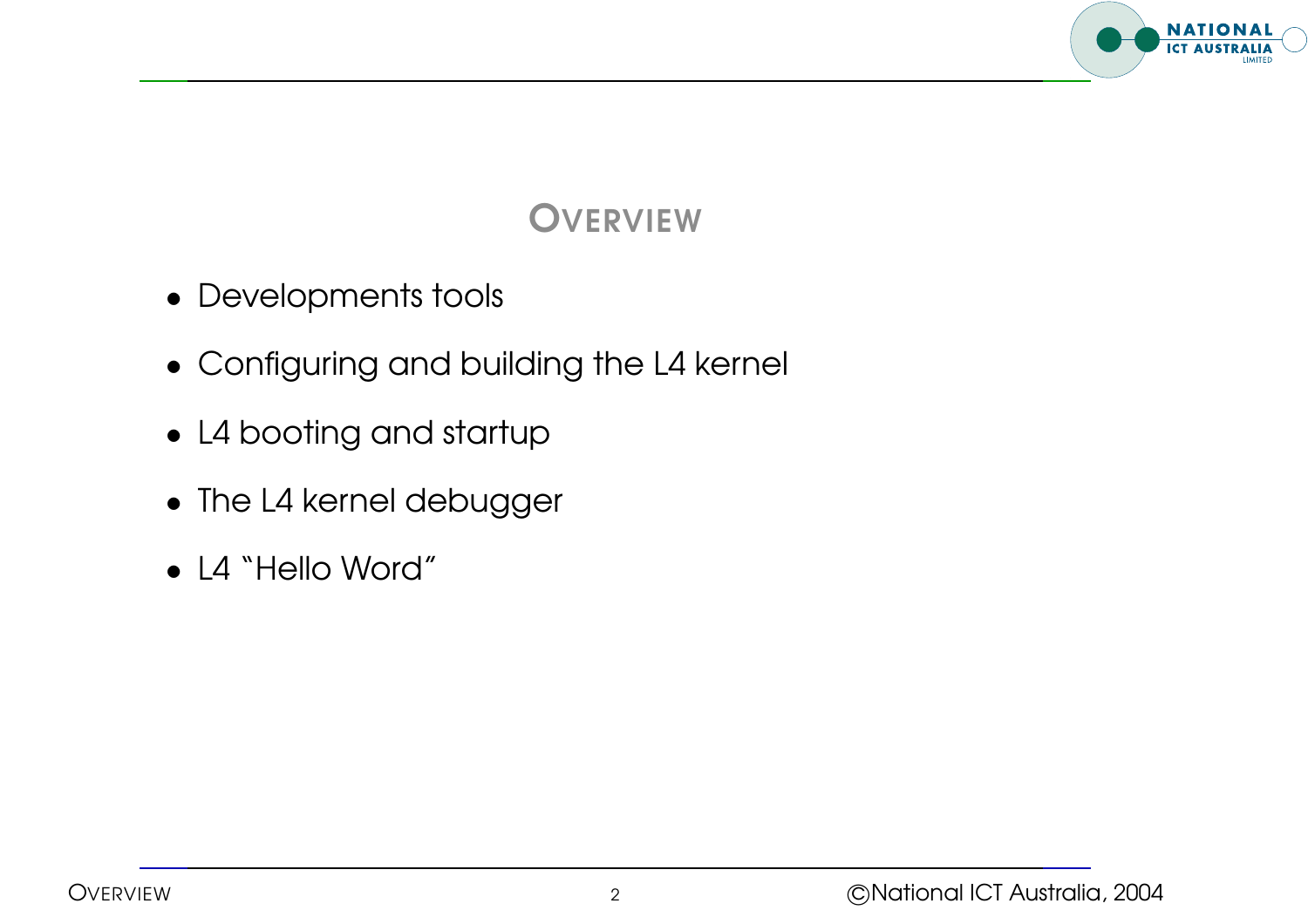

### **OVERVIEW**

- Developments tools
- Configuring and building the L4 kernel
- L4 booting and startup
- The L4 kernel debugger
- L4 "Hello Word"

Presented as an extended worked example. Demonstration presented using slides, emacs, terminal and simulator.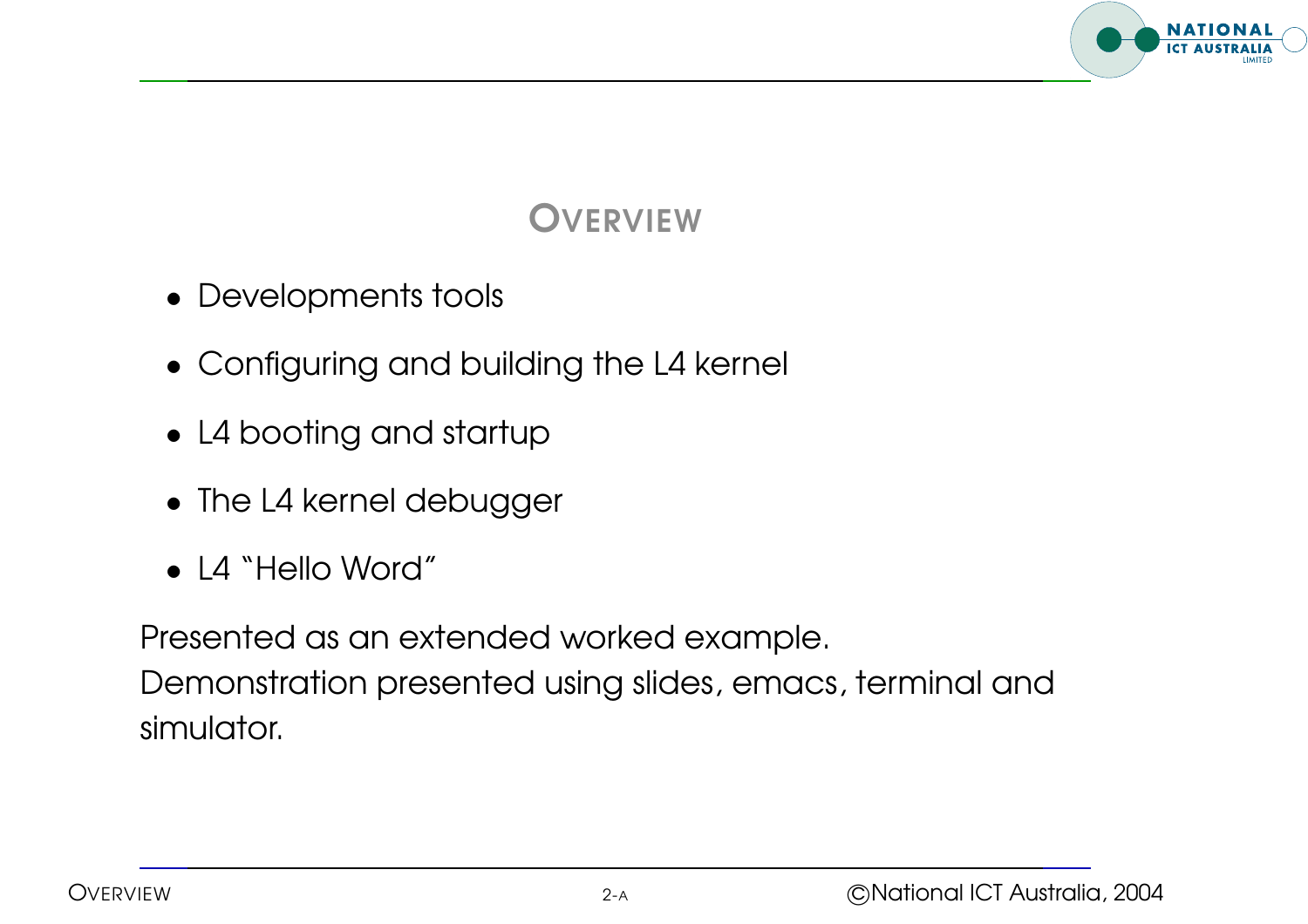

#### L4 Pistachio:

Linux: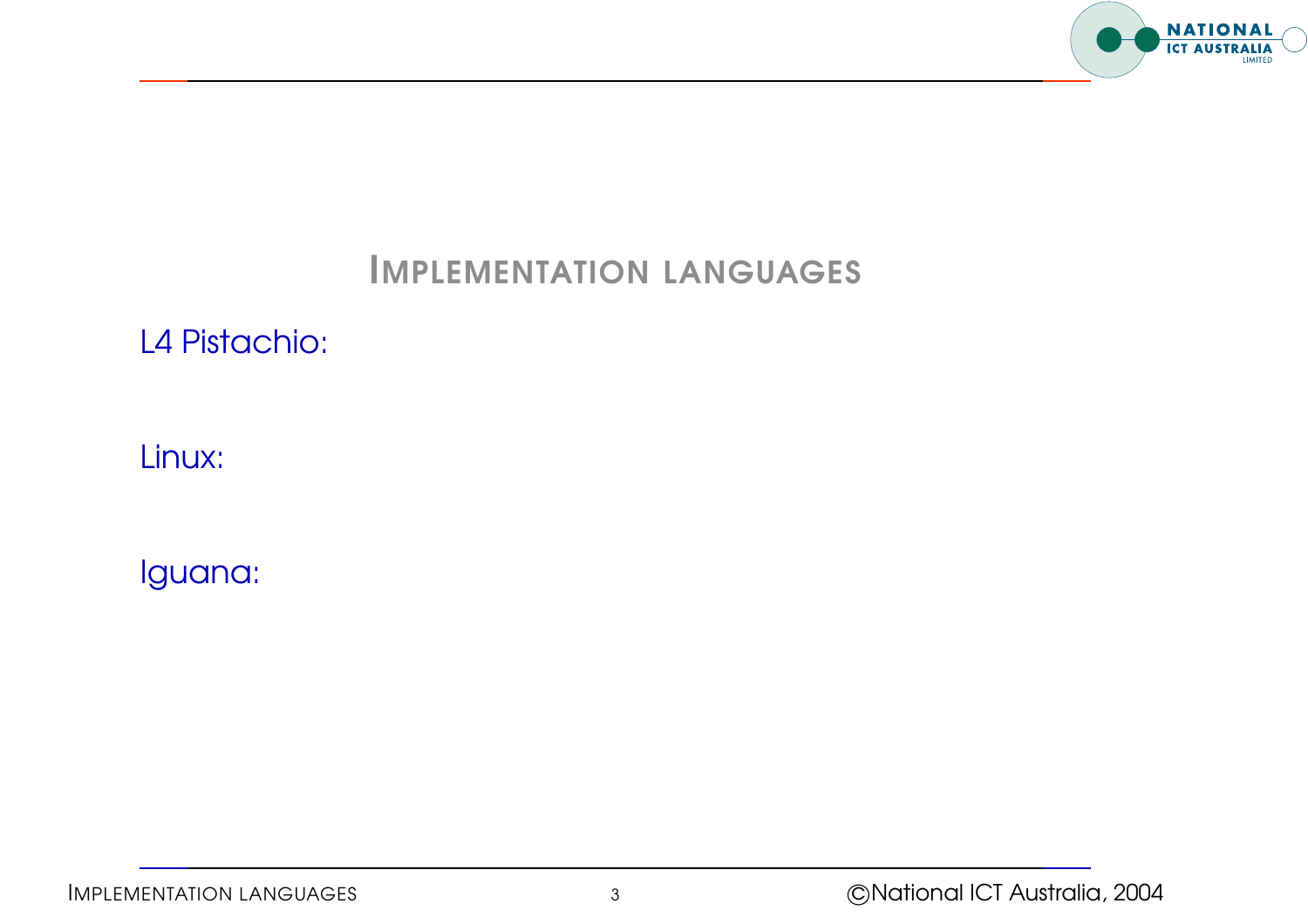

#### L4 Pistachio:

→ C, C++ and assembly.

Linux: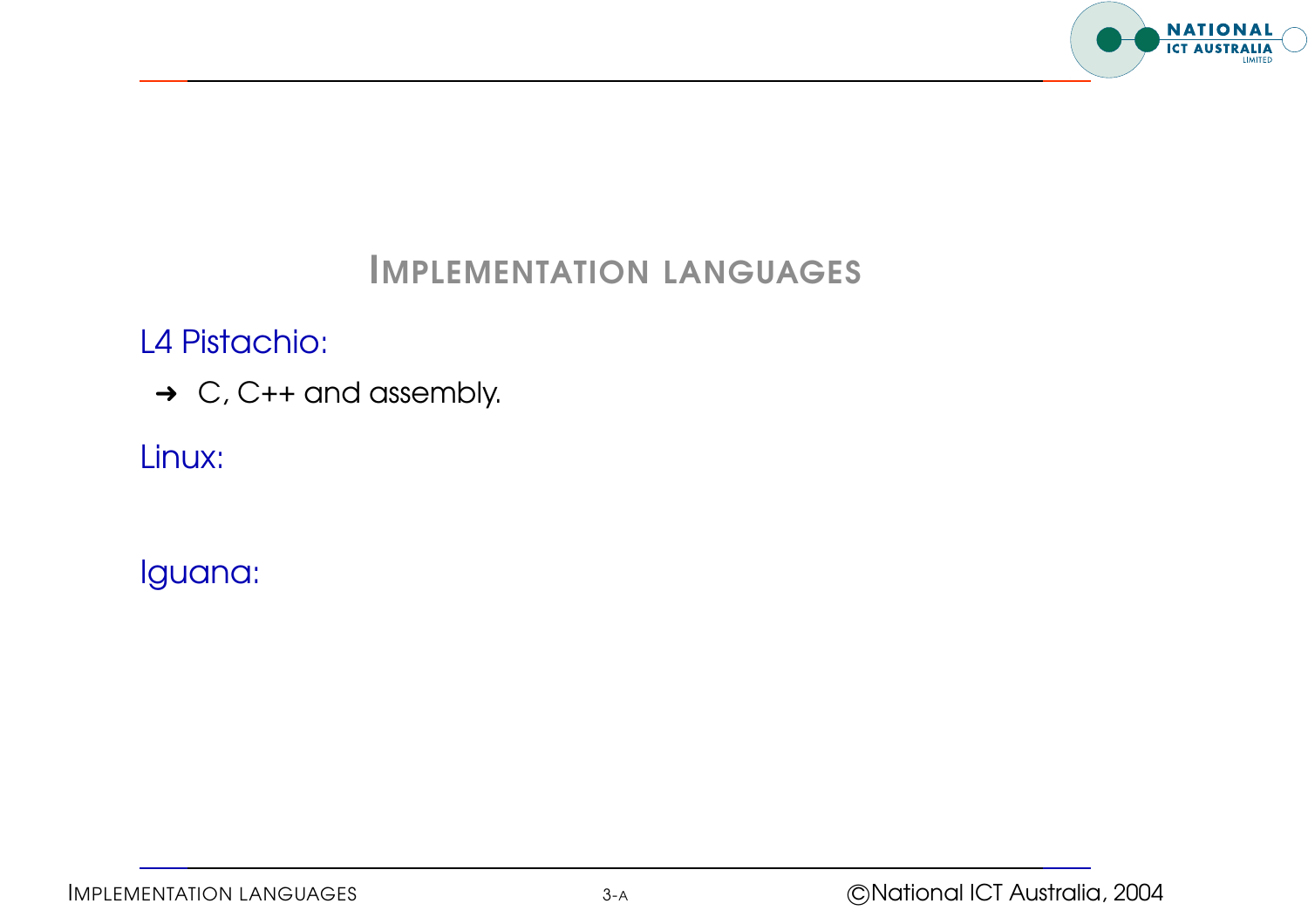

L4 Pistachio:

→ C, C++ and assembly.

Linux:

**→ C** (with GNU extensions) and assembly.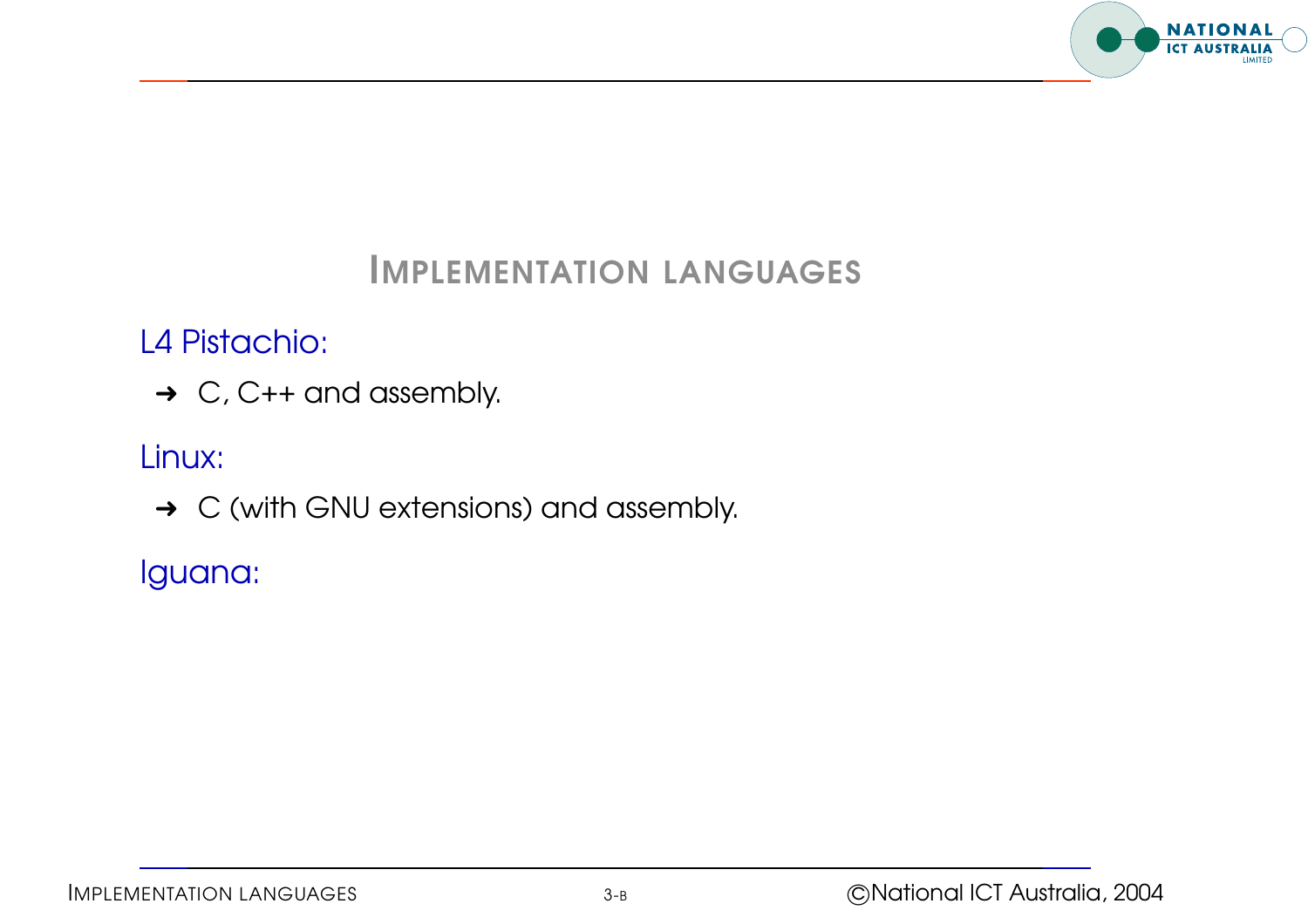

#### L4 Pistachio:

 $\rightarrow$  C, C++ and assembly.

#### Linux:

**→ C** (with GNU extensions) and assembly.

- **→ C (aims towards ANSI C99 compliance).**
- → IDL and other DSLs which produce C.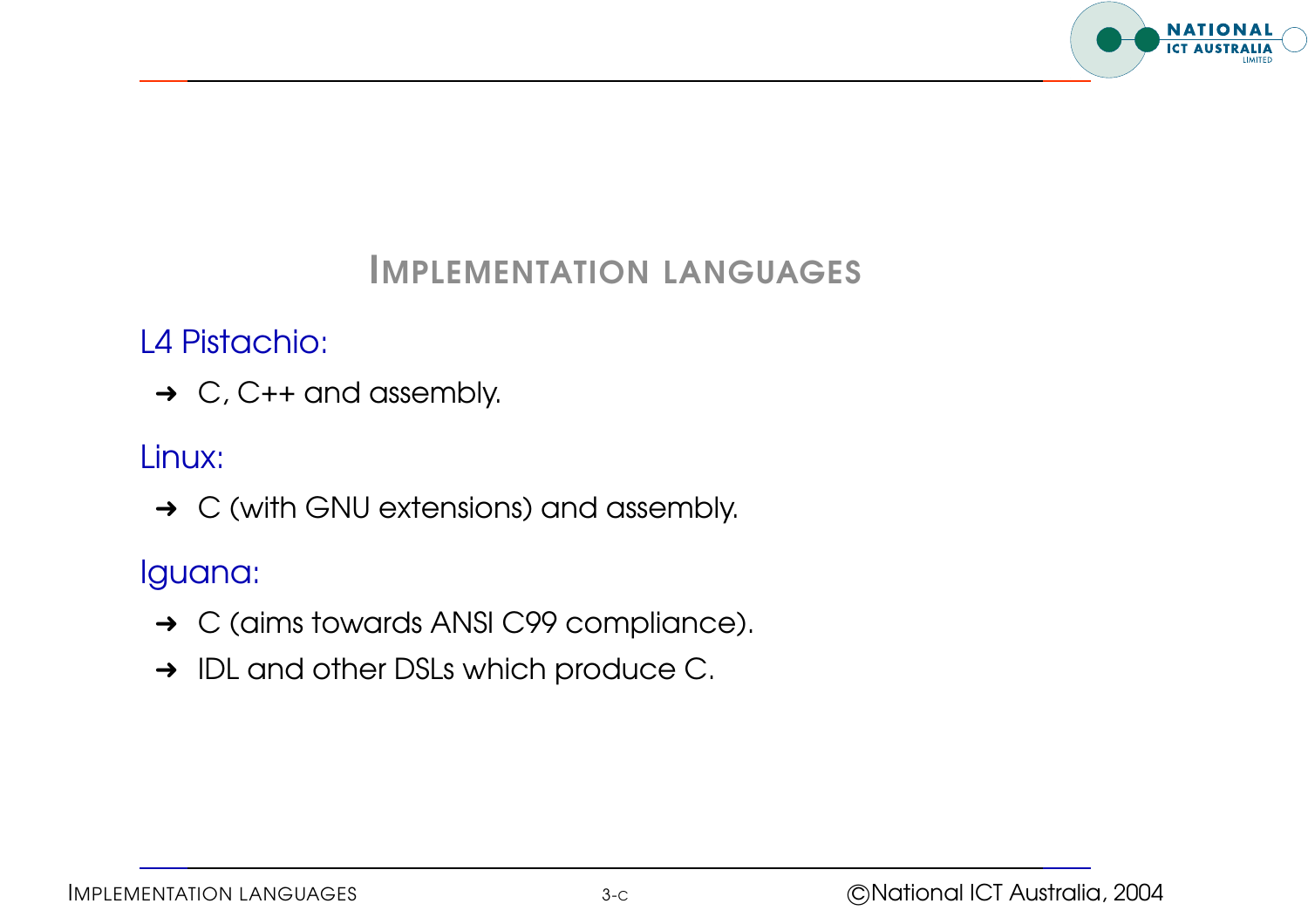

gcc (v3.3.3) — http://gcc.gnu.org

binutils (v2.15) — http://sources.redhat.com/binutils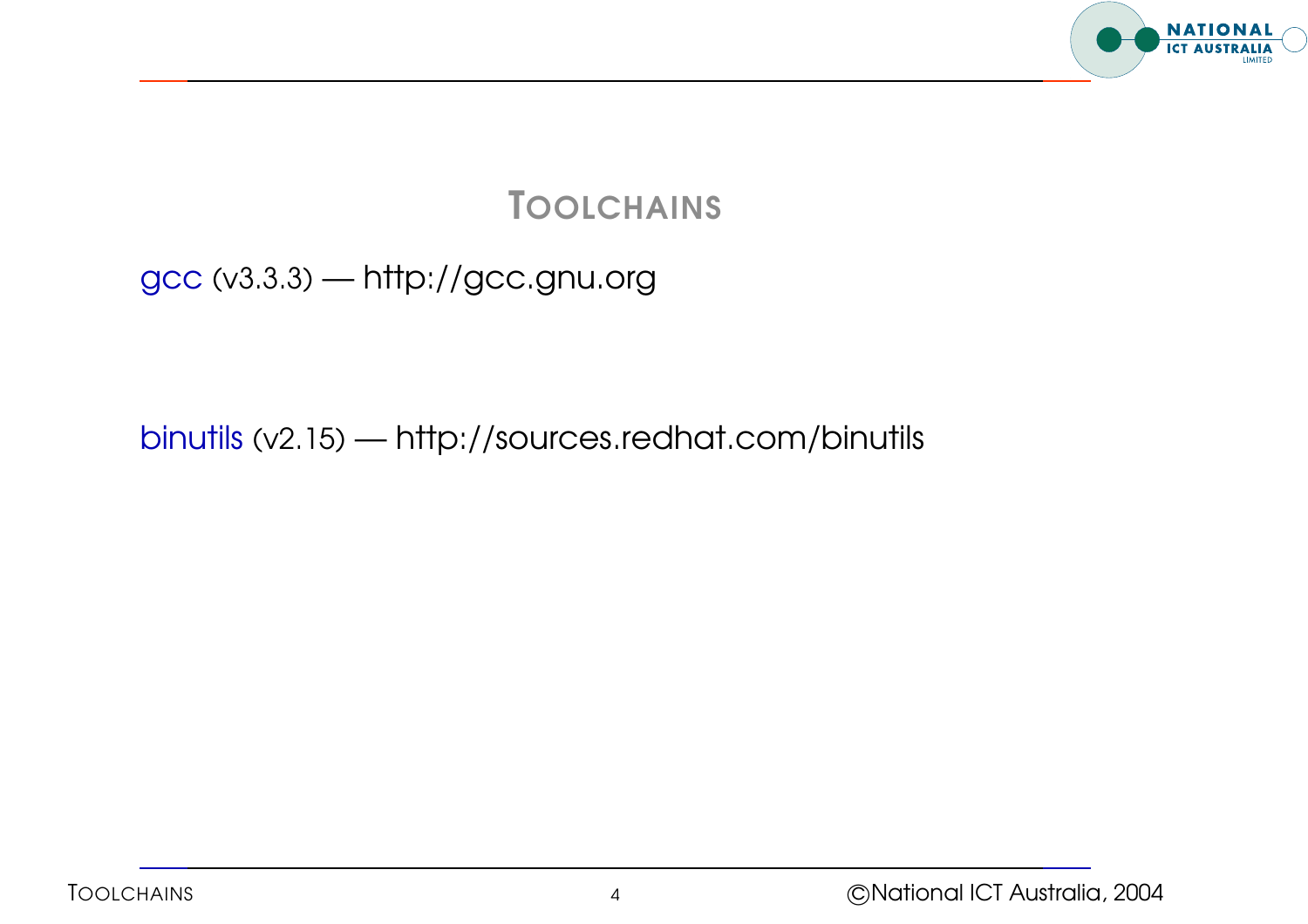

gcc (v3.3.3) — http://gcc.gnu.org

- → C compiler (gcc)
- $\rightarrow$  C++ compiler (g++)

binutils (v2.15) — http://sources.redhat.com/binutils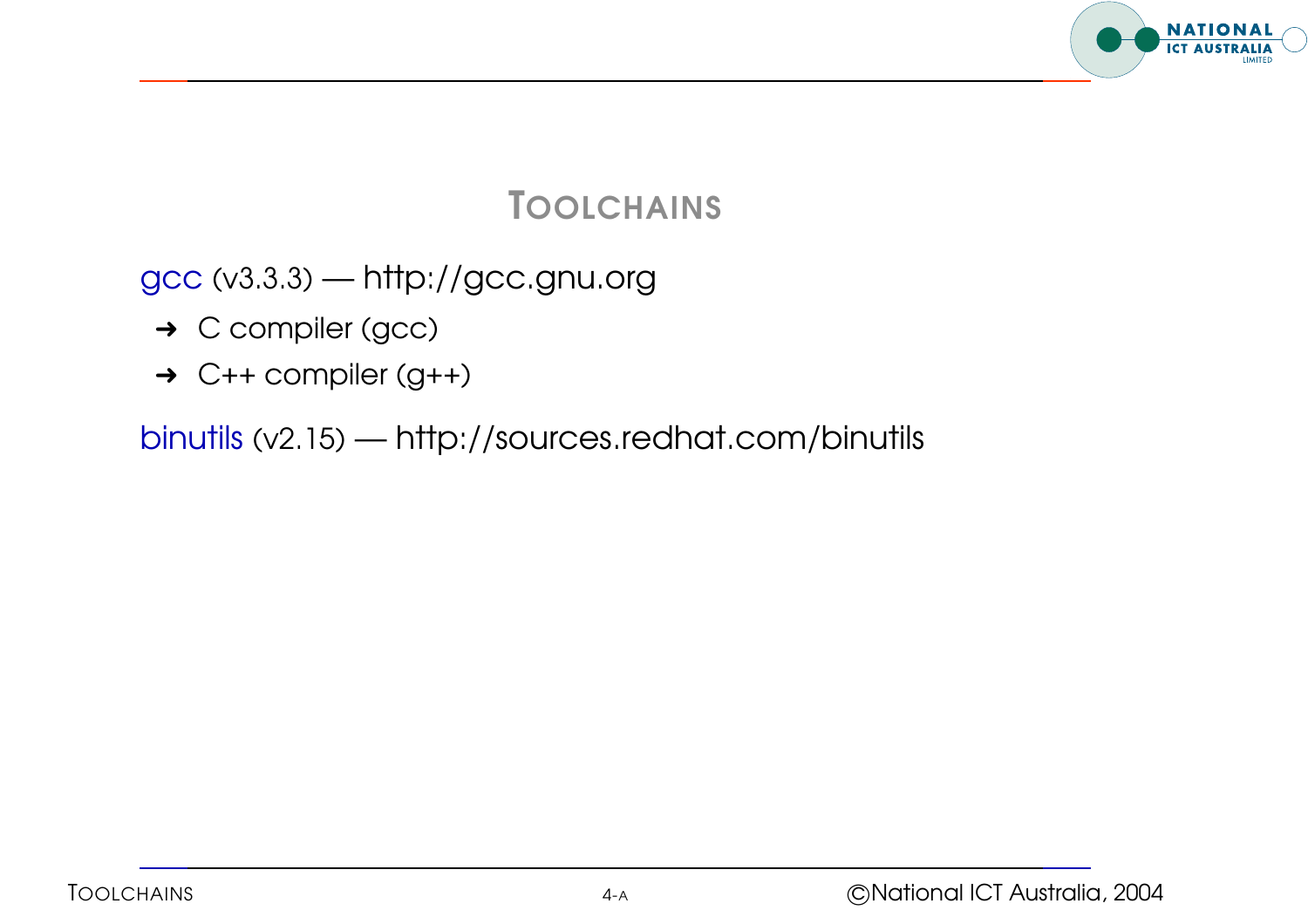

gcc (v3.3.3) — http://gcc.gnu.org

- → C compiler (gcc)
- $\rightarrow$  C++ compiler (g++)

binutils (v2.15) — http://sources.redhat.com/binutils

- **→ Assembler (gas)**
- $\rightarrow$  Linker (Id)
- **→** Disassembler (objdump)
- → Others (addr2line, ar, c++filt, gprof, nlmconv, nlm, nm, objcopy, ranlib, readelf, size, strings, strip, windres)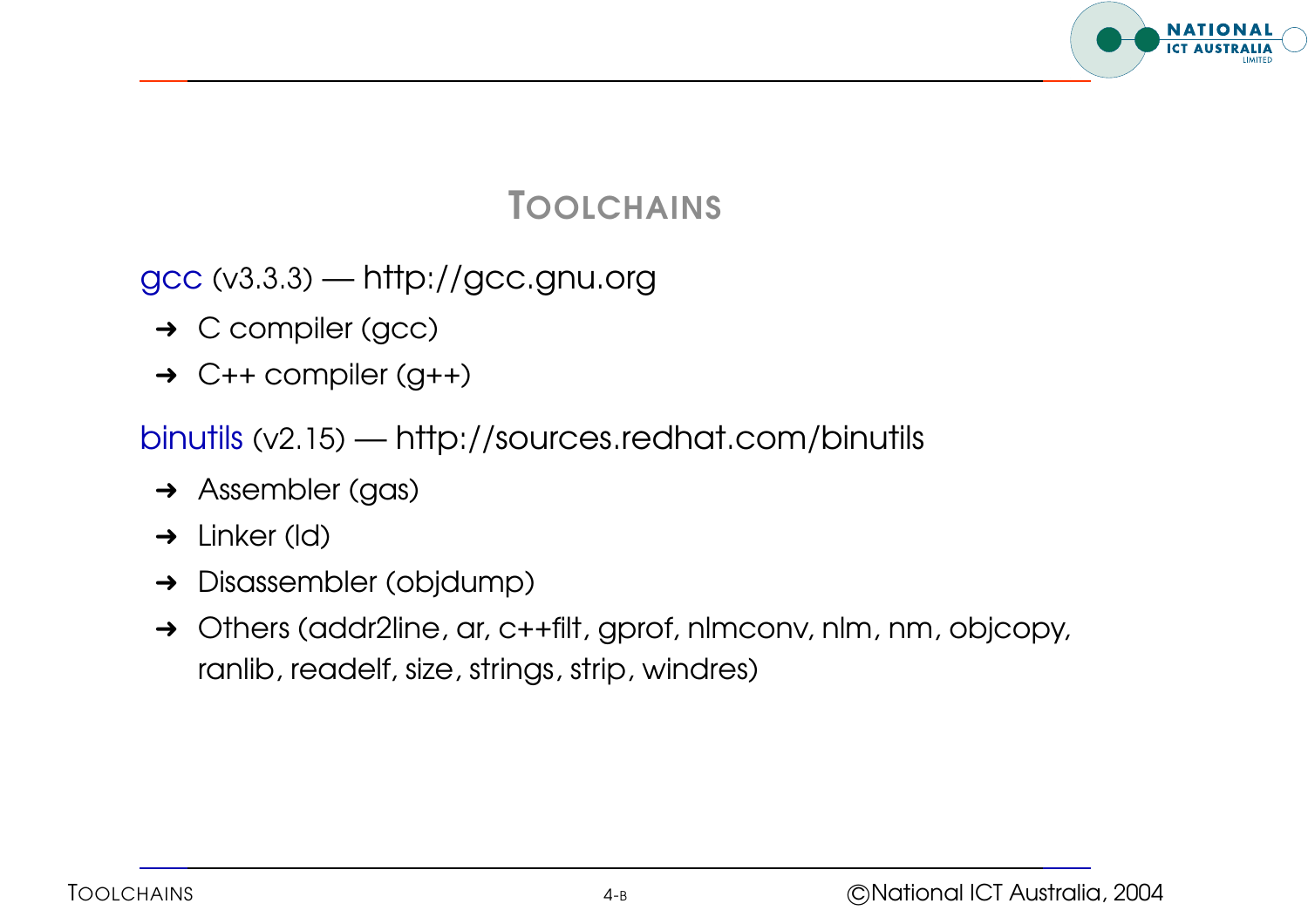

gcc (v3.3.3) — http://gcc.gnu.org

- **→ C compiler (gcc)**
- $\rightarrow$  C++ compiler (g++)

binutils (v2.15) — http://sources.redhat.com/binutils

- **→ Assembler (gas)**
- $\rightarrow$  Linker (Id)
- **→** Disassembler (objdump)
- → Others (addr2line, ar, c++filt, gprof, nlmconv, nlm, nm, objcopy, ranlib, readelf, size, strings, strip, windres)

Compiler target: arm-linux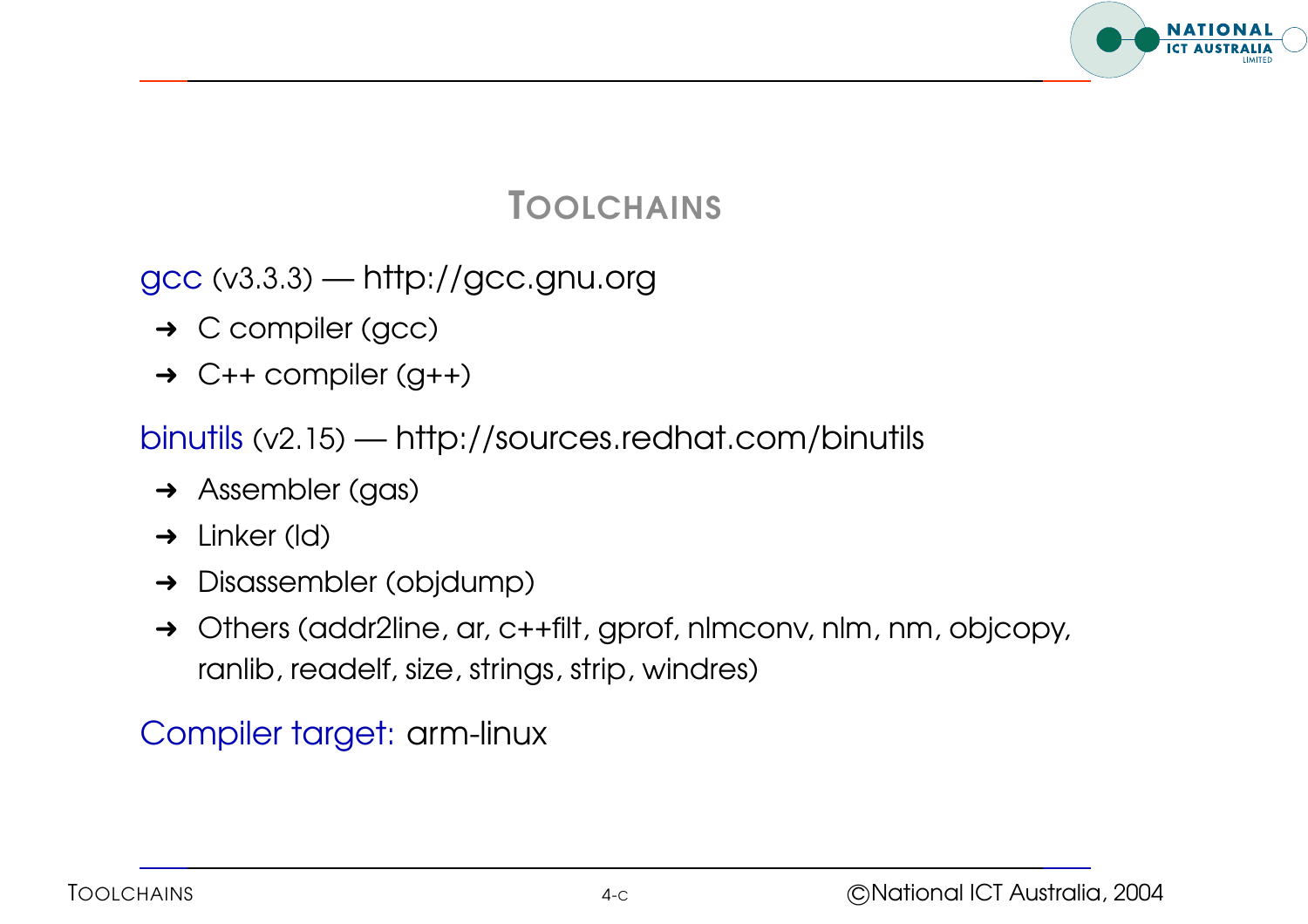

#### BUILDING A TOOLCHAIN

Cross-compilers are often difficult to build:

- $\rightarrow$  glibc
- $\rightarrow$  kernel headers
- → manual hacking of Makefiles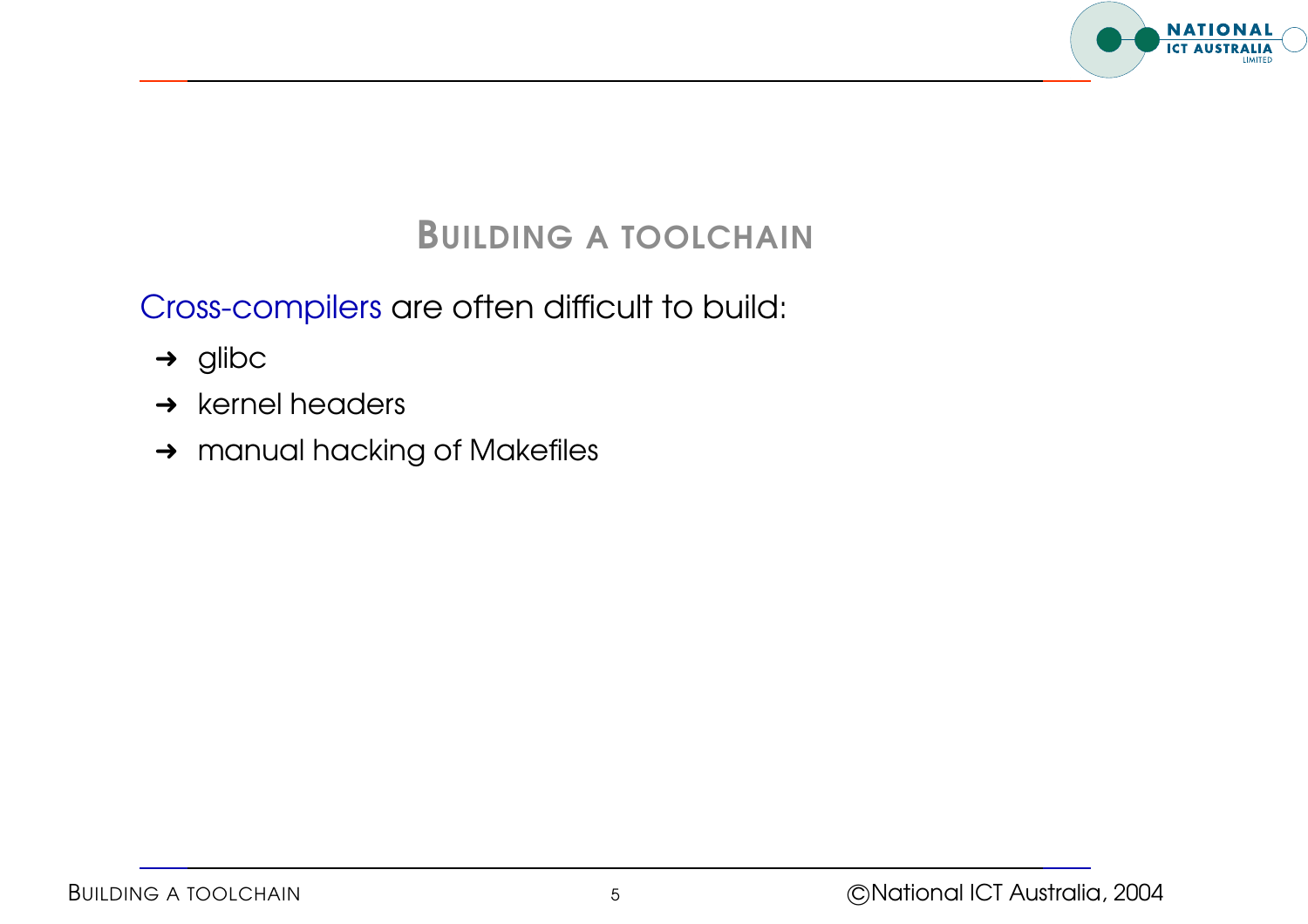

#### BUILDING A TOOLCHAIN

Cross-compilers are often difficult to build:

- $\rightarrow$  glibc
- $\rightarrow$  kernel headers
- **→ manual hacking of Makefiles**

#### Crosstool — http://kegel.com/crosstool

An automated tool for creating cross-compiler toolchains

- **→** Scripts to download and compile toolchain
- **→** Applies additional patches
- → Takes a long time, but manual intervention not required (usually)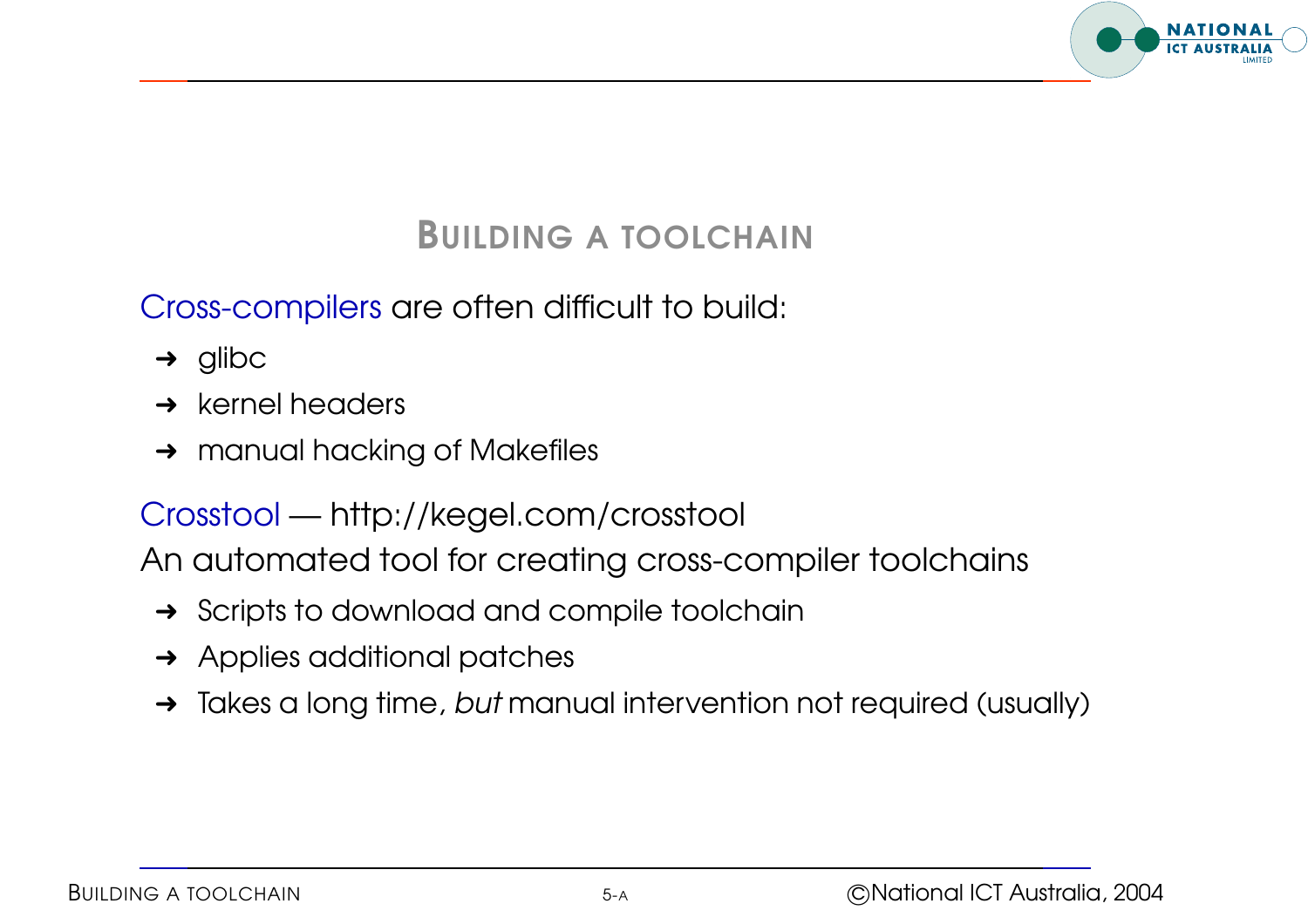

#### **CROSSTOOL**

Currently using 0.28-rc32.

- ➀ Download crosstool –
- $\$$  wget http://kegel.com/crosstool/crosstool-0.28-rc32.tar.  $\overline{a}$  $\frac{1}{2}$
- 2 Extract \$ tar zxvf crosstool-0.28-rc32.tar.
- ➂ Edit   Uncomment gcc-3.3.3 line
- ➃ Edit   Set TARGET=arm-linux
- 3 Edit demo-arm-softfloat.sh Uncomment gcc-3.3.3 line<br>4 Edit arm-softfloat.dat Set TARGET=arm-linux<br>5 Create build dir \$ sudo mkdir /opt; sudo chown \$USER /op RGE<br>opt/<br>oat.s
- $\circ$  Run tool  $\circ$  sh demo-arm-softfloat.sh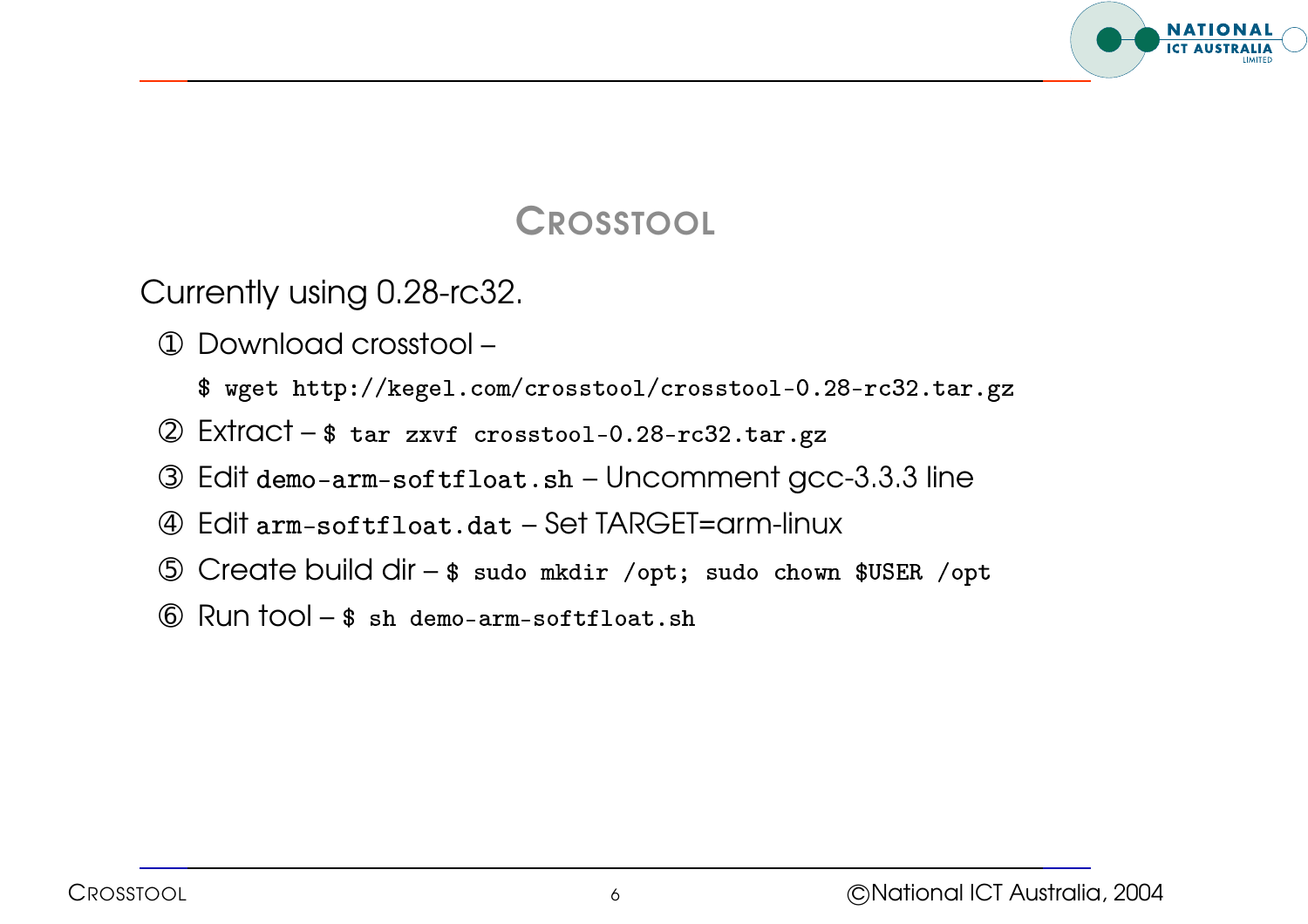

#### **CROSSTOOL**

Currently using 0.28-rc32.

- ➀ Download crosstool –
- $\$$  wget http://kegel.com/crosstool/crosstool-0.28-rc32.tar.  $\overline{a}$  $\frac{1}{2}$
- 2 Extract \$ tar zxvf crosstool-0.28-rc32.tar.
- 
- ➃ Edit   Set TARGET=arm-linux
- 3 Edit demo-arm-softfloat.sh Uncomment gcc-3.3.3 line<br>4 Edit arm-softfloat.dat Set TARGET=arm-linux<br>5 Create build dir \$ sudo mkdir /opt; sudo chown \$USER /op Create build dir - \$ sudo mkdir /opt; sudo chown \$USER /opt
- $6$  Run tool  $$ sh$  demo-arm-softfloat.sh
- ➆ Get coffee it takes <sup>a</sup> couple of hours to build!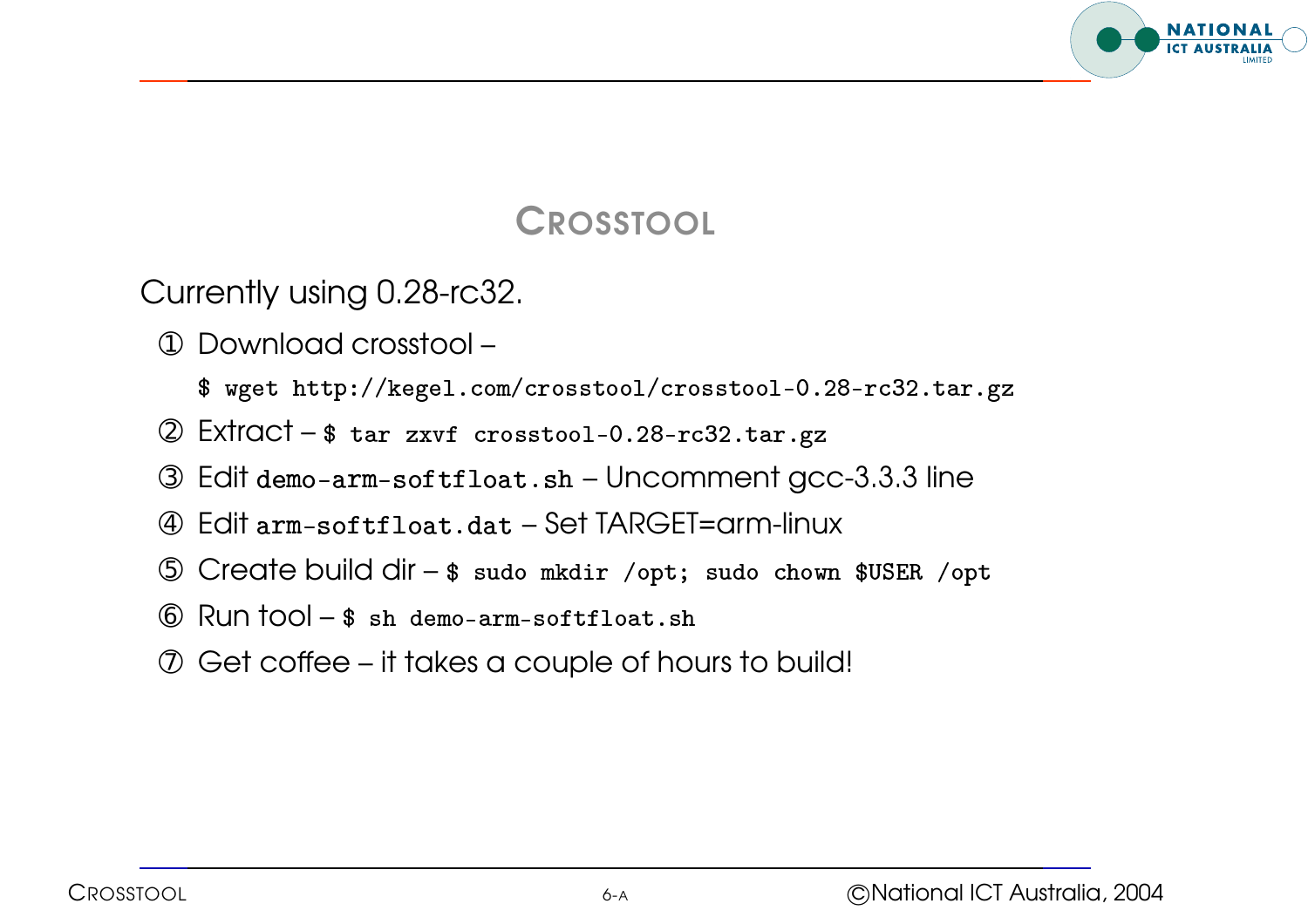

#### **CROSSTOOL**

Currently using 0.28-rc32.

- ➀ Download crosstool –
- $\$$  wget http://kegel.com/crosstool/crosstool-0.28-rc32.tar.  $\overline{a}$  $\frac{1}{2}$
- 2 Extract \$ tar zxvf crosstool-0.28-rc32.tar.
- ➂ Edit   Uncomment gcc-3.3.3 line
- ➃ Edit   Set TARGET=arm-linux
- 3 Edit demo-arm-softfloat.sh Uncomment gcc-3.3.3 line<br>4 Edit arm-softfloat.dat Set TARGET=arm-linux<br>5 Create build dir \$ sudo mkdir /opt; sudo chown \$USER /op RGE<br>opt/<br>oat.s
- $6$  Run tool  $$ sh$  demo-arm-softfloat.sh
- ➆ Get coffee it takes <sup>a</sup> couple of hours to build!

You should now have an arm-linux C and C++ toolchain.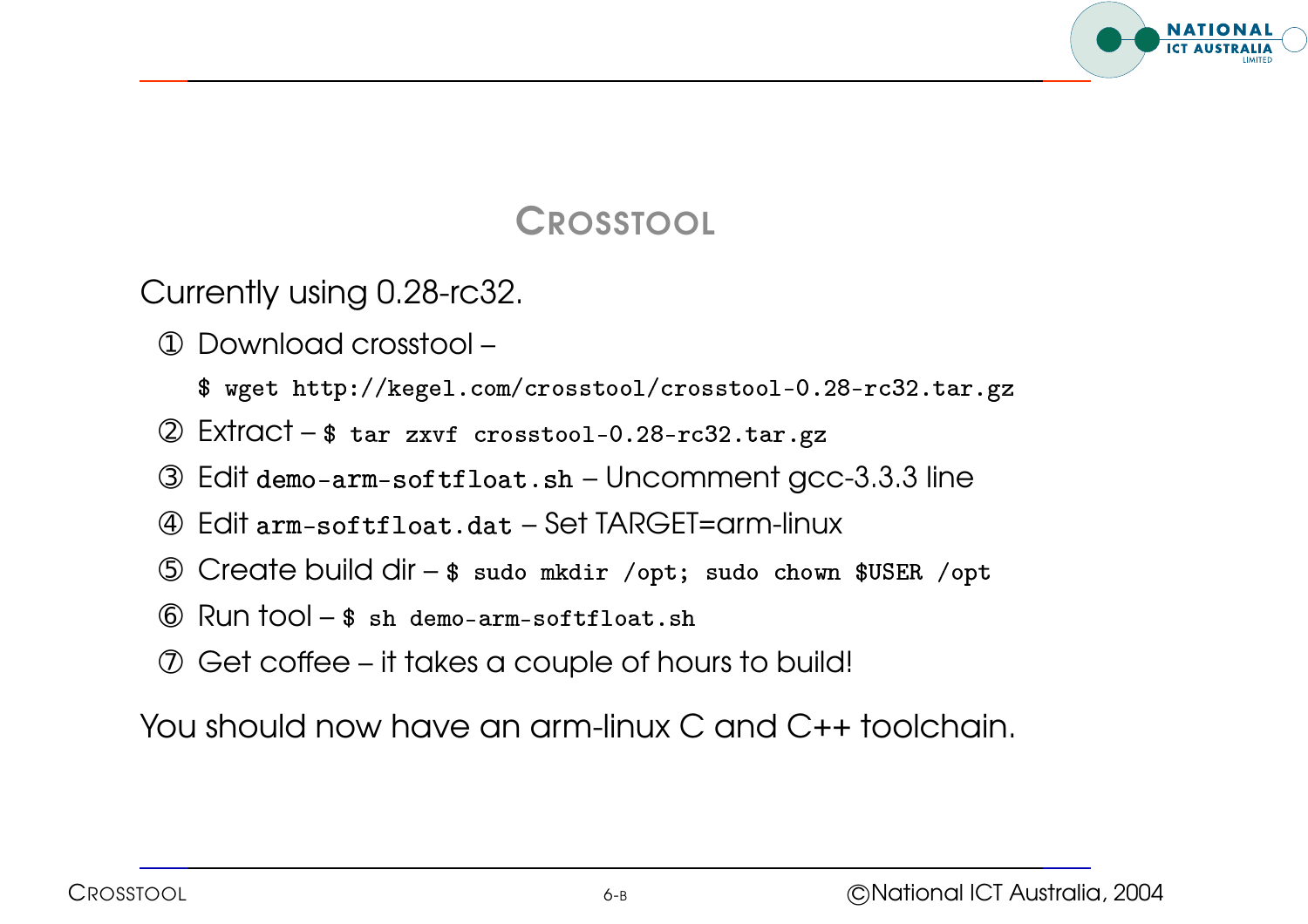

### OTHER TOOLS

Compiling L4 requires common UNIX tools:

- $\rightarrow$  make
- → perl
- $\rightarrow$  python

Test building on Linux, Mac OSX, FreeBSD. (Should work under Cygwin).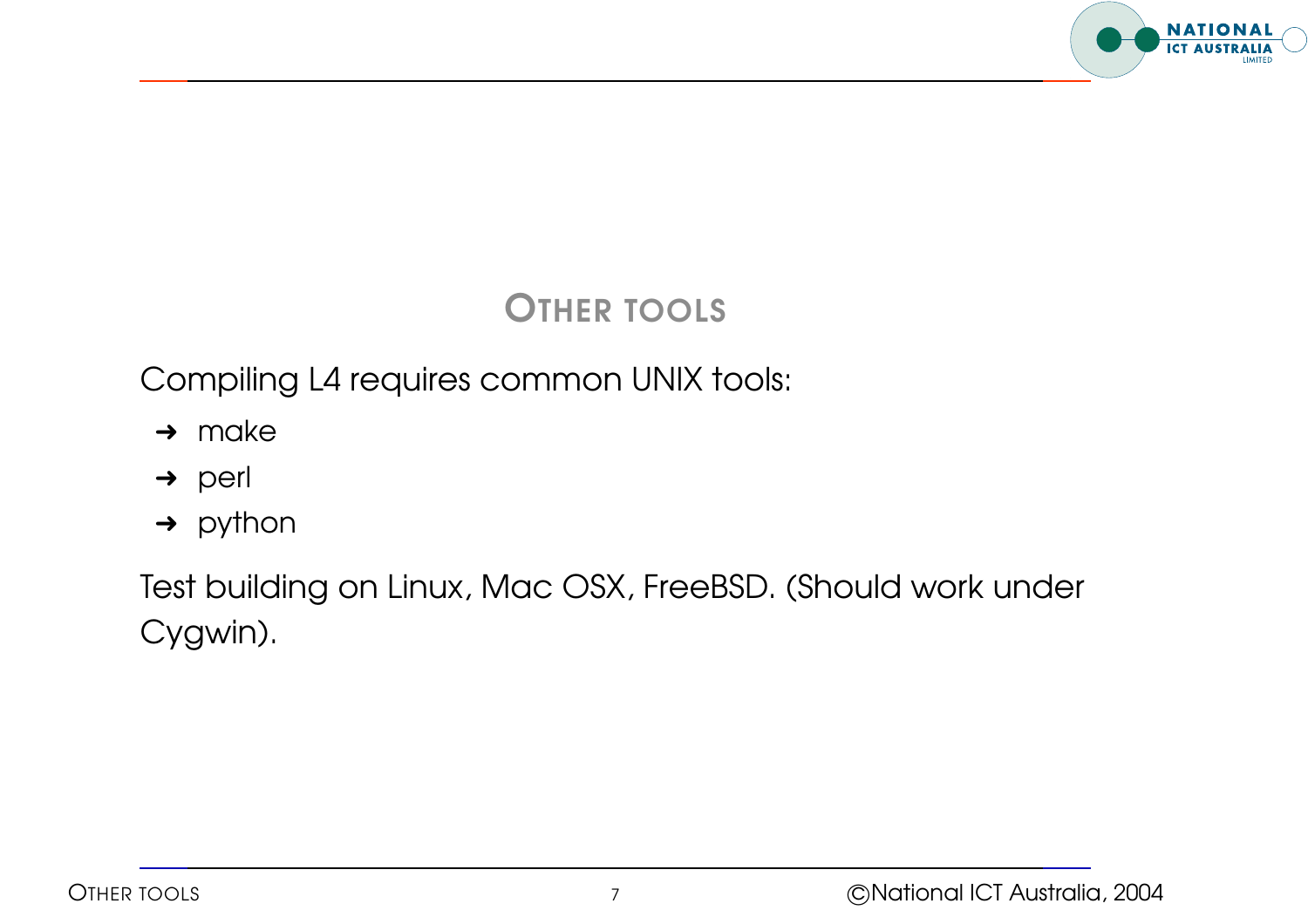

#### Create <sup>a</sup> build directory:  $\ddot{\phantom{0}}$  $\overline{a}$ !<br>!<br>! "<br>"<br>" ֧֚֚֝<br>֧֚֚֝<br>֧֚֚֝  $\overline{a}$ .<br>.<br>.  $\overline{a}$  $\ddot{\phantom{0}}$ "<br>.<br>.  $\overline{a}$   $\ddot{\phantom{0}}$  **:**<br>:<br>:  $\frac{1}{2}$  $\ddot{\phantom{0}}$  $\ddot{\phantom{a}}$  $\ddot{\phantom{a}}$  $\ddot{\phantom{a}}$  $\ddot{\phantom{0}}$  $\overline{a}$

- j י<br>;  $\ddot{\phantom{a}}$   $\ddot{\phantom{a}}$ .<br>.<br>.  $\ddot{\phantom{a}}$ (  $\begin{bmatrix} 1 & 1 \\ 1 & 1 \\ 1 & 1 \end{bmatrix}$ ֧֚֚֝<br>֧֚֝<br>֧֚֚֝<br>֖֖֖֚֚֚֚֝֝֝<u>֚</u>  $\ddot{\phantom{0}}$  $\overline{a}$ ֧֚֝<br>֧֚֝<br>֧֚֚֝  $\begin{bmatrix} 1 & 1 & 1 \\ 1 & 1 & 1 \\ 1 & 1 & 1 \\ 1 & 1 & 1 \\ 1 & 1 & 1 \\ 1 & 1 & 1 \\ 1 & 1 & 1 \\ 1 & 1 & 1 \\ 1 & 1 & 1 \\ 1 & 1 & 1 \\ 1 & 1 & 1 \\ 1 & 1 & 1 \\ 1 & 1 & 1 \\ 1 & 1 & 1 \\ 1 & 1 & 1 & 1 \\ 1 & 1 & 1 & 1 \\ 1 & 1 & 1 & 1 \\ 1 & 1 & 1 & 1 \\ 1 & 1 & 1 & 1 \\ 1 & 1 & 1 & 1 \\ 1 & 1 & 1 & 1 \\ 1 &$ |<br>|<br>|<br>| י<br>;<br>;  $\ddot{\phantom{0}}$ !<br>!  $\begin{array}{c} \n\end{array}$   $\ddot{\phantom{a}}$  $\begin{array}{c} \n\text{ } \text{ } \text{ } \text{ } \text{ } \end{array}$ .<br>.<br>.<br>.  $\begin{array}{c} \n\vdots \\
\vdots \\
\vdots\n\end{array}$ **.** .<br>.<br>. ֧֧֦֧ׅ֧֚֚֝֝֝֬֝֬֝<br>֧֚֝<br>֧֖֖֖֖֖֖֪֪֪֪֪֪ׅ֖֚֚֚֚֚֚֚֚֚֚֚֚֚֚֝֝֝֝֝֝֝֝֝֟֝֬֝֝֝֝֝֟֬֝֬֝֬֝֬֝֬֝֬֝֬֝֬֝֬֝֬֝֬֝֬֝֬  $\overline{a}$  $\begin{array}{c} \begin{array}{c} \begin{array}{c} \end{array}\\ \begin{array}{c} \end{array} \end{array} \end{array}$  $\begin{array}{c} \n\end{array}$  $\ddot{\phantom{a}}$  $\ddot{\phantom{a}}$ \$ cd pistachio/kernel
- "  $\ddot{\phantom{a}}$  !<br>! .<br>.<br>.<br>.  $\begin{bmatrix} 1 & 1 \\ 1 & 1 \end{bmatrix}$  $\overline{a}$  $\ddot{\phantom{a}}$ "<br>.<br>. !<br>. .<br>.<br>. .<br>.<br>.  $\frac{1}{2}$  $\overline{a}$ **:**  "<br>"<br>" ֧֚֚֝<br>֧֚֝<br>֧֚֚֚֚֚֚֚֚֚֚֚֚֚֚֚֚֚֚֚֚֚֚֚֚֚֚֚֚֝֝֝֝֝֝֝֝ ֚֚֚֡<br>֚֚֚֚<br>֧֚֚֚֝  $\begin{array}{c} \n\vdots \\
\vdots \\
\vdots\n\end{array}$   $\begin{array}{c} \begin{array}{c} \text{ } \text{ } \text{ } \end{array} \end{array}$ .<br>.<br>. .<br>.<br>. \$ make BUILDDIR=/full/path/to/build j j j
- cd /full/path/to/build  $\boldsymbol{\$}$ j j j
- \$ make menuconfig -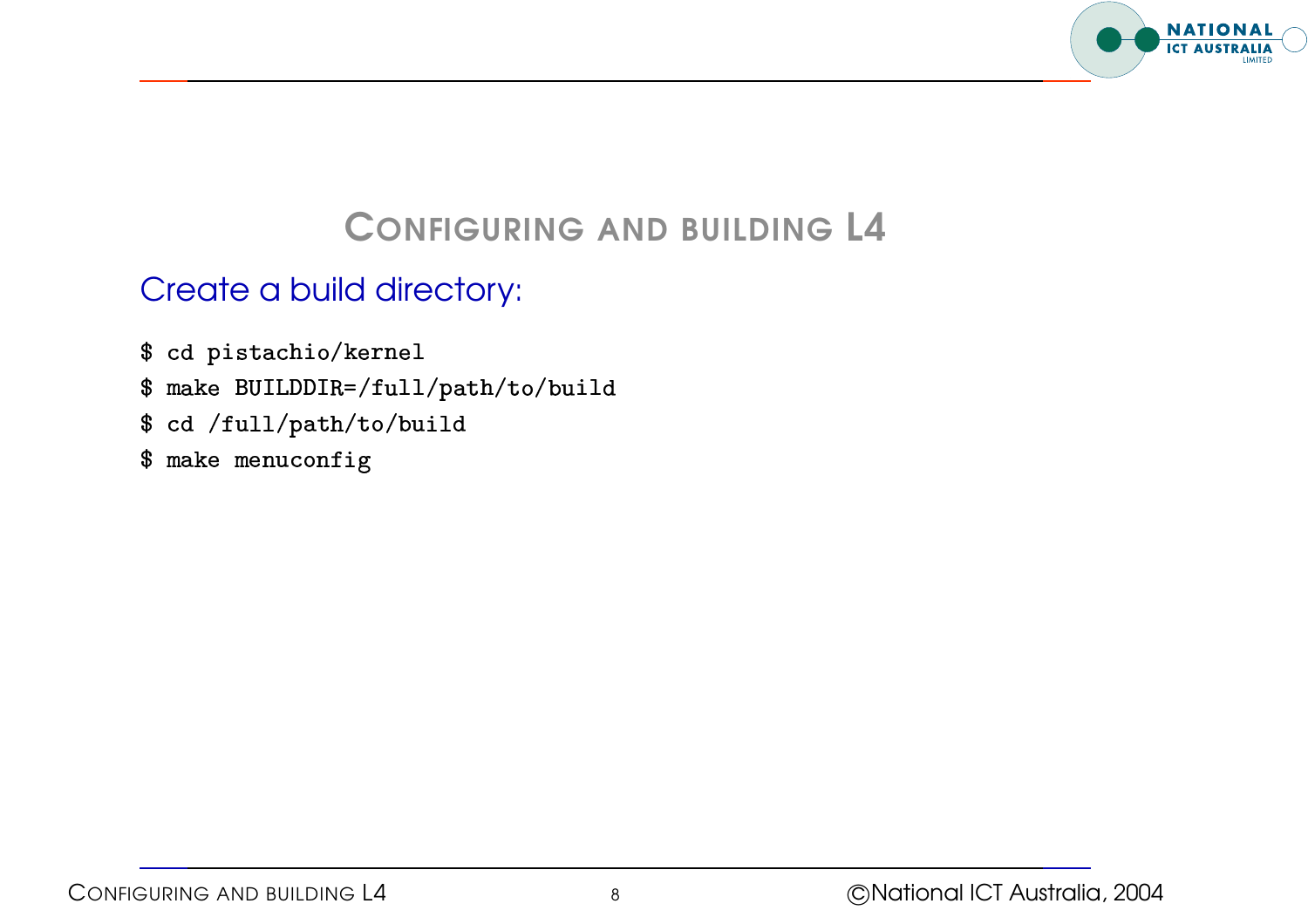

#### Create <sup>a</sup> build directory:  $\ddot{\phantom{0}}$  $\overline{a}$ !<br>!<br>! "<br>"<br>" ֧֚֚֝<br>֧֚֚֝<br>֧֚֚֝ .<br>.<br>.  $\overline{a}$  $\ddot{\phantom{a}}$ "<br>.<br>.  $\overline{a}$   $\ddot{\phantom{0}}$  **.**<br>.<br>.<br>.  $\begin{array}{c}\n\hline\n\end{array}$  $\ddot{\phantom{0}}$  $\ddot{\phantom{a}}$  $\ddot{\phantom{a}}$  $\ddot{\phantom{a}}$  $\ddot{\phantom{0}}$  $\overline{a}$

- j י<br>;  $\ddot{\phantom{a}}$   $\ddot{\phantom{a}}$ .<br>.<br>.  $\ddot{\phantom{a}}$ (  $\begin{bmatrix} 1 & 1 \\ 1 & 1 \\ 1 & 1 \end{bmatrix}$ ֧֚֚֝<br>֧֚֝<br>֧֚֚֝<br>֚֚֝  $\ddot{\phantom{0}}$  $\overline{a}$ ֧֚֝<br>֧֚֝<br>֧֚֚֝  $\begin{bmatrix} 1 & 1 & 1 \\ 1 & 1 & 1 \\ 1 & 1 & 1 \\ 1 & 1 & 1 \\ 1 & 1 & 1 \\ 1 & 1 & 1 \\ 1 & 1 & 1 \\ 1 & 1 & 1 \\ 1 & 1 & 1 \\ 1 & 1 & 1 \\ 1 & 1 & 1 \\ 1 & 1 & 1 \\ 1 & 1 & 1 \\ 1 & 1 & 1 \\ 1 & 1 & 1 \\ 1 & 1 & 1 & 1 \\ 1 & 1 & 1 & 1 \\ 1 & 1 & 1 & 1 \\ 1 & 1 & 1 & 1 \\ 1 & 1 & 1 & 1 \\ 1 & 1 & 1 & 1 \\ 1 & 1 &$ |<br>|<br>|<br>| \$ cd pistachio/kernel
- "  $\ddot{\phantom{a}}$  !<br>! .<br>.<br>.<br>.  $\begin{bmatrix} 1 & 1 \\ 1 & 1 \end{bmatrix}$  $\overline{a}$  $\ddot{\phantom{a}}$  $\ddot{\phantom{a}}$ !<br>!  $\ddot{\phantom{a}}$  $\begin{array}{c} \n\vdots \\
\vdots \\
\vdots \\
\vdots\n\end{array}$ **.** .<br>.<br>.  $\overline{a}$  $\begin{array}{c} \begin{array}{c} \begin{array}{c} \end{array}\\ \begin{array}{c} \end{array} \end{array} \end{array}$  $\ddot{\phantom{a}}$  $\ddot{\phantom{a}}$ "<br>.<br>. !<br>.  $\begin{array}{c} \n\end{array}$   $\begin{array}{c} \n\end{array}$ .<br>.<br>.<br>. .<br>.<br>. .<br>.<br>.  $\frac{1}{2}$  $\overline{a}$ **:**  "<br>"<br>" ֧֚֚֝<br>֧֚֝<br>֧֚֚֚֚֚֚֚֚֚֚֚֚֚֚֚֚֚֚֚֚֚֚֚֚֚֚֚֚֚֝֝֝֝֝֝֝ ֚֚֚֡<br>֚֚֚֚<br>֧֚֚֚֝  $\begin{array}{c} \n\vdots \\
\vdots \\
\vdots\n\end{array}$   $\begin{array}{c} \begin{array}{c} \text{ } \text{ } \text{ } \end{array} \end{array}$ .<br>.<br>. .<br>.<br>. \$ make BUILDDIR=/full/path/to/build j j j
- cd /full/path/to/build  $\boldsymbol{\$}$ j j j
- \$ make menuconfig -

Now configure for your platform.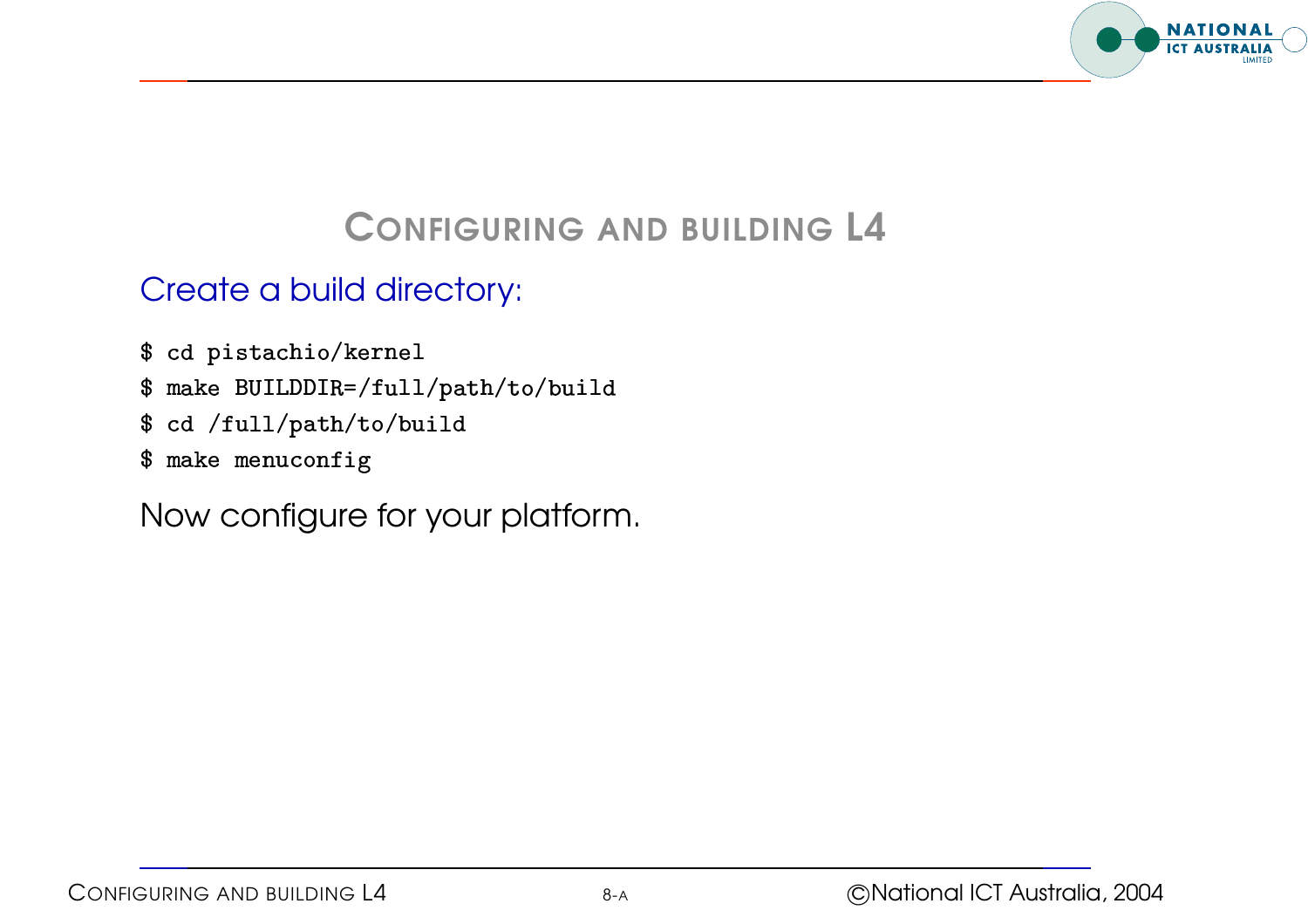

#### Create <sup>a</sup> build directory:  $\ddot{\phantom{0}}$  $\overline{a}$ !<br>!<br>! "<br>"<br>" ֧֚֚֝<br>֧֚֚֝<br>֧֚֚֝ .<br>.<br>.  $\overline{a}$  $\ddot{\phantom{a}}$ "<br>.<br>.  $\overline{a}$   $\ddot{\phantom{0}}$  **.**<br>.<br>.<br>.  $\frac{1}{2}$  $\ddot{\phantom{0}}$  $\ddot{\phantom{a}}$  $\ddot{\phantom{a}}$  $\ddot{\phantom{a}}$  $\ddot{\phantom{0}}$  $\overline{a}$

- j י<br>;  $\ddot{\phantom{a}}$   $\ddot{\phantom{a}}$ .<br>.<br>.  $\ddot{\phantom{a}}$ ( ֧֖֚֚֚֚֚֚֚֚֝֝<br>֧֚֝<br>֧֖֪֖֚֚֚֚֚֚֚֚֚֚֚֚֚֚֚֚֚֚֚֚֚֚֚֚֚֚֚֚֝֝֝֝֝֝֝֬֝֝֝֝֬֝֬֝֬֝֬֝֬֝֬֝֬֝֬֝֬֝֬֝֬֝֬֝֬֝֬֝֬֝֝֬  $\begin{bmatrix} 1 & 1 \\ 1 & 1 \\ 1 & 1 \end{bmatrix}$ ֧֚֚֝<br>֧֚֝<br>֧֚֚֝<br>֖֖֖֚֚֚֚֝֝֝<u>֚</u>  $\ddot{\phantom{0}}$  $\overline{a}$ ֧֚֝<br>֧֚֝<br>֧֚֚֝  $\begin{bmatrix} 1 & 1 & 1 \\ 1 & 1 & 1 \\ 1 & 1 & 1 \\ 1 & 1 & 1 \\ 1 & 1 & 1 \\ 1 & 1 & 1 \\ 1 & 1 & 1 \\ 1 & 1 & 1 \\ 1 & 1 & 1 \\ 1 & 1 & 1 \\ 1 & 1 & 1 \\ 1 & 1 & 1 \\ 1 & 1 & 1 \\ 1 & 1 & 1 \\ 1 & 1 & 1 \\ 1 & 1 & 1 & 1 \\ 1 & 1 & 1 & 1 \\ 1 & 1 & 1 & 1 \\ 1 & 1 & 1 & 1 \\ 1 & 1 & 1 & 1 \\ 1 & 1 & 1 & 1 \\ 1 & 1 &$ |<br>|<br>|<br>| \$ cd pistachio/kernel
- "  $\ddot{\phantom{a}}$  !<br>! .<br>.<br>.<br>.  $\begin{bmatrix} 1 & 1 \\ 1 & 1 \end{bmatrix}$  $\overline{a}$  $\ddot{\phantom{a}}$  $\ddot{\phantom{0}}$ !<br>!  $\ddot{\phantom{a}}$  $\begin{array}{c} \n\vdots \\
\vdots \\
\vdots\n\end{array}$ **.** .<br>.<br>.  $\overline{a}$  $\begin{array}{c} \begin{array}{c} \begin{array}{c} \end{array}\\ \begin{array}{c} \end{array} \end{array} \end{array}$  $\ddot{\phantom{a}}$  $\ddot{\phantom{a}}$ "<br>.<br>. !<br>. י<br>;<br>;  $\begin{array}{c} \n\end{array}$  $\begin{array}{c} \n\text{ } \text{ } \text{ } \text{ } \text{ } \end{array}$   $\begin{array}{c} \n\end{array}$ .<br>.<br>.<br>. .<br>.<br>. .<br>.<br>.  $\frac{1}{2}$  $\overline{a}$ **:**  "<br>"<br>" ֧֚֚֝<br>֧֚֝<br>֧֚֚֚֚֚֚֚֚֚֚֚֚֚֚֚֚֚֚֚֚֚֚֚֚֚֚֚֚֚֝֝֝֝֝֝֝ ֚֚֚֡<br>֚֚֚֚<br>֧֚֚֚֝  $\begin{array}{c} \n\vdots \\
\vdots \\
\vdots\n\end{array}$   $\begin{array}{c} \begin{array}{c} \text{ } \text{ } \text{ } \end{array} \end{array}$ .<br>.<br>. .<br>.<br>. \$ make BUILDDIR=/full/path/to/build j j j
- cd /full/path/to/build  $\boldsymbol{\$}$ j j j
- \$ make menuconfig -

Now configure for your platform.

#### Build:  $\begin{bmatrix} 1 \\ 1 \\ 1 \end{bmatrix}$  $\frac{1}{2}$  ֧֖֖֖֚֚֚֚֚֝<br>֧֚֝<br>֧֖֖֖֖֖֚֚֚֚֚֚֚֝֝<u>֚</u>

 $\ddot{\phantom{0}}$ \$ make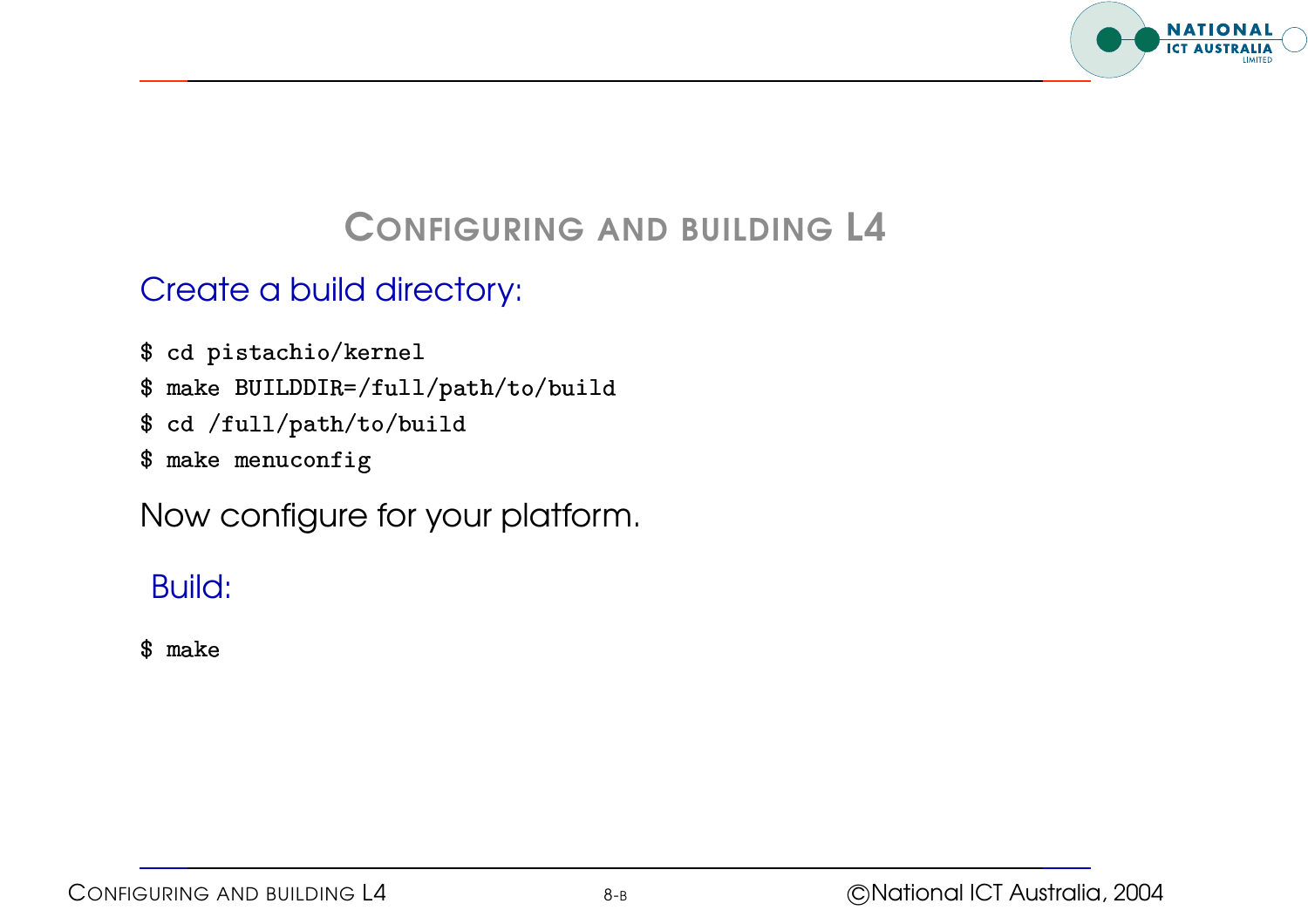

#### Create <sup>a</sup> build directory:  $\ddot{\phantom{0}}$  $\overline{a}$ !<br>!<br>! "<br>"<br>" ֧֚֚֝<br>֧֚֚֝<br>֧֚֚֝  $\overline{a}$ .<br>.<br>.  $\overline{a}$  $\ddot{\phantom{a}}$ "<br>.<br>.  $\overline{a}$   $\ddot{\phantom{0}}$  **:**<br>:<br>:  $\frac{1}{2}$  $\ddot{\phantom{0}}$  $\ddot{\phantom{a}}$  $\ddot{\phantom{a}}$  $\ddot{\phantom{a}}$  $\ddot{\phantom{0}}$  $\overline{a}$

- j י<br>;  $\ddot{\phantom{a}}$   $\ddot{\phantom{a}}$ .<br>.<br>.  $\ddot{\phantom{a}}$ ( ֧֖֚֚֚֚֚֚֚֚֝֝<br>֧֚֝<br>֧֖֪֖֚֚֚֚֚֚֚֚֚֚֚֚֚֚֚֚֚֚֚֚֚֚֚֚֚֚֚֚֝֝֝֝֝֝֝֬֝֝֝֝֬֝֬֝֬֝֬֝֬֝֬֝֬֝֬֝֬֝֬֝֬֝֬֝֬֝֬֝֬֝֝֬  $\begin{bmatrix} 1 & 1 \\ 1 & 1 \\ 1 & 1 \end{bmatrix}$ ֧֚֚֝<br>֧֚֝<br>֧֚֚֝<br>֖֖֖֚֚֚֚֝֝֝<u>֚</u>  $\ddot{\phantom{0}}$  $\overline{a}$ ֧֚֝<br>֧֚֝<br>֧֚֚֝  $\begin{bmatrix} 1 & 1 & 1 \\ 1 & 1 & 1 \\ 1 & 1 & 1 \\ 1 & 1 & 1 \\ 1 & 1 & 1 \\ 1 & 1 & 1 \\ 1 & 1 & 1 \\ 1 & 1 & 1 \\ 1 & 1 & 1 \\ 1 & 1 & 1 \\ 1 & 1 & 1 \\ 1 & 1 & 1 \\ 1 & 1 & 1 \\ 1 & 1 & 1 \\ 1 & 1 & 1 \\ 1 & 1 & 1 & 1 \\ 1 & 1 & 1 & 1 \\ 1 & 1 & 1 & 1 \\ 1 & 1 & 1 & 1 \\ 1 & 1 & 1 & 1 \\ 1 & 1 & 1 & 1 \\ 1 & 1 &$ |<br>|<br>|<br>| \$ cd pistachio/kernel
- "  $\ddot{\phantom{a}}$  !<br>! .<br>.<br>.<br>.  $\begin{bmatrix} 1 & 1 \\ 1 & 1 \end{bmatrix}$  $\overline{a}$  $\ddot{\phantom{a}}$  $\ddot{\phantom{0}}$ !<br>!  $\ddot{\phantom{a}}$  $\begin{array}{c} \n\vdots \\
\vdots \\
\vdots\n\end{array}$ **.** .<br>.<br>.  $\overline{a}$  $\begin{array}{c} \begin{array}{c} \begin{array}{c} \end{array}\\ \begin{array}{c} \end{array} \end{array} \end{array}$  $\ddot{\phantom{a}}$  $\ddot{\phantom{a}}$ "<br>.<br>. !<br>. י<br>;<br>;  $\begin{array}{c} \n\end{array}$  $\begin{array}{c} \n\text{ } \text{ } \text{ } \text{ } \text{ } \end{array}$   $\begin{array}{c} \n\end{array}$ .<br>.<br>.<br>. .<br>.<br>. .<br>.<br>.  $\frac{1}{2}$  $\overline{a}$ **:**  "<br>"<br>" ֧֚֚֝<br>֧֚֝<br>֧֚֚֚֚֚֚֚֚֚֚֚֚֚֚֚֚֚֚֚֚֚֚֚֚֚֚֚֚֚֝֝֝֝֝֝֝ ֚֚֚֡<br>֚֚֚֚<br>֧֚֚֚֝  $\begin{array}{c} \n\vdots \\
\vdots \\
\vdots\n\end{array}$   $\begin{array}{c} \begin{array}{c} \text{ } \text{ } \text{ } \end{array} \end{array}$ .<br>.<br>. .<br>.<br>. \$ make BUILDDIR=/full/path/to/build j j j
- \$ cd /full/path/to/build j j j
- \$ make menuconfig -

Now configure for your platform.

#### Build:  $\begin{bmatrix} 1 \\ 1 \\ 1 \end{bmatrix}$  $\frac{1}{2}$  ֧֖֖֖֚֚֚֚֚֝<br>֧֚֝<br>֧֖֖֖֖֖֚֚֚֚֚֚֚֝֝<u>֚</u>

 $\ddot{\phantom{0}}$ \$ make

Should create an  $\operatorname{arm-kernel}$  ELF binary.  $\ddot{\phantom{a}}$  $\overline{a}$ -  $\ddot{\phantom{a}}$  $\overline{a}$  $\overline{a}$  $\ddot{\phantom{a}}$  $\overline{a}$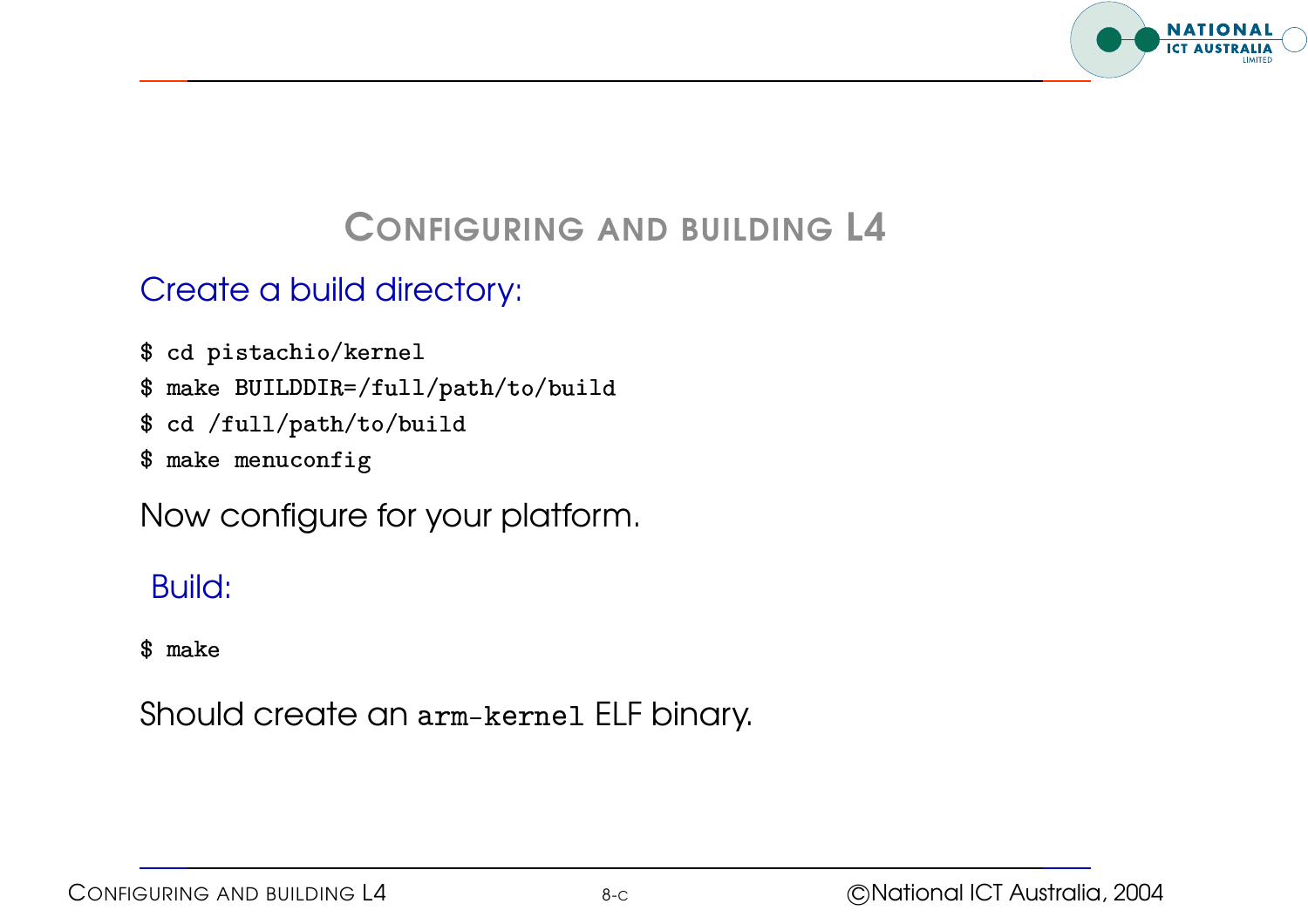

#### BUILDING THE EASY WAY — PRE-CANNED CONFIGS

#### Building:

 " !

Autobuild tool uses preconfigured settings. Kernel built in build/sa1100/kernel tools/autobuild sa:<br>//tobuild fool uses<br>ild/sa1100/kerne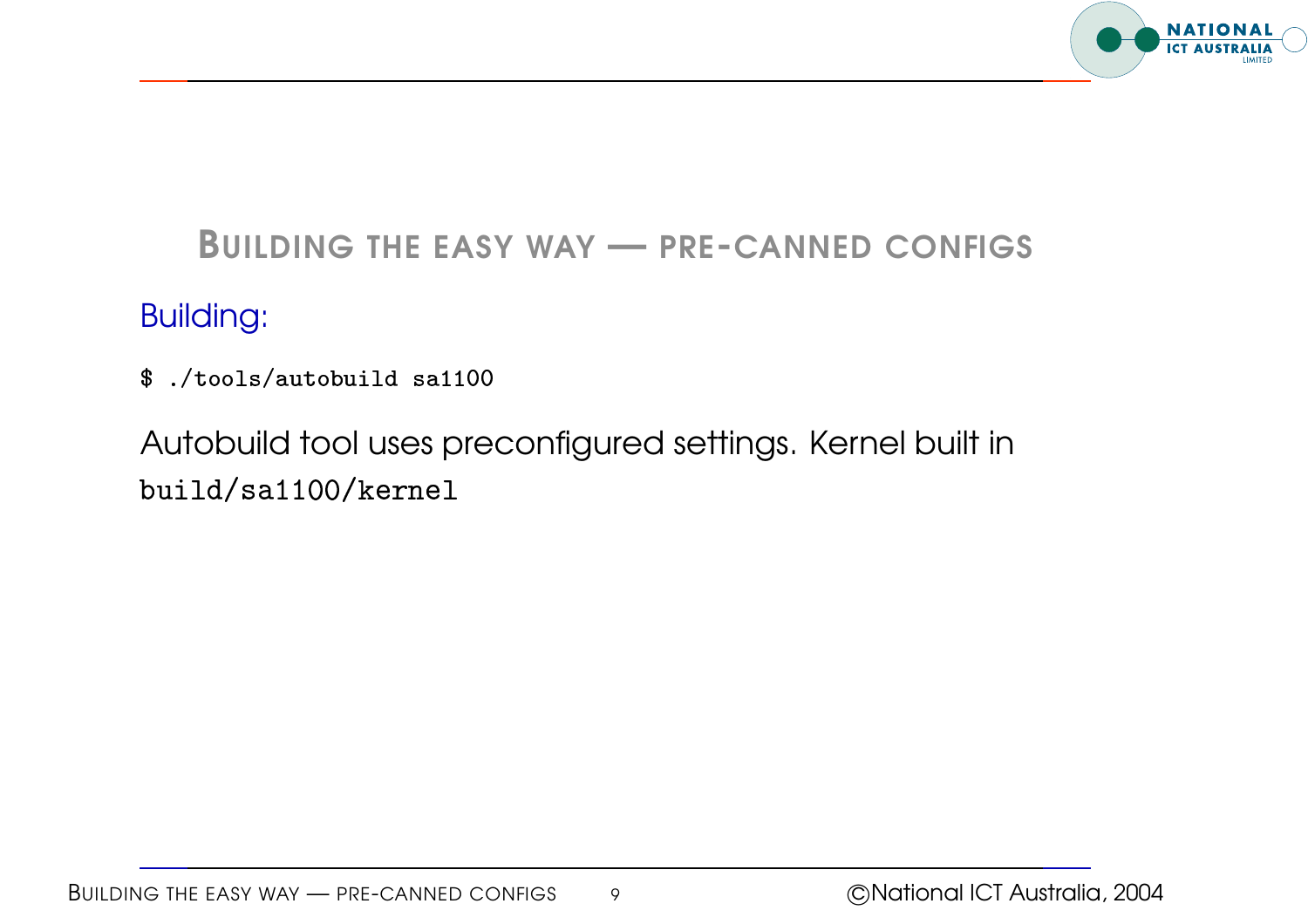

#### BUILDING THE EASY WAY — PRE-CANNED CONFIGS

#### Building:

 " !

Autobuild tool uses preconfigured settings. Kernel built in build/sa1100/kernel tools/autobuild sa:<br>//tobuild fool uses<br>ild/sa1100/kerne

#### Creating <sup>a</sup> pre-canned config:

- $\circledR$  Configure with make menuconfig
- % /tools/createautobuild /full/path/to/build config-nam/<br>2 \$ ./tools/createautobuild /full/path/to/build config-nam/ ֦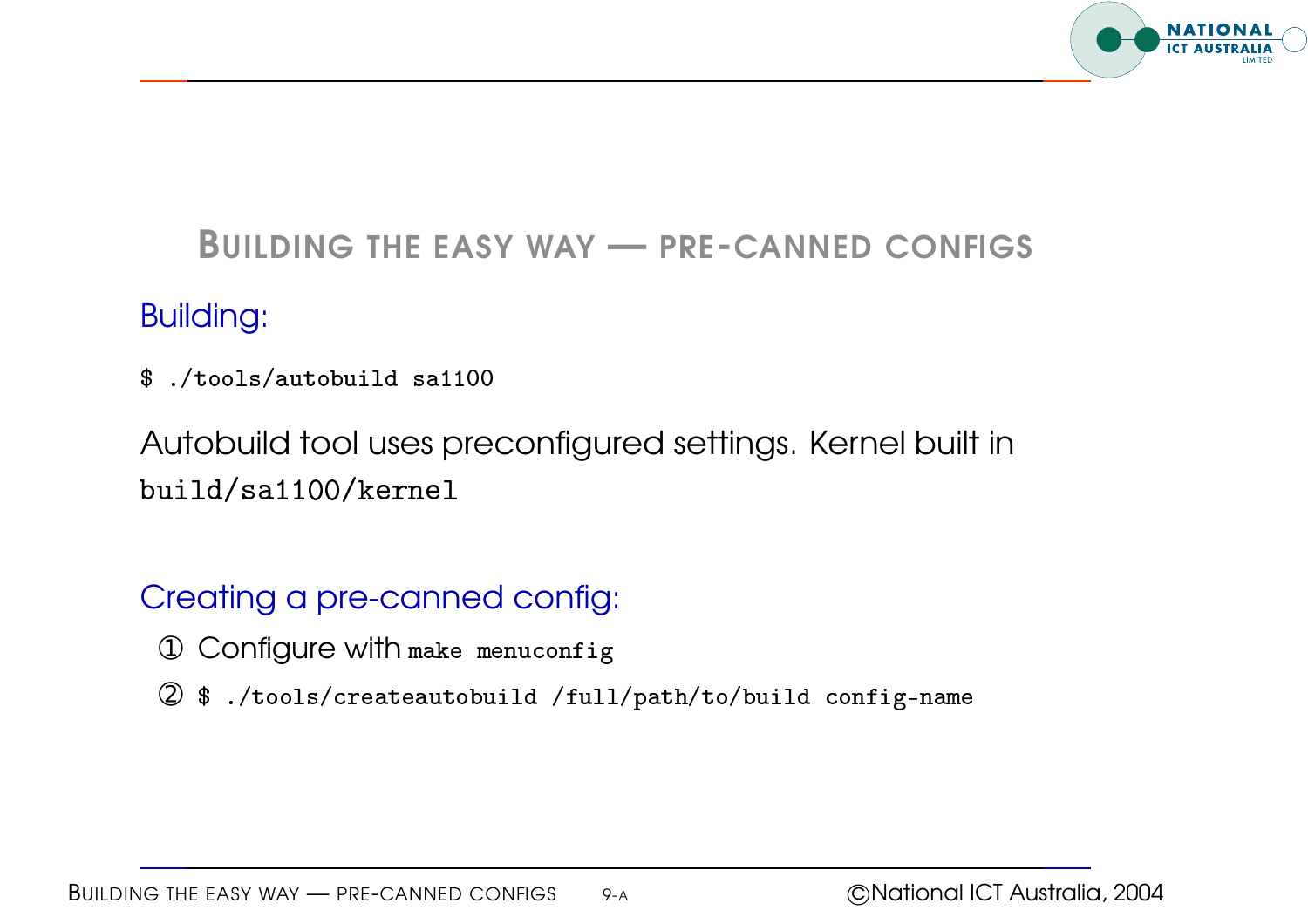

#### RECAP

- Compiler and tool-chain
- Building and configured L4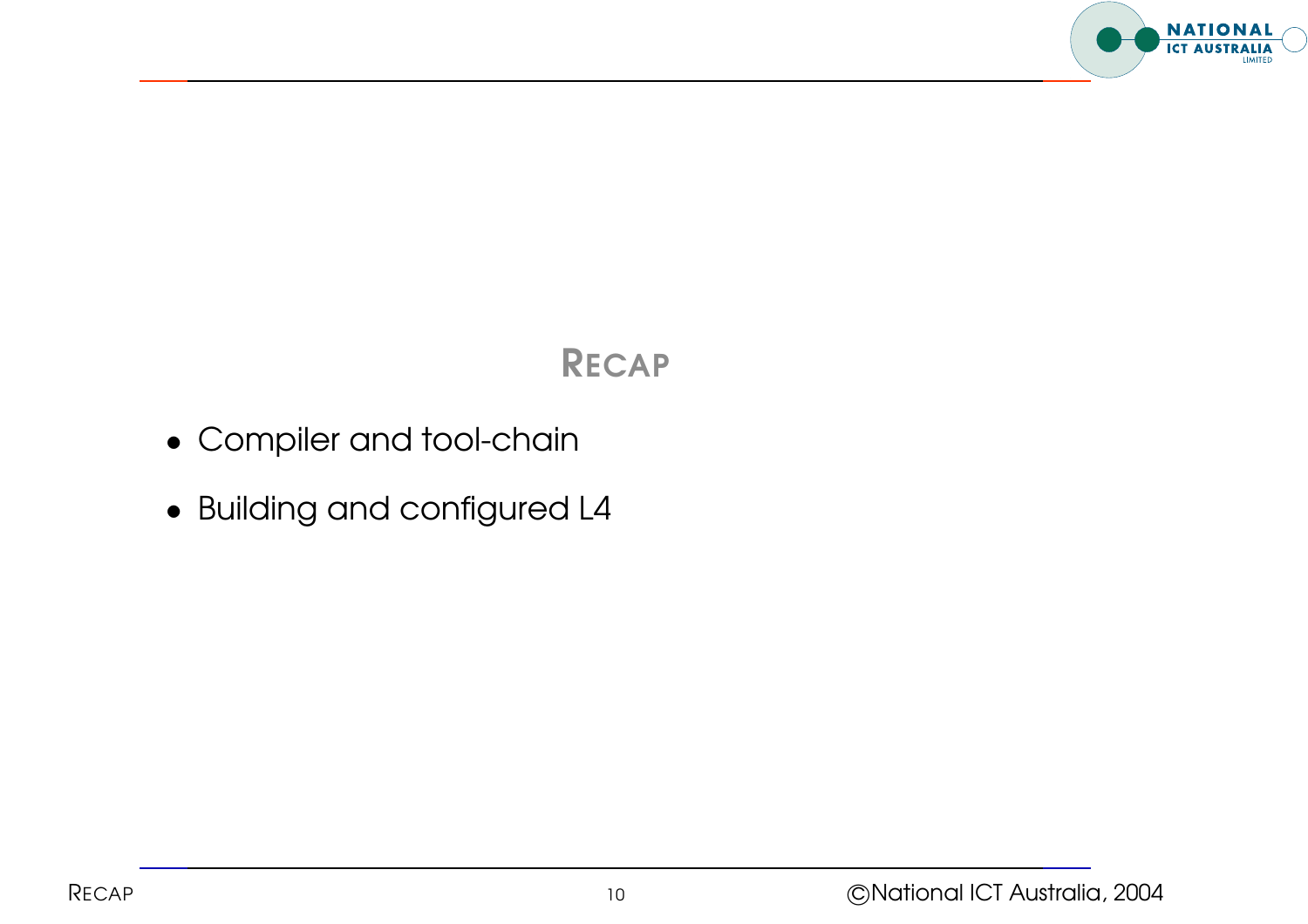

### RECAP

- Compiler and tool-chain
- Building and configured L4

Not bootable yet – need a  $\sigma_0$  and root task.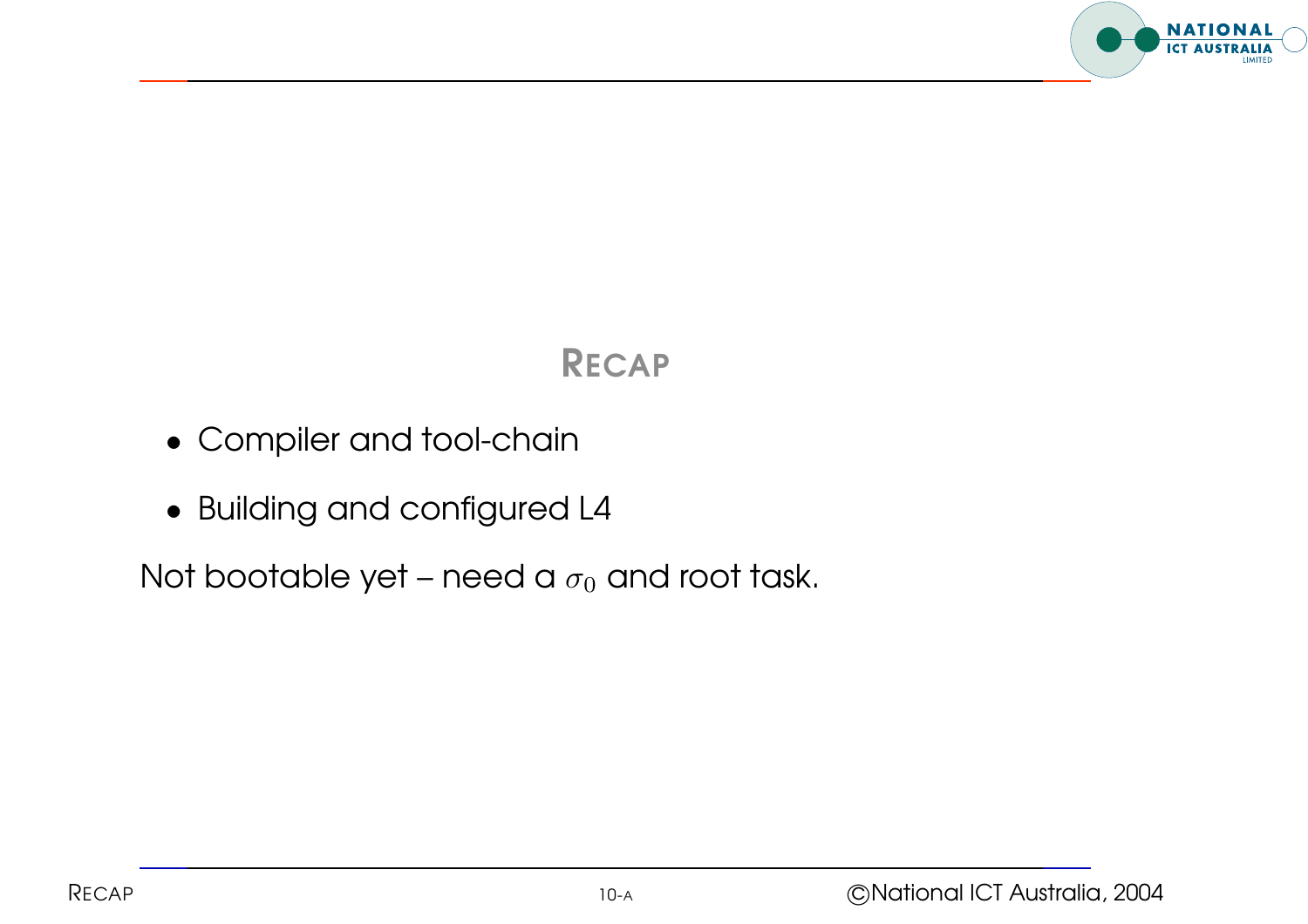

#### BOOT SEQUENCE AND LOADING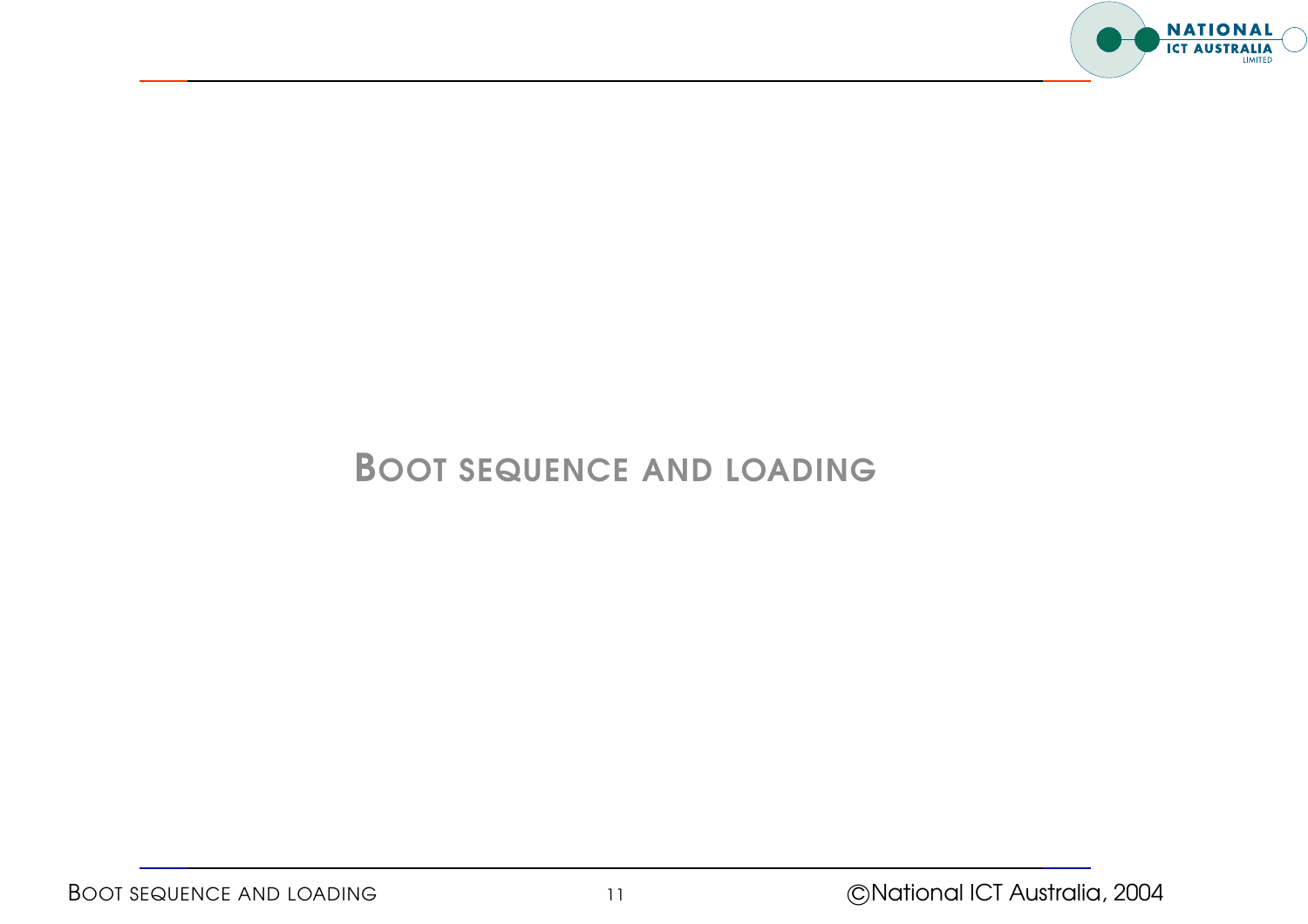

#### BUILDING THE BOOTIMAGE

Bootloaders generally load <sup>a</sup> single binary image.

This poses <sup>a</sup> problem for us, since we need to load multiple binaries:

- $\rightarrow$  L4 kernel
- $\rightarrow \sigma_0$
- $\rightarrow$  Root task
- $\rightarrow$  Other applications

Also need to initialise the kernel configuration page (KCP). Solution: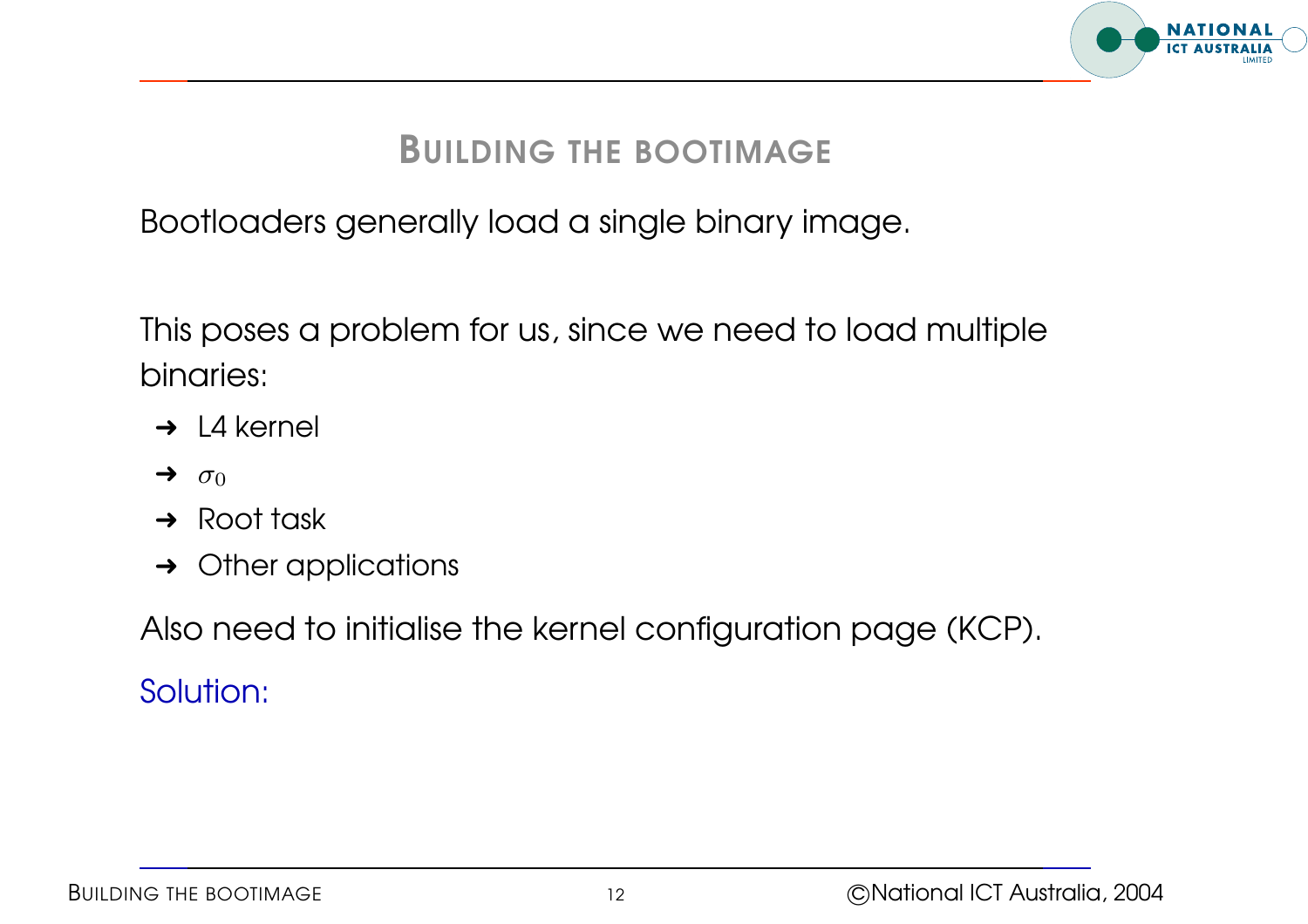

#### BUILDING THE BOOTIMAGE

Bootloaders generally load <sup>a</sup> single binary image.

This poses <sup>a</sup> problem for us, since we need to load multiple binaries:

- $\rightarrow$  14 kernel
- $\rightarrow \sigma_0$
- **→** Root task
- **→** Other applications

Also need to initialise the kernel configuration page (KCP).

#### Solution: dite

- $\rightarrow$  Combine multiple binaries into one binary
- **→ Setup KCP and bootinfo**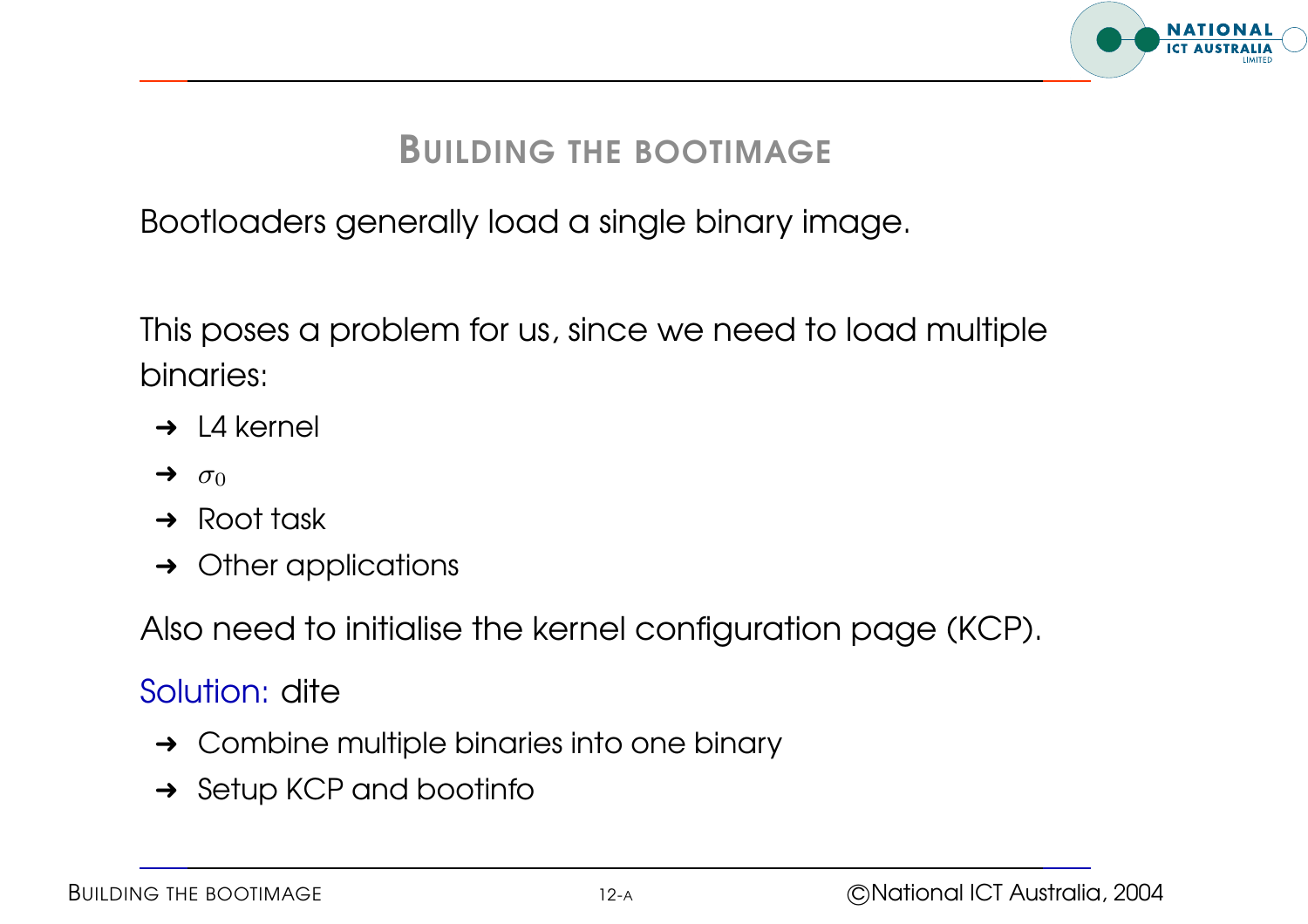#### **NATIONAL ICT AUSTRALI**

#### DITE EXAMPLE

- \$ dite  $-n$   $-B$   $--binfo$ -sexec  $\setminus$ --bi<br>Oxf0<br>ma0
- -k -K 0xf0010000 -p arm-kerne  $\overline{a}$ 
	- $-s$  sigmal  $\setminus$  $0xf0$ <br>gma $0$ <br>uana
	- $-i$  iguana  $\setminus$
	- -o bootimage  $\overline{a}$
	- $\rightarrow$  -n Don't generate a dit header (historical)
	- $\rightarrow$  -B Generate bootinfo structure
	- ➜ –binfo-sexec Generate simple exec headers
	- $\rightarrow$  -k Next file listed is the kernel
	- → K The address of the Kernel Configuration Page
	- $\rightarrow$  -p Rewrite physical address
	- $\rightarrow$  -s Next file listed is sigma0
	- $\rightarrow$  -i Next file listed is roottask
	- $\rightarrow$  -o Output file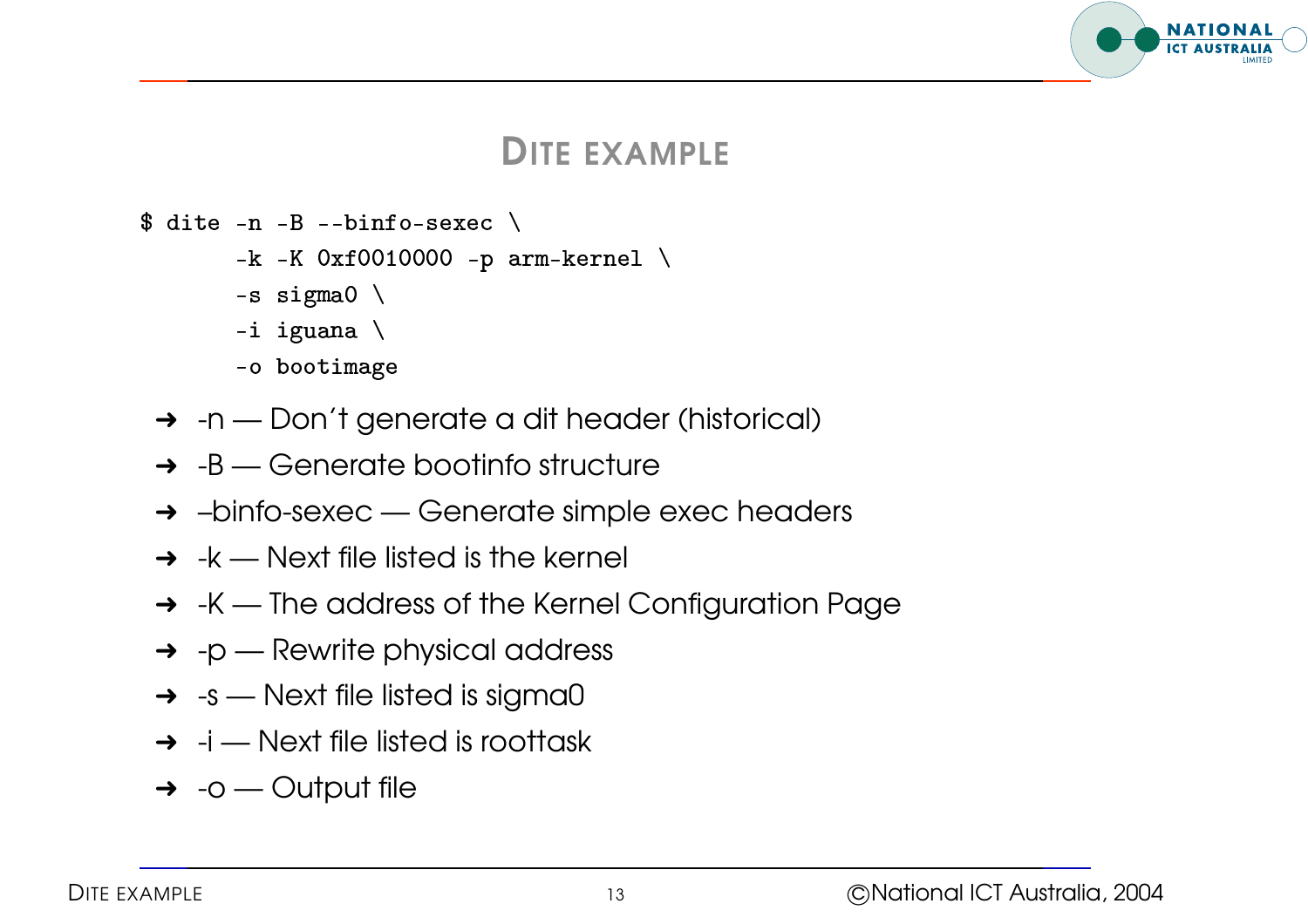

#### What does it do?

Create <sup>a</sup> new ELF file containing all the program headers and data, but just one ELF header.

Adds <sup>a</sup> new program section containing the bootinfo data.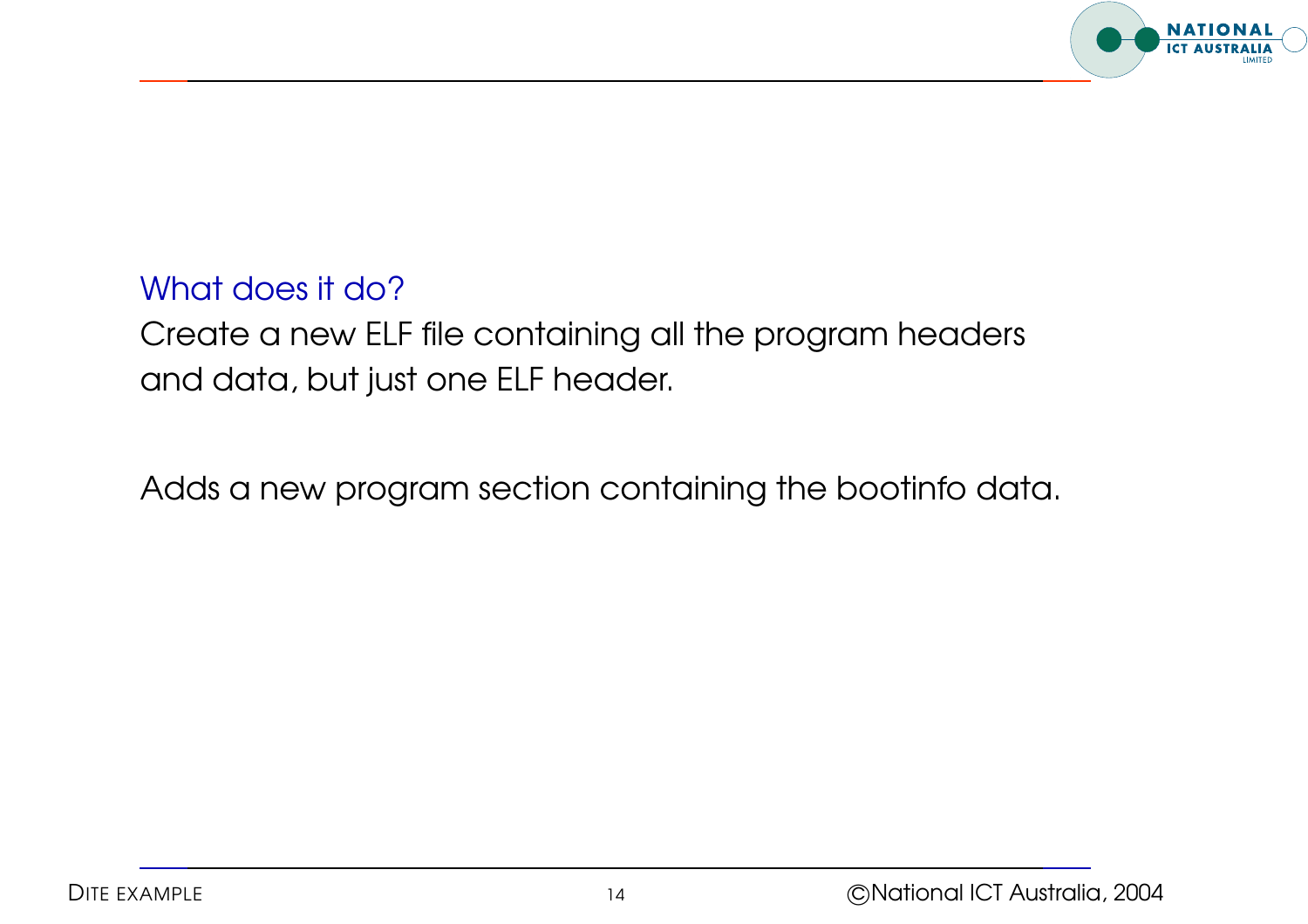

#### What does it do?

Create <sup>a</sup> new ELF file containing all the program headers and data, but just one ELF header.

Adds <sup>a</sup> new program section containing the bootinfo data.

\$ dite -d bootimage  $\overline{a}$ 

 $\rightarrow$  -d — Dump the dite file.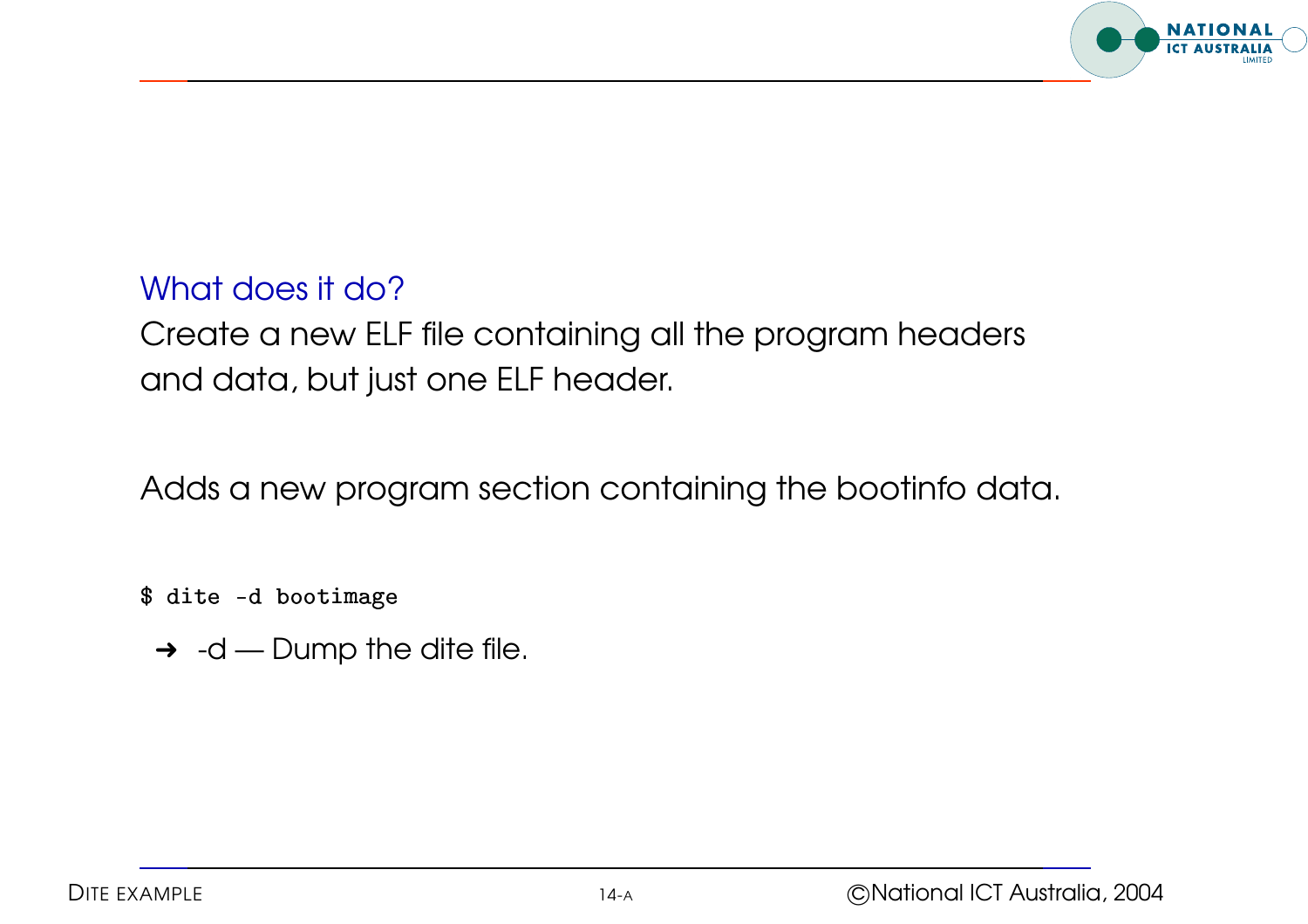

#### BOOTIMAGE

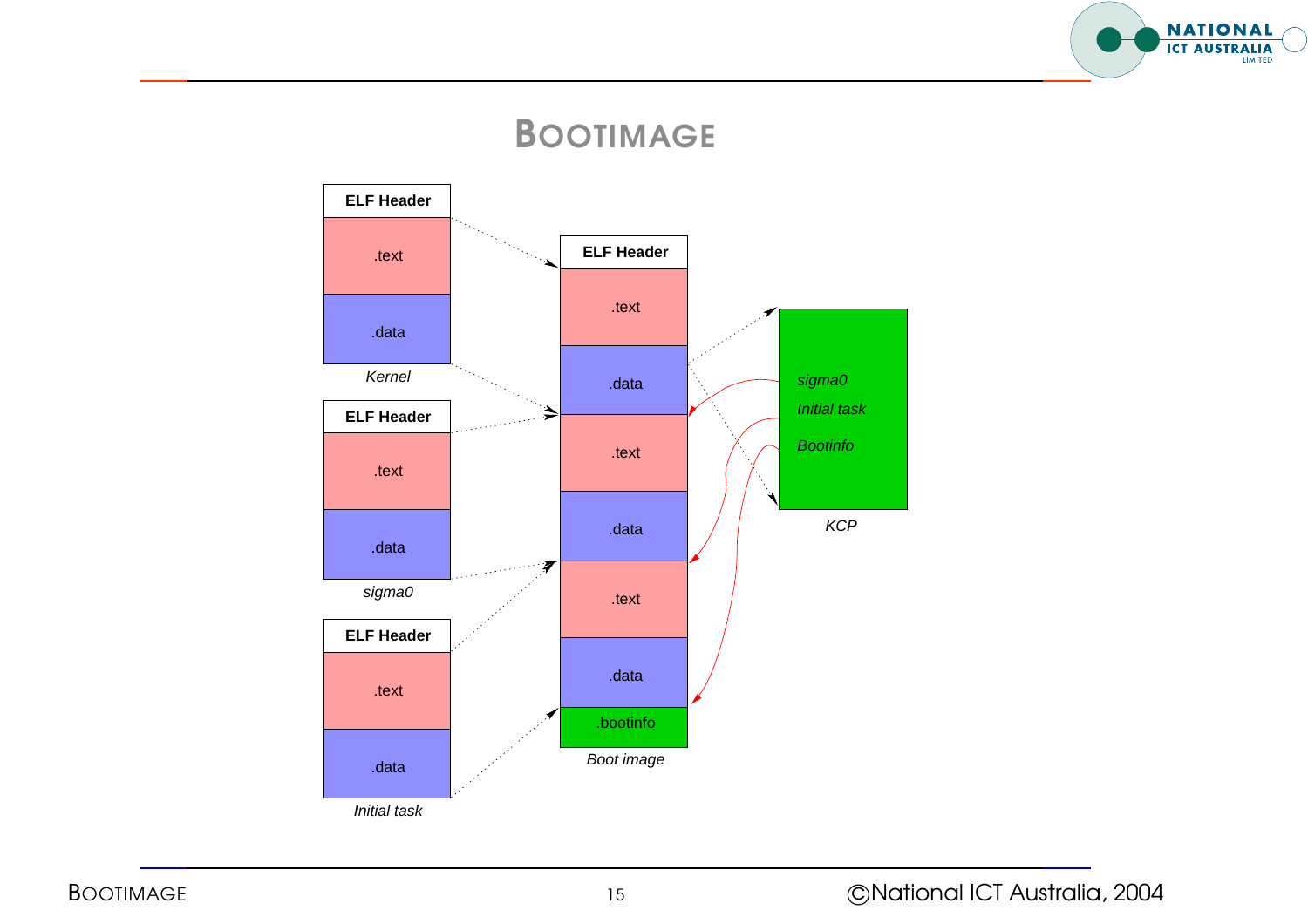

## LOADING

We have a valid binary with the kernel as the entry point.

Loading the binary is very platform specific, but basically requires:

- → Copying sections into memory at correct locations. Note that code needs to be in executable memory, data needs to be in read/write memory).
- $\rightarrow$  Jump to the entry point.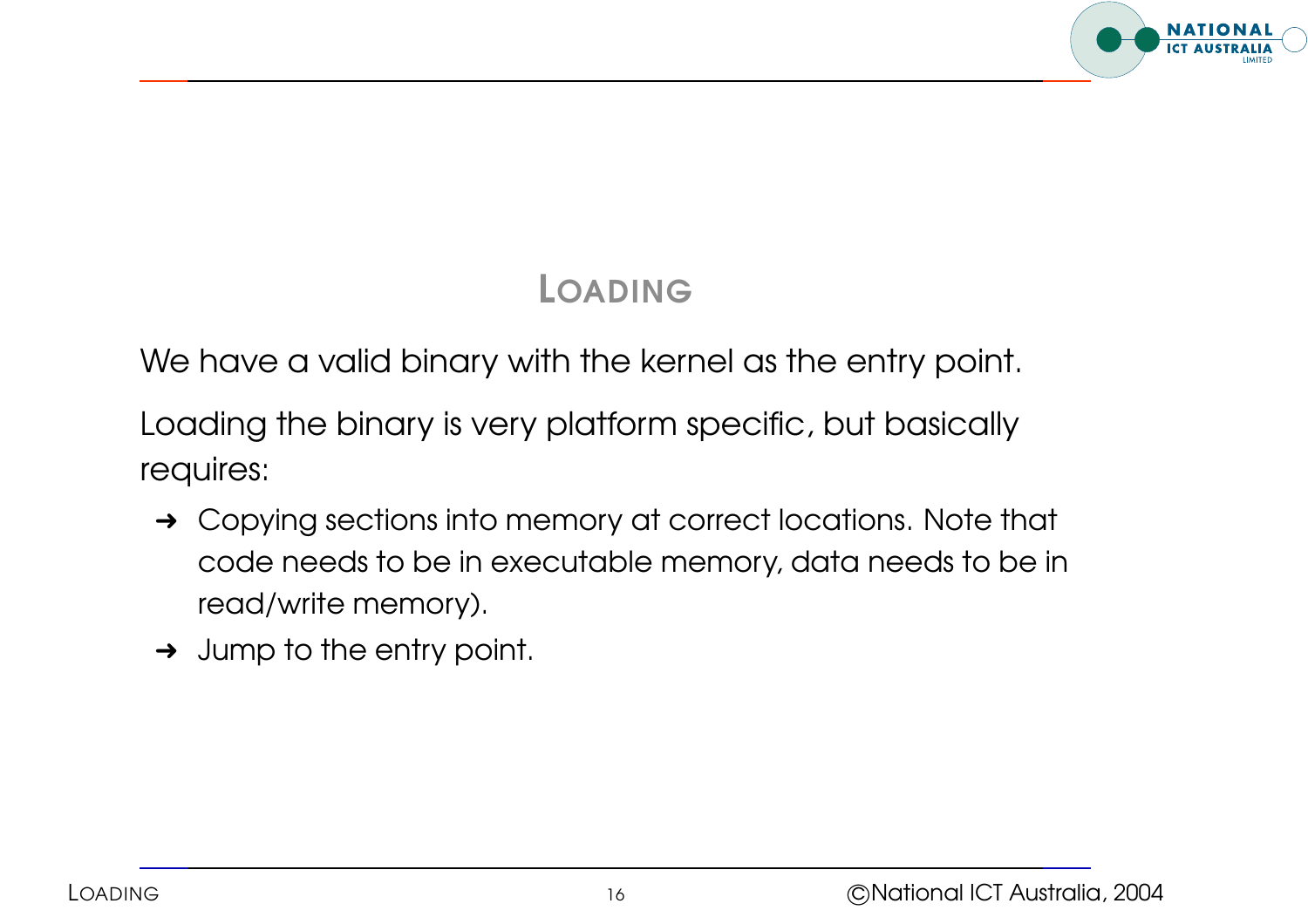

#### KERNEL STARTUP

- → kernel/src/arch/arm/head.S:\_start() Starts in privileged mode with translation disabled
- → kernel/src/glue/v4-arm/init.cc:startup\_system() Initialise hardware <mark>kernel/src/glue/</mark>\<br>hardware<br>→ CPU init\_cpu(  $\begin{bmatrix} 1 \\ 1 \\ 1 \end{bmatrix}$ -------, ---, <sub>0</sub>---, , - ----, .<br>hardware<br>→ CPU init\_cpu()<br>→ Memory init\_memory(
	-
	-
	- → CPU init\_cpu()<br>→ Memory init\_memory()<br>→ Platform specific init\_platform(), init\_console( -<br>it\_memo:<br>∋CifiC in<br>\_hello(
- $\rightarrow$  Say hello! ini
- → Platform specific init\_platform(), init\_console()<br>
→ Say hello! init\_hello()<br>
→ Setup kernel data structures init\_kernel\_space(), init\_kip() 1n1  $\frac{1}{2}$ ello!<br>, kerr<br>mdb(
- $\rightarrow$  Initialise interrupts and timers
- $\rightarrow$  Initialise scheduler
	- $\rightarrow$  Create initial servers
	- **→ Create idle thread**
- $\rightarrow$  Start! Switch to the idle thread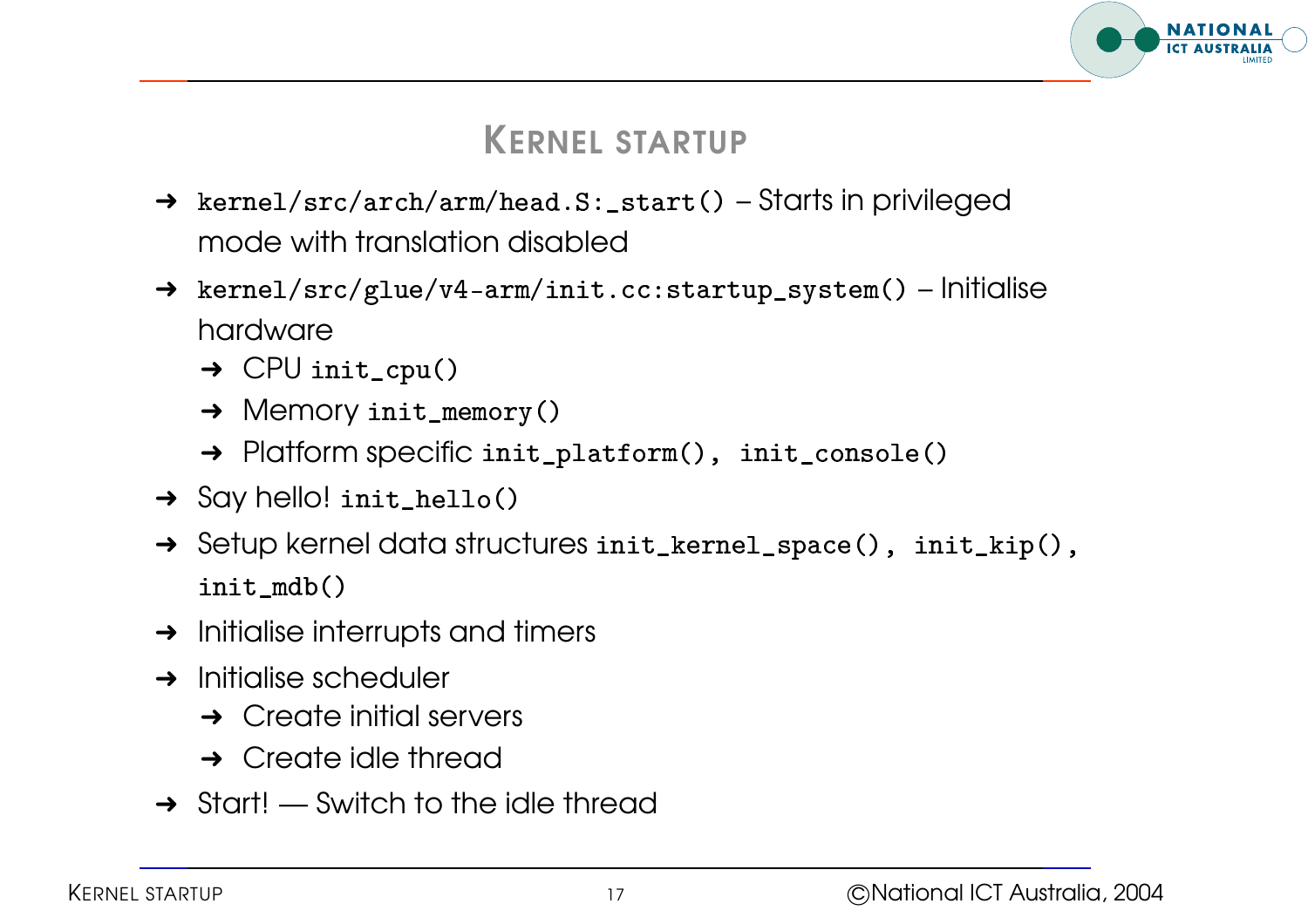

KERNEL DEBUGGER

The kernel debugger provides:

- **→** Very simple console driver
- **→** Inspection of kernel state
- **→** Tracing of kernel/user interaction

Kernel debugger enabled in configuration Useful options:

- → Enter kernel debugger on startup
- **→ Kernel debugger break in**
- $\rightarrow$  Verbose initialisation
- $\rightarrow$  Enable tracepoints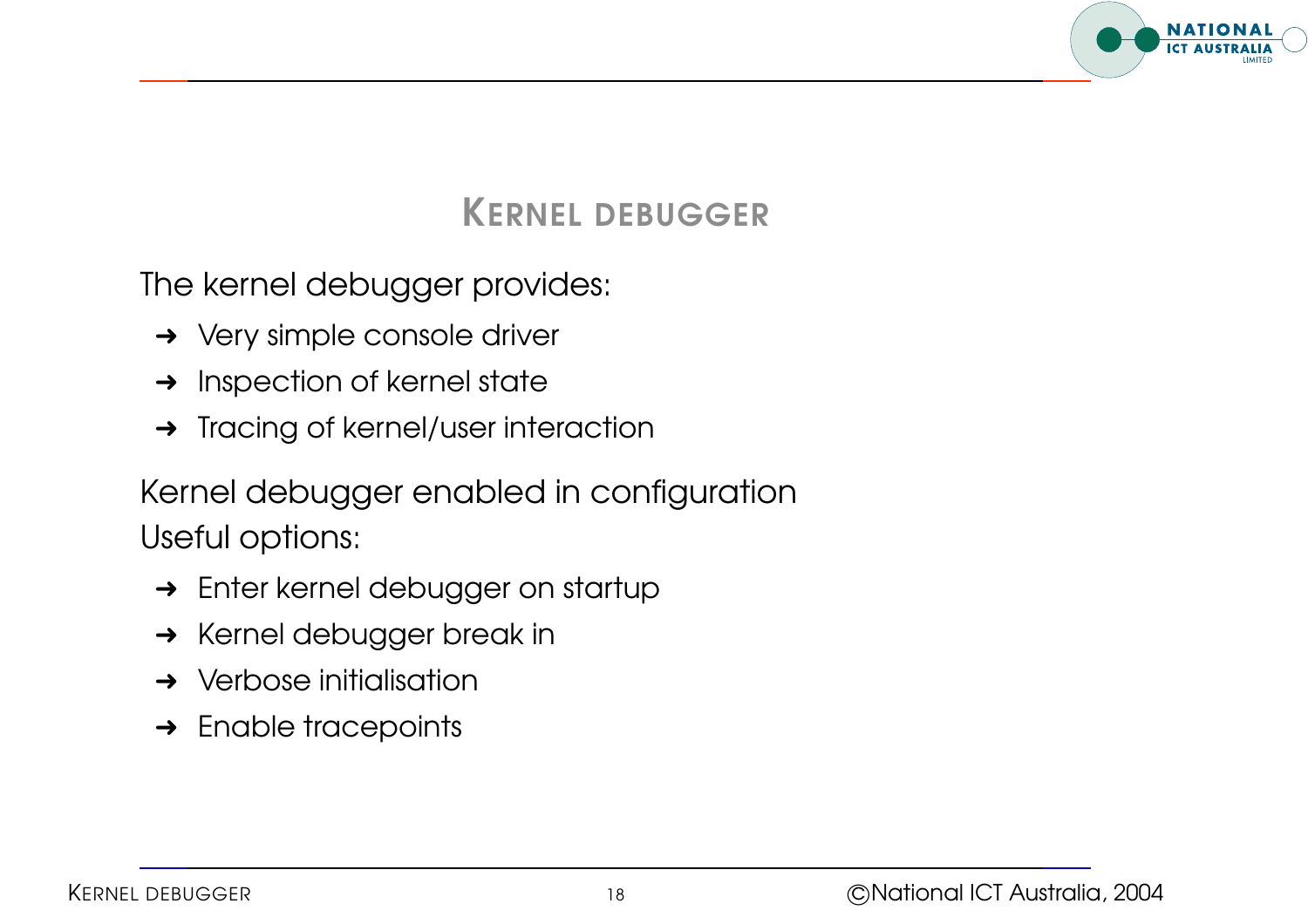

#### USING THE KERNEL DEBUGGER (KDB)

#### Use ? command to display help:  $\ddot{\phantom{a}}$  $\ddot{\phantom{a}}$  .<br>.<br>.  $\begin{array}{c} \n\end{array}$  $\ddot{\phantom{a}}$  $\frac{1}{2}$ │<br>│<br>│  $\frac{1}{2}$  $\ddot{\phantom{0}}$ .<br>ו .<br>.<br>.  $\overline{a}$ .<br>.<br>.  $\overline{a}$   $\overline{a}$ .<br>.<br>.  $\begin{array}{c} \begin{array}{c} \begin{array}{c} \end{array}\\ \begin{array}{c} \end{array} \end{array} \end{array}$ .<br>.<br>.  $\overline{a}$  $\ddot{\phantom{0}}$ .<br>.<br>.  $\begin{bmatrix} 1 & 1 & 1 \\ 1 & 1 & 1 \\ 1 & 1 & 1 \\ 1 & 1 & 1 \\ 1 & 1 & 1 \\ 1 & 1 & 1 \\ 1 & 1 & 1 \\ 1 & 1 & 1 \\ 1 & 1 & 1 \\ 1 & 1 & 1 \\ 1 & 1 & 1 \\ 1 & 1 & 1 \\ 1 & 1 & 1 \\ 1 & 1 & 1 \\ 1 & 1 & 1 \\ 1 & 1 & 1 \\ 1 & 1 & 1 & 1 \\ 1 & 1 & 1 & 1 \\ 1 & 1 & 1 & 1 \\ 1 & 1 & 1 & 1 \\ 1 & 1 & 1 & 1 \\ 1 & 1 & 1 &$   $\frac{1}{2}$ ֧֪֪ׅ֚֞֝֝֬֝֝֟֝֬֝֬֝֬֝֝֬֝֬֝֬֝֝֬֝֬֝֝֬֝֝֬֝֝֟֝<br>֧֪֪֪֪֪֪֪֪ׅ֚֝֝֟֝֬֝֟֝֬֝֟֝֬֝֬֝<br>֧֖֖֖֖֖֖֖֖֖֚֚֚֚֚֚֚֚֚֚֚֚֚֝  $\overline{a}$  ו<br>ו ֦֧֖֚֚֚֝֝<br>֧֚֝<br>֧֚֚֚֚֚֚֚֚֚֚֚֚֚֚֚֚֚֚֚֚֚֚֚֝֝֝֝֝֝ ֖֖֚֚֚֚֡֝<br>֧֚֝<br>֖֖֖֖֖֖֖֚֚֚֚֚֚֚֚֚֚֚֝֝֝֝֝֝<u>֚</u>

- - $\overline{\phantom{a}}$ l י<br>.<br>. <u>.</u> ֧֖֚֚֚֚֝<br>֧֚֚֚֝<br>֧֖֖֖֖֖֖֖֖֖֖֖֖֖֖֖֚֚֚֚֚֚֚֚֚֚֚֚֚֚֚֚֚֚֚֝֝֝<br>֧֪֝ .<br>.<br>.  $\ddot{ }$  $\frac{1}{2}$ .<br>.<br>. .<br>.<br>. .<br>.<br>.<br>.  $\begin{bmatrix} 1 & 1 \\ 1 & 1 \\ 1 & 1 \end{bmatrix}$  $\overline{a}$  $\begin{bmatrix} 1 \\ 1 \\ 1 \end{bmatrix}$  $\begin{bmatrix} 1 \\ 1 \\ 1 \end{bmatrix}$  $\ddot{\phantom{0}}$ .<br>.<br>. .<br>.<br>. י<br>י  $\overline{a}$ .<br>.<br>. BS - back up to previous menu
- -.<br>.<br>.<br>. |<br>|<br>| |<br>|<br>|  $\begin{bmatrix} 1 \\ 1 \\ 1 \\ 1 \end{bmatrix}$  $\frac{1}{2}$ .<br>.<br>. .<br>.<br>.  $\ddot{\phantom{0}}$ .<br>.<br>.<br>.  $\ddot{\phantom{a}}$   $\overline{a}$ ֦֧֚֚<br>֧֚֝<br>֧֚֝ .<br>.<br>. .<br>.<br>. المستمدين مراجعا سأحلف
- $\ddot{\phantom{a}}$ l  $\overline{\phantom{a}}$ .<br>.<br>.  $\frac{1}{2}$ י<br>ו .<br>.<br>. .<br>.<br>.  $\ddot{\phantom{0}}$  $\ddot{\phantom{0}}$  $\begin{bmatrix} 1 & 1 & 1 \\ 1 & 1 & 1 \\ 1 & 1 & 1 \\ 1 & 1 & 1 \\ 1 & 1 & 1 \\ 1 & 1 & 1 \\ 1 & 1 & 1 \\ 1 & 1 & 1 \\ 1 & 1 & 1 \\ 1 & 1 & 1 \\ 1 & 1 & 1 \\ 1 & 1 & 1 \\ 1 & 1 & 1 \\ 1 & 1 & 1 \\ 1 & 1 & 1 \\ 1 & 1 & 1 \\ 1 & 1 & 1 \\ 1 & 1 & 1 \\ 1 & 1 & 1 & 1 \\ 1 & 1 & 1 & 1 \\ 1 & 1 & 1 & 1 \\ 1 & 1 & 1 & 1 \\ 1 &$ |<br>|<br>| .<br>.<br>.  $\ddot{\phantom{a}}$ י<br>י .<br>.<br>. :<br>.<br>.  $\ddot{\phantom{a}}$ a dhe ele dele concerno est
- and the same of the same
- .<br>.<br>. .<br>.<br>ו  $\begin{bmatrix} 1 \\ 1 \\ 1 \\ 1 \end{bmatrix}$ .<br>|<br>ו  $\ddot{\phantom{a}}$ ֚֚֚֚֡֝֝֬֝֬֝֬֝֬֝֝֬֝֬֝֬֝֬֝֬֝֬֝֬֝֬֝֟֬֝֬֝֟֝֬֝֬֝֬֝֬֝֬֝֬֝֬֝֬֝֬֝֬֝֬֝֬֝֬֝֬֝֬֝֬֝֬֝<br>֧֪֪֪֪֪֪֪֪֪ׅ֪֪ׅ֖֪֪ׅ֖ׅ֖֪֪ׅׅׅ֖ׅ֧֪ׅ֛ׅ֧֚֚֚֝֝֬֝֬֝֟֝֬֝֬֝֟֝֬֝֟֝֬֝֝֟֝֬֝֬֝<br>֧֪֪֧֪֪֪֧֪֪֪֪֪֪֖֪֝֝֝֝֝֝֝֝ י<br>ו .<br>.<br>. .<br>.<br>. .<br>.<br>.  $\begin{array}{c} \begin{array}{c} \begin{array}{c} \end{array}\\ \begin{array}{c} \end{array} \end{array} \end{array}$ .<br>.<br>.  $\mathbf{C}$ - $\mathbf{v}$  $\overline{\phantom{a}}$  $\overline{\phantom{a}}$
- $\begin{bmatrix} 1 \\ 1 \\ 1 \\ 1 \end{bmatrix}$  $\begin{array}{c} \n\ddots \\
\vdots \\
\vdots\n\end{array}$  $\overline{a}$ י<br>ו .<br>.<br>.<br>. .<br>.<br>. |<br>|<br>| .<br>.<br>.  $\begin{bmatrix} 1 \\ 1 \\ 1 \\ 1 \end{bmatrix}$ .<br>.<br>. .<br>.<br>. .<br>.<br>. .<br>.<br>. .<br>.<br>.<br>. .<br>.<br>.<br>. י<br>י  $\frac{1}{2}$ .<br>.<br>.<br>. |<br>|<br>|  $\begin{array}{c} \begin{array}{c} \begin{array}{c} \end{array}\\ \begin{array}{c} \end{array} \end{array} \end{array}$ .<br>.<br>.  $\ddot{\phantom{0}}$ :<br>.<br>.  $\overline{a}$  $\ddot{\phantom{a}}$  ֺ֚֝֝֟֟֘֝֬֝֝֝֝֝֝֝֝֝֝֝֝֝֝֝֝֝֝֝֝֝<br>֧֝֝֝<br>֧֖֖֖֖֖֖֖֚֝֝֝֝֟֝֬֝֟֝֟֝֬֝֟֝֬֝֟֝֬֝֬֝֝֟֝֬֝֝֟֝֬֝ .<br>.<br>.<br>. .<br>.<br>. :<br>:<br>:  $\ddot{\phantom{a}}$ - generic bootinfo  $\mathbf{B}$ - $\overline{\phantom{a}}$ l  $\overline{\phantom{a}}$
- $\ddot{\phantom{0}}$ - $\overline{a}$   $\begin{bmatrix} 1 & 1 \\ 1 & 1 \\ 1 & 1 \end{bmatrix}$ .<br>.<br>.  $\overline{a}$  $\ddot{\phantom{a}}$  $\ddot{\phantom{a}}$  $\ddot{\phantom{a}}$  $\overline{\phantom{a}}$  $\frac{1}{2}$  $\dddot{\phantom{0}}$  $\begin{bmatrix} 1 & 1 & 1 \\ 1 & 1 & 1 \\ 1 & 1 & 1 \\ 1 & 1 & 1 \\ 1 & 1 & 1 \\ 1 & 1 & 1 \\ 1 & 1 & 1 \\ 1 & 1 & 1 \\ 1 & 1 & 1 \\ 1 & 1 & 1 \\ 1 & 1 & 1 \\ 1 & 1 & 1 \\ 1 & 1 & 1 \\ 1 & 1 & 1 \\ 1 & 1 & 1 \\ 1 & 1 & 1 \\ 1 & 1 & 1 & 1 \\ 1 & 1 & 1 & 1 \\ 1 & 1 & 1 & 1 \\ 1 & 1 & 1 & 1 \\ 1 & 1 & 1 & 1 \\ 1 & 1 & 1 &$   $\ddot{\phantom{a}}$   $\ddot{\phantom{0}}$  $\ddot{\phantom{a}}$  $\ddot{\phantom{0}}$ .<br>.<br>.<br>.  $\ddot{\phantom{0}}$  $\begin{array}{c} \begin{array}{c} \text{ } \end{array} \end{array}$  $\begin{bmatrix} 1 & 1 & 1 \\ 1 & 1 & 1 \\ 1 & 1 & 1 \\ 1 & 1 & 1 \\ 1 & 1 & 1 \\ 1 & 1 & 1 \\ 1 & 1 & 1 \\ 1 & 1 & 1 \\ 1 & 1 & 1 \\ 1 & 1 & 1 \\ 1 & 1 & 1 \\ 1 & 1 & 1 \\ 1 & 1 & 1 \\ 1 & 1 & 1 \\ 1 & 1 & 1 \\ 1 & 1 & 1 \\ 1 & 1 & 1 \\ 1 & 1 & 1 \\ 1 & 1 & 1 \\ 1 & 1 & 1 \\ 1 & 1 & 1 \\ 1 & 1 & 1 \\ 1 & 1 & 1 \\ 1 & 1 &$  $\frac{1}{2}$  $\ddot{\phantom{a}}$  $\begin{array}{c} \begin{array}{c} \begin{array}{c} \end{array}\\ \begin{array}{c} \end{array} \end{array} \end{array}$  $\begin{bmatrix} 1 \\ 1 \\ 1 \\ 1 \end{bmatrix}$ ו<br>ו .<br>.<br>. .<br>.<br>. .<br>.<br>.<br>. .<br>.<br>.<br>.  $\ddot{\phantom{0}}$ .<br>.<br>.<br>.  $\begin{bmatrix} 1 & 1 \\ 1 & 1 \\ 1 & 1 \end{bmatrix}$ ֧֖֚֚֚֚֚֚֚֚֝֝֝֝֝֝֝֬֝֓֝֬֝֝֬֝֬֝֝֬֝֝֟֓֝֬֝֬֝֝֟֓֝֬֝֬֝֬֝֬֝֝֬֝֬֝֝֬֝֝֬֝֬֝֬֝֝֬֝֬֝֝֬֝֬֝֝<br>֧֧֖֖֧֪֪֖֚֚֚֚֚֚֚֚֚֚֚֚֚֝֝֝֝֝֝֝֝֬֝֝֝֝֬֝֝֬֝֝֬֝֝  $\ddot{\phantom{0}}$   $\frac{1}{2}$  $\overline{a}$ <u>alezze ziennandat izazen zen</u>
- $\mathbf F$ -<u>alezza zazantian f</u> l l
- $\begin{bmatrix} 1 & 1 & 1 \\ 1 & 1 & 1 \\ 1 & 1 & 1 \\ 1 & 1 & 1 \\ 1 & 1 & 1 \\ 1 & 1 & 1 \\ 1 & 1 & 1 \\ 1 & 1 & 1 \\ 1 & 1 & 1 \\ 1 & 1 & 1 \\ 1 & 1 & 1 \\ 1 & 1 & 1 \\ 1 & 1 & 1 \\ 1 & 1 & 1 \\ 1 & 1 & 1 \\ 1 & 1 & 1 \\ 1 & 1 & 1 \\ 1 & 1 & 1 \\ 1 & 1 & 1 \\ 1 & 1 & 1 \\ 1 & 1 & 1 \\ 1 & 1 & 1 \\ 1 & 1 & 1 \\ 1 & 1 &$ .<br>.<br>.  $\ddot{\phantom{0}}$ |<br>|<br>| :<br>;<br>; ו<br>ו .<br>.<br>.<br>.  $\overline{a}$  $\begin{bmatrix} 1 & 1 & 1 \\ 1 & 1 & 1 \\ 1 & 1 & 1 \\ 1 & 1 & 1 \\ 1 & 1 & 1 \\ 1 & 1 & 1 \\ 1 & 1 & 1 \\ 1 & 1 & 1 \\ 1 & 1 & 1 \\ 1 & 1 & 1 \\ 1 & 1 & 1 \\ 1 & 1 & 1 \\ 1 & 1 & 1 \\ 1 & 1 & 1 \\ 1 & 1 & 1 \\ 1 & 1 & 1 \\ 1 & 1 & 1 & 1 \\ 1 & 1 & 1 & 1 \\ 1 & 1 & 1 & 1 \\ 1 & 1 & 1 & 1 \\ 1 & 1 & 1 & 1 \\ 1 & 1 & 1 &$ .<br>.<br>.<br>. .<br>.<br>.<br>.  $\ddot{\phantom{0}}$  $\overline{a}$ .<br>.<br>.<br>.  $\ddot{\phantom{0}}$ .<br>.<br>.  $\ddot{\phantom{0}}$ .<br>.<br>.<br>.  $\frac{1}{2}$ .<br>.<br>. י<br>י .<br>.<br>. י<br>י  $\frac{1}{2}$ .<br>.<br>.<br>.  $\ddot{\phantom{0}}$  $\begin{bmatrix} 1 & 1 & 1 \\ 1 & 1 & 1 \\ 1 & 1 & 1 \\ 1 & 1 & 1 \\ 1 & 1 & 1 \\ 1 & 1 & 1 \\ 1 & 1 & 1 \\ 1 & 1 & 1 \\ 1 & 1 & 1 \\ 1 & 1 & 1 \\ 1 & 1 & 1 \\ 1 & 1 & 1 \\ 1 & 1 & 1 \\ 1 & 1 & 1 \\ 1 & 1 & 1 & 1 \\ 1 & 1 & 1 & 1 \\ 1 & 1 & 1 & 1 \\ 1 & 1 & 1 & 1 \\ 1 & 1 & 1 & 1 \\ 1 & 1 & 1 & 1 \\ 1 & 1 & 1 & 1 \\ 1 &$ .<br>.<br>.<br>.  $\ddot{\phantom{0}}$ |<br>|<br>| .<br>.<br>. .<br>.<br>. .<br>.<br>. .<br>.<br>.<br>.  $\begin{bmatrix} 1 \\ 1 \\ 1 \end{bmatrix}$ .<br>.<br>. K a alaman la ser -
- $\ddot{\phantom{0}}$ .<br>.<br>. |<br>|<br>|  $\overline{a}$ .<br>.<br>. .<br>.<br>.<br>. .<br>.<br>.<br>. .<br>.<br>.  $\begin{bmatrix} 1 \\ 1 \\ 1 \\ 1 \end{bmatrix}$  $\ddot{}}$ .<br>.<br>.<br>.  $\begin{bmatrix} 1 & 1 & 1 \\ 1 & 1 & 1 \\ 1 & 1 & 1 \\ 1 & 1 & 1 \\ 1 & 1 & 1 \\ 1 & 1 & 1 \\ 1 & 1 & 1 \\ 1 & 1 & 1 \\ 1 & 1 & 1 \\ 1 & 1 & 1 \\ 1 & 1 & 1 \\ 1 & 1 & 1 \\ 1 & 1 & 1 \\ 1 & 1 & 1 \\ 1 & 1 & 1 \\ 1 & 1 & 1 \\ 1 & 1 & 1 & 1 \\ 1 & 1 & 1 & 1 \\ 1 & 1 & 1 & 1 \\ 1 & 1 & 1 & 1 \\ 1 & 1 & 1 & 1 \\ 1 & 1 & 1 &$ a ang panglang na pangangan na mangang na S l  $\overline{\phantom{a}}$
- $\frac{1}{2}$  $\overline{a}$  $\overline{a}$  $\begin{bmatrix} 1 & 1 & 1 \\ 1 & 1 & 1 \\ 1 & 1 & 1 \\ 1 & 1 & 1 \\ 1 & 1 & 1 \\ 1 & 1 & 1 \\ 1 & 1 & 1 \\ 1 & 1 & 1 \\ 1 & 1 & 1 \\ 1 & 1 & 1 \\ 1 & 1 & 1 \\ 1 & 1 & 1 \\ 1 & 1 & 1 \\ 1 & 1 & 1 \\ 1 & 1 & 1 \\ 1 & 1 & 1 \\ 1 & 1 & 1 & 1 \\ 1 & 1 & 1 & 1 \\ 1 & 1 & 1 & 1 \\ 1 & 1 & 1 & 1 \\ 1 & 1 & 1 & 1 \\ 1 & 1 & 1 &$ .<br>.<br>.<br>. ֧֖֖֚֚֚֚֝<br>֧֚֝<br>֧֚֝  $\vdots$  $\ddot{}}$ !<br>.<br>.  $\begin{array}{c} \n\end{array}$ .<br>.<br>. .<br>.<br>.  $\begin{bmatrix} 1 & 0 & 0 \\ 0 & 0 & 0 \\ 0 & 0 & 0 \\ 0 & 0 & 0 \\ 0 & 0 & 0 \\ 0 & 0 & 0 \\ 0 & 0 & 0 \\ 0 & 0 & 0 \\ 0 & 0 & 0 \\ 0 & 0 & 0 \\ 0 & 0 & 0 & 0 \\ 0 & 0 & 0 & 0 \\ 0 & 0 & 0 & 0 \\ 0 & 0 & 0 & 0 \\ 0 & 0 & 0 & 0 \\ 0 & 0 & 0 & 0 & 0 \\ 0 & 0 & 0 & 0 & 0 \\ 0 & 0 & 0 & 0 & 0 \\ 0 & 0 & 0 & 0 & 0 \\ 0 &$  $\begin{bmatrix} 1 & 1 & 1 \\ 1 & 1 & 1 \\ 1 & 1 & 1 \\ 1 & 1 & 1 \\ 1 & 1 & 1 \\ 1 & 1 & 1 \\ 1 & 1 & 1 \\ 1 & 1 & 1 \\ 1 & 1 & 1 \\ 1 & 1 & 1 \\ 1 & 1 & 1 \\ 1 & 1 & 1 \\ 1 & 1 & 1 \\ 1 & 1 & 1 \\ 1 & 1 & 1 & 1 \\ 1 & 1 & 1 & 1 \\ 1 & 1 & 1 & 1 \\ 1 & 1 & 1 & 1 \\ 1 & 1 & 1 & 1 \\ 1 & 1 & 1 & 1 \\ 1 & 1 & 1 & 1 \\ 1 &$ - continue execution g  $\overline{\phantom{a}}$ l
- l !<br>|<br>| "<br>"<br>" י<br>ו ו<br>ו<br>ו .<br>|<br>| ו<br>ו<br>ו  $\ddot{}}$ .<br>.<br>.<br>.  $\begin{bmatrix} 1 \\ 1 \\ 1 \end{bmatrix}$
- ֧֞<u>֚</u><br>֧֝֝֟ .<br>.<br>. י<br>ו  $\ddot{\phantom{0}}$ ֖֖֖֚֚֚֡֝֬֝֬֝֬<br>֧֪֪֪֪֝֝֬֝֝֝֬<u>֚</u><br>֧֪ .<br>.<br>.  $\ddot{\phantom{a}}$  $\begin{bmatrix} 1 \\ 1 \\ 1 \end{bmatrix}$  $\begin{array}{c} \begin{array}{c} \begin{array}{c} \end{array}\\ \begin{array}{c} \end{array} \end{array} \end{array}$ .<br>.<br>. ֧֚֚֝<br>֧֚֝<br>֚֝  $\ddot{\phantom{a}}$  .<br>.<br>. D alumn momonan in other a l  $\overline{\phantom{a}}$
- .<br>.<br>. י<br>ו :<br>:<br>: |<br>|<br>| .<br>.<br>.<br>. י<br>י .<br>.<br>.<br>. .<br>.<br>.<br>.  $\frac{1}{2}$ |<br>|<br>|  $\begin{bmatrix} 1 \\ 1 \\ 1 \end{bmatrix}$ |<br>|<br>|<br>| .<br>.<br>. י<br>ו .<br>.<br>. .<br>.<br>. .<br>.<br>. :<br>;<br>; .<br>.<br>. 6 - $\mathbf{D}$ |<br>|<br>|
- $\ddot{\phantom{a}}$  $\frac{1}{2}$ .<br>.<br>. י<br>.<br>. .<br>.<br>.  $\ddot{\phantom{a}}$  $\ddot{\phantom{a}}$  $\overline{a}$ |<br>|<br>|  $\begin{array}{c} \begin{array}{c} \begin{array}{c} \begin{array}{c} \end{array}\\ \end{array} \end{array} \end{array} \end{array}$ .<br>.<br>.  $\begin{bmatrix} 1 \\ 1 \end{bmatrix}$  $\overline{\phantom{a}}$  $\begin{array}{c} \begin{array}{c} \begin{array}{c} \end{array}\\ \begin{array}{c} \end{array} \end{array} \end{array}$  $\ddot{\phantom{0}}$ .<br>.<br>. י<br>י  $\ddot{\phantom{a}}$  $\overline{a}$  $\frac{1}{2}$  $\frac{1}{2}$   $\frac{1}{2}$ **.** a da ann an aile a dealbha an a  $\mathsf{a}$ I
- -I  $\overline{\phantom{a}}$  $\overline{\phantom{a}}$  $\overline{\phantom{a}}$ י<br>י  $\ddot{\phantom{0}}$  $\ddot{\phantom{a}}$  $\overline{a}$  $\ddot{\phantom{a}}$ t - show thread control block
- $\begin{bmatrix} 1 & 1 \\ 1 & 1 \\ 1 & 1 \end{bmatrix}$  $\overline{a}$  $\overline{a}$  $\dddot{\phantom{0}}$  ( **.**<br>. q<br>T<br>O י<br>י |<br>|<br>|<br>| .<br>.<br>.  $\frac{1}{2}$ s<br>t<br>0 |<br>|<br>|<br>|  $\ddot{\phantom{0}}$ ֧֚֝<br>֧֚֝<br>֧֚֚֝ ֧֚֚֝<br>֧֚֝<br>֧֚֝ |<br>|<br>| .<br>.<br>.<br>. .<br>.<br>.  $\ddot{\phantom{a}}$ .<br>.<br>. י<br>י .<br>.<br>. .<br>.<br>. :<br>:<br>: י<br>ו .<br>.<br>. .<br>.<br>.<br>. .<br>.<br>. י<br>י T. the computer of the context and the state of the state of the state of the state of the state of the state of the state of the state of the state of the state of the state of the state of the state of the state of the stat - $\ddot{\phantom{0}}$ l l l  $\overline{\phantom{a}}$
- :<br>.<br>. .<br>.<br>.<br>. .<br>.<br>.  $\ddot{\phantom{a}}$  $\ddot{\phantom{a}}$ י<br>י )<br>-<br>-֧֖֚֚֚֚֚֝֝֝֕֝֬֝֝֝֬֝֝֬֝֝֬֝֬֝֝֬֝֝֟֝֬֝֟֝֬֝֝֬֝֝֟֝֬֝֬֝֟֝֬֝֝<br>֧֧֧֧֧֧֚֚֚֚֚֚֚֚֚֚֚֚֚֚֚֚֚֚֚֚֚֚֚֚֚֚֚֝֝֝֬֝֬֝֬֝  $\ddot{\phantom{a}}$ - sigma0 interaction  $\overline{0}$ l
- $\begin{bmatrix} 1 & 1 & 1 \\ 1 & 1 & 1 \\ 1 & 1 & 1 \\ 1 & 1 & 1 \\ 1 & 1 & 1 \\ 1 & 1 & 1 \\ 1 & 1 & 1 \\ 1 & 1 & 1 \\ 1 & 1 & 1 \\ 1 & 1 & 1 \\ 1 & 1 & 1 \\ 1 & 1 & 1 \\ 1 & 1 & 1 \\ 1 & 1 & 1 \\ 1 & 1 & 1 \\ 1 & 1 & 1 \\ 1 & 1 & 1 \\ 1 & 1 & 1 \\ 1 & 1 & 1 \\ 1 & 1 & 1 \\ 1 & 1 & 1 \\ 1 & 1 & 1 \\ 1 & 1 & 1 \\ 1 & 1 &$  $\ddot{.}$ .<br>.<br>. י<br>י .<br>.<br>.<br>.  $\frac{1}{2}$ )<br>|<br>|  $\overline{a}$ י<br>י - statistics  $#$ -
- $\ddot{\phantom{a}}$  $\ddot{\phantom{a}}$  $\ddot{\phantom{a}}$  $\overline{a}$  $\ddot{\phantom{0}}$ י<br>ו י<br>י .<br>.<br>.  $\ddot{\phantom{a}}$ - enable/disable/list tracepoints - $\mathbf r$  $\overline{\phantom{a}}$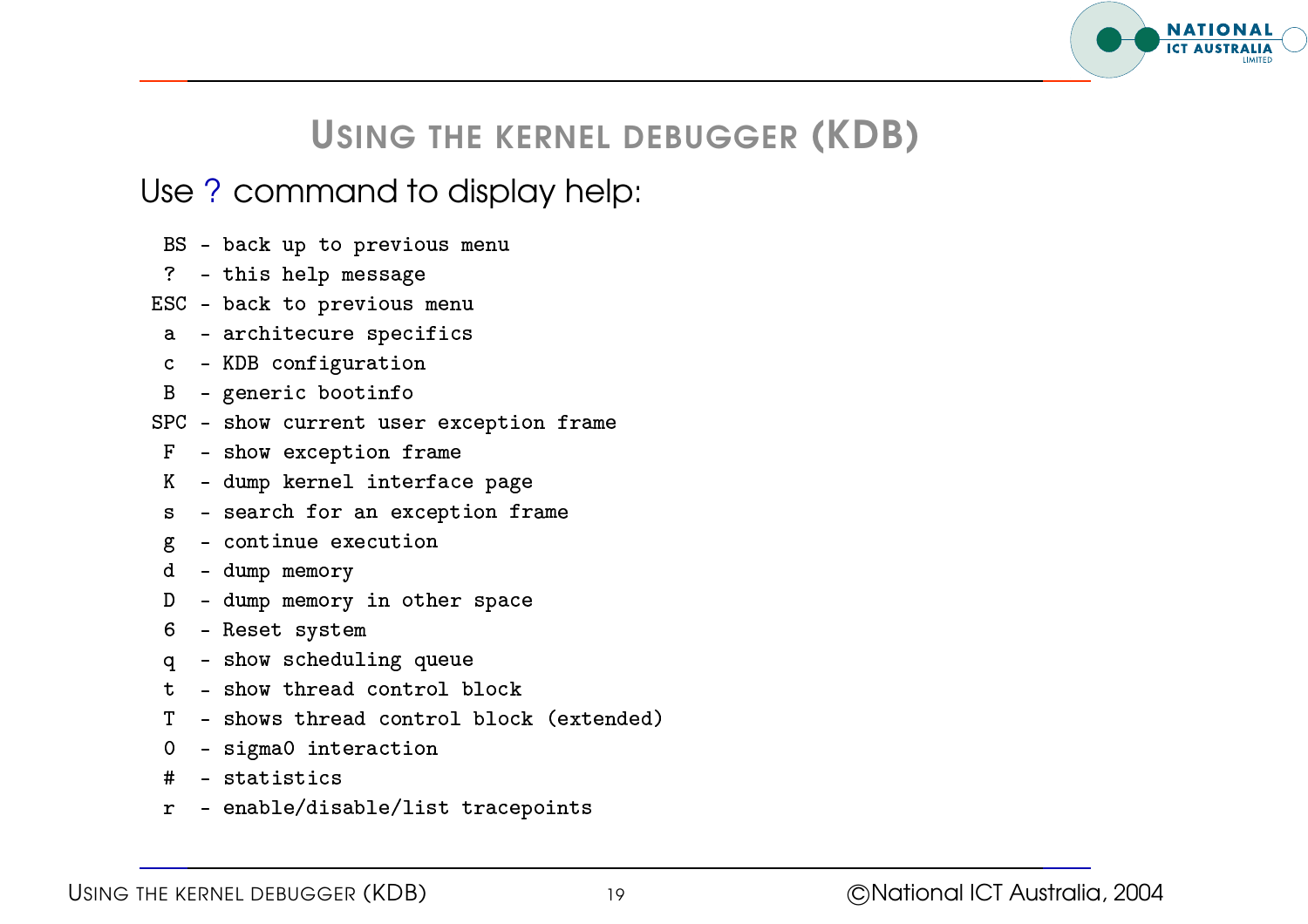

#### STARTUP STATE

Currently have <sup>a</sup> bootimage loaded, and kernel initialisation completed. Waiting to start sigma0 and root task.

Dump KIP: K command Prints <sup>a</sup> formatted version of the KIP. Including the location of sigma0 and root server. r 115 G 10<br>|MAO Ar<br>t servers a0e0<br>a0e0

Root servers: l

| oot servers: |  |  |                                                                    |
|--------------|--|--|--------------------------------------------------------------------|
| sigma0       |  |  | ip: 0xc0530000, sp: 0x00000000, 0xc0530000:0xc053a0e0              |
| sigma1       |  |  | ip: $0x00000000$ , sp: $0x00000000$ , $0x00000000$ : $0x000000000$ |
| root server  |  |  | ip: 0xc0540000, sp: 0x00000000, 0xc0540000:0xc05528a4              |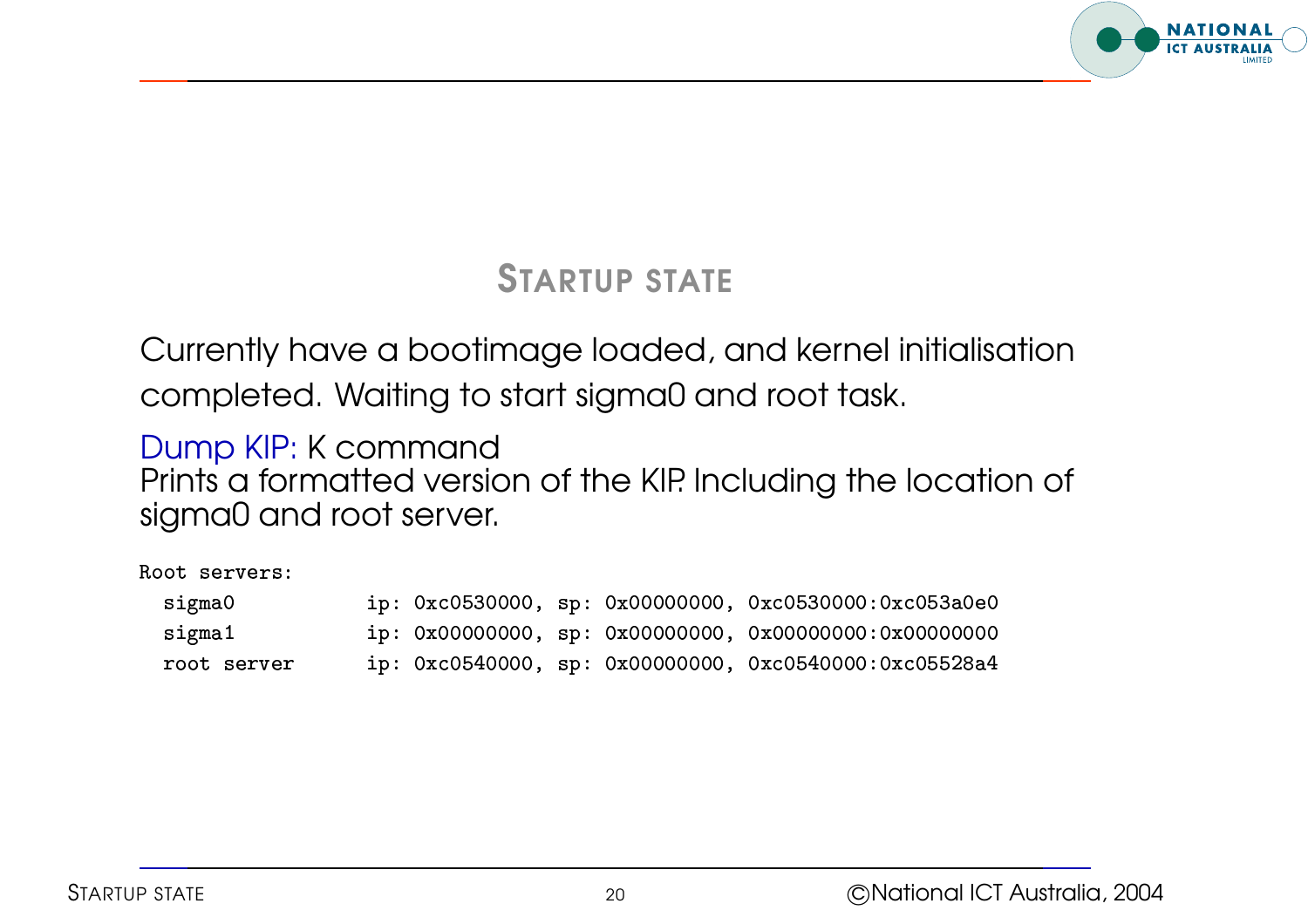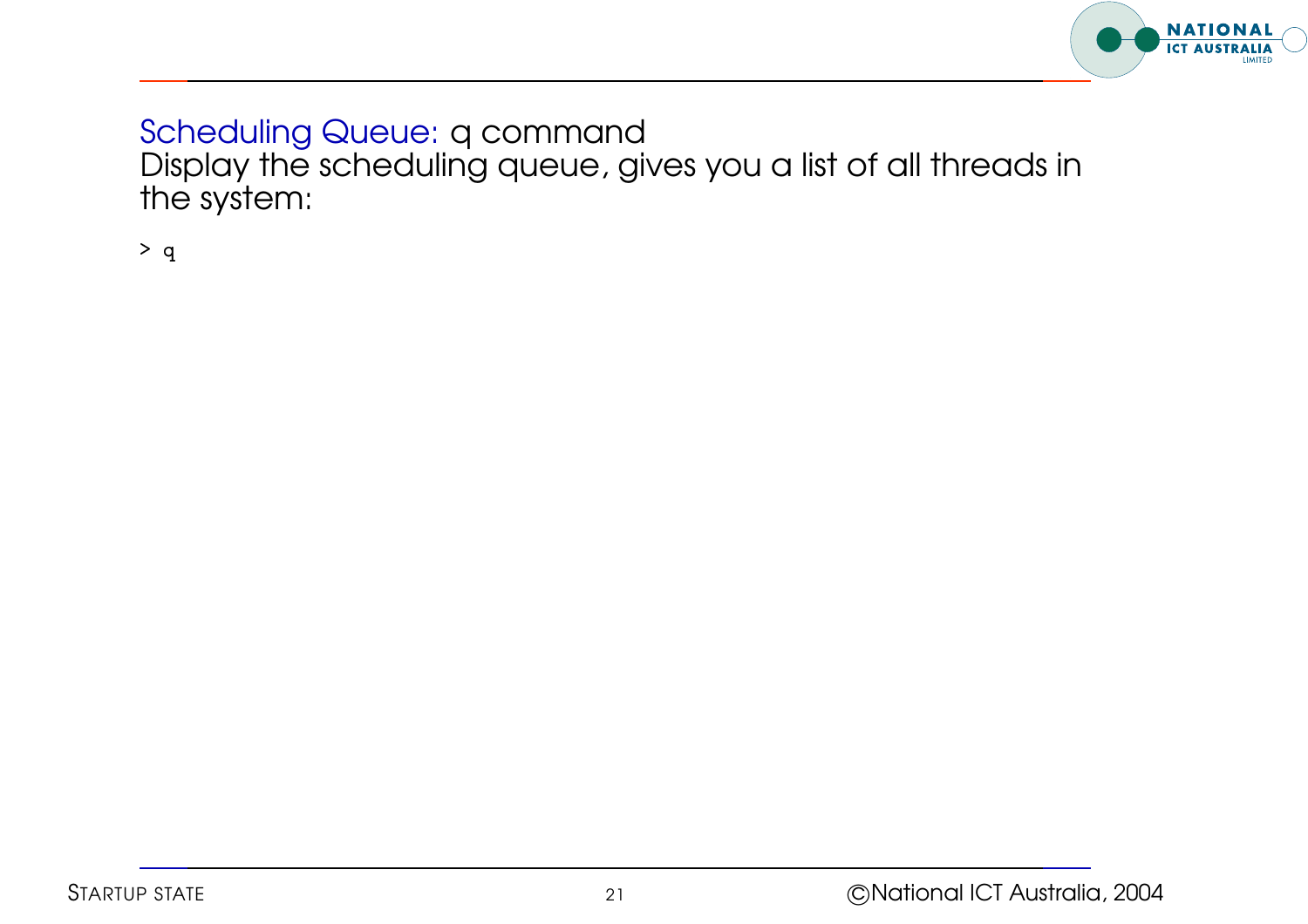

''''''''''' \* q<br>[255]: 00100001<br>[ 0]: (00080001 [255]: 00100001<br>[ 0]: (0008000<br>idle : f0021000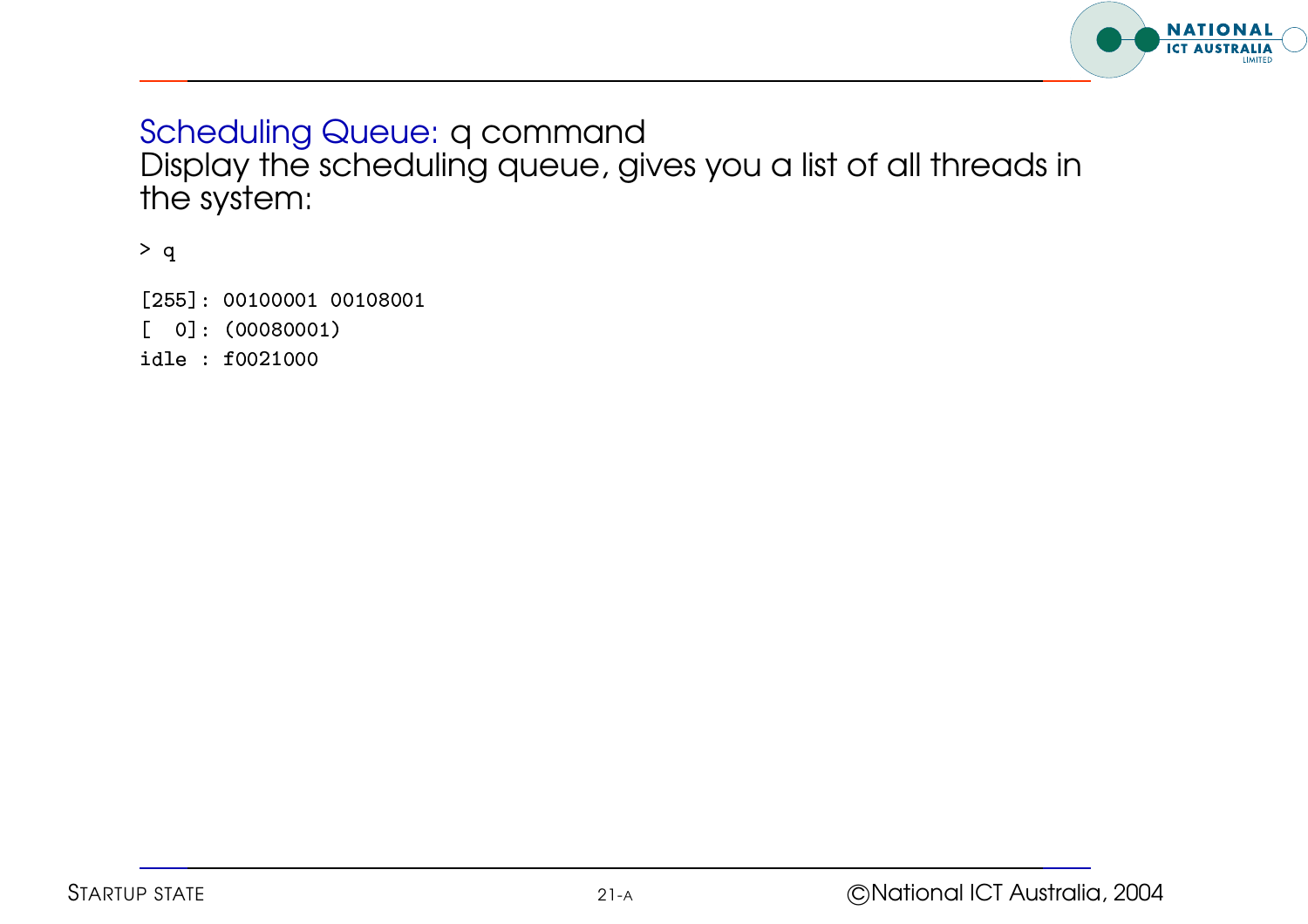

''''''''''' \* q<br>[255]: 00100001<br>[ 0]: (00080001 [255]: 00100001<br>[ 0]: (0008000<br>idle : f0021000

#### Thread information: t command

Display <sup>a</sup> formated thread control block ul<br>Ja<br>wtc

 $>$  showtcb Display a formated threo<br>> showtcb<br>tcb/tid/name [current]: 0010800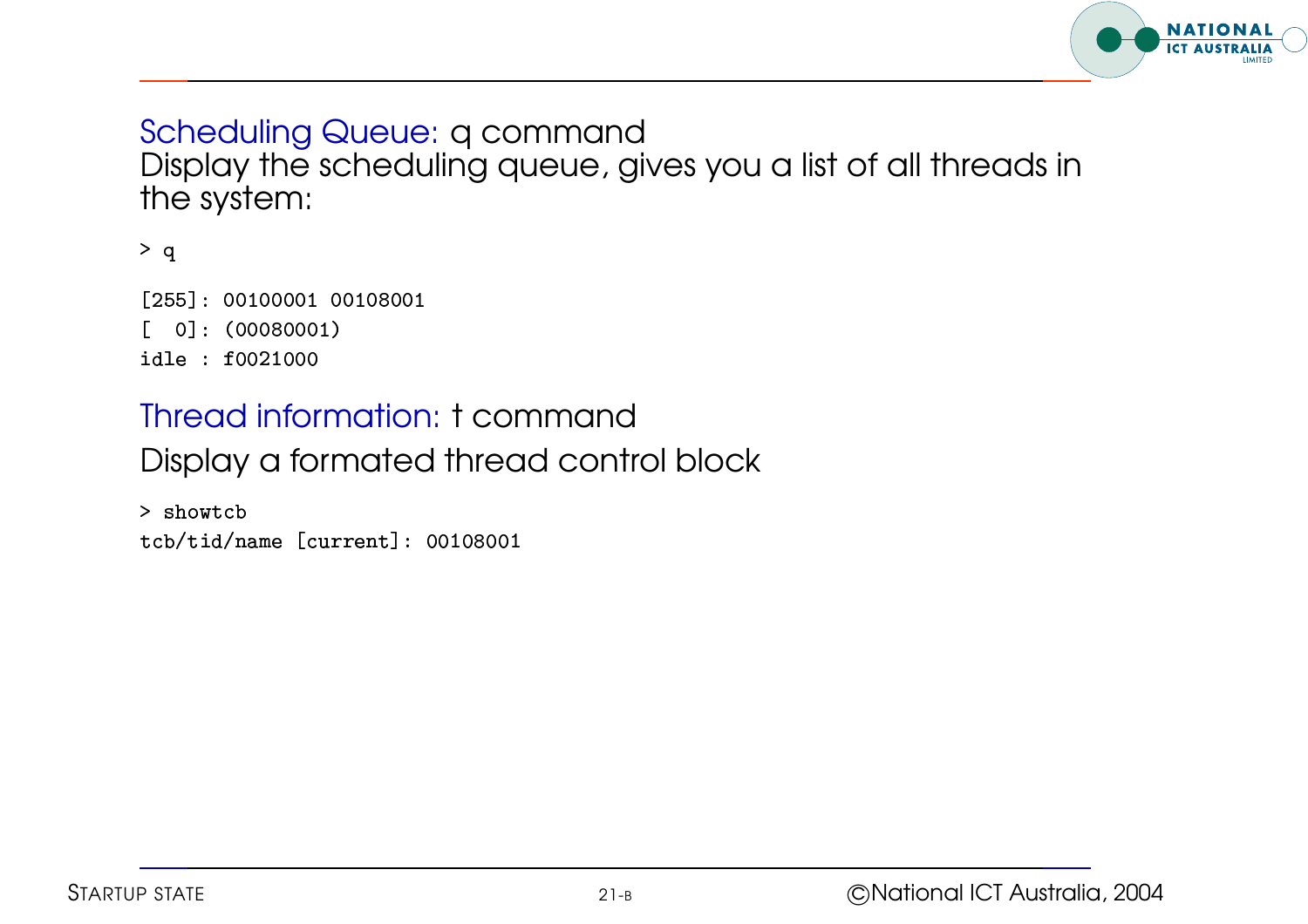

```
> q<br>|-<br>| 12551: 00100001 00108001
 * q<br>[255]: 00100001<br>[ 0]: (00080001
 [255]: 00100001<br>[ 0]: (0008000<br>idle : f0021000
```
# Thread information: t command ul<br>Ja<br>wtc

```
Display a formated thread control block
```

```
> showtch
Display a formated threo<br>> showtcb<br>tcb/tid/name [current]: 0010800
> showtcb<br>tcb/tid/name [current]: 00108001<br>=== TCB: e0042000 === ID: 00108001 = dff00000/f070e000 === PRIO: 0xff =======
UIP: c0540000 queues: Rswl wait: 00000000:00000000 space: f0718000
                                                                                                                    -----<br>18000<br>18000
=== TCB: e0042000 === ID: 00108001 = dff00000/f070e000 === PRI0: 0xff ======<br>UIP: c0540000 queues: Rswl     wait : 00000000:00000000 space: f0718000<br>USP: 00000000  tstate: RUNNING   ready: 00100001:00100001   pdir : 000000
=== TCB: e0042000 === ID: 00108001 = dff00000/f070e000 === PRIU: 0xff ======<br>UIP: c0540000 queues: Rswl     wait : 00000000:00000000 space: f071800<br>USP: 00000000  tstate: RUNNING   ready: 00100001:00100001   pdir : 0000000
total quant:
   	#	'		''''	''''
abs timeout:
                                     Ous, rel timeout:
KSP: e0042f98 sndhd: 00000000 send: 00000000:00000000 pager:<br>
total quant: 0us, ts length: 10000us, curr ts:<br>
abs timeout: 0us. rel timeout: 0us

 ''
resources: 00000000 []
       i quant:<br>timeout:<br>prio: 255, delay<br>urces: 00000000 [
partner: 00000000, saved partner: 00000000, saved state: ABORTED, scheduler: 00108001
```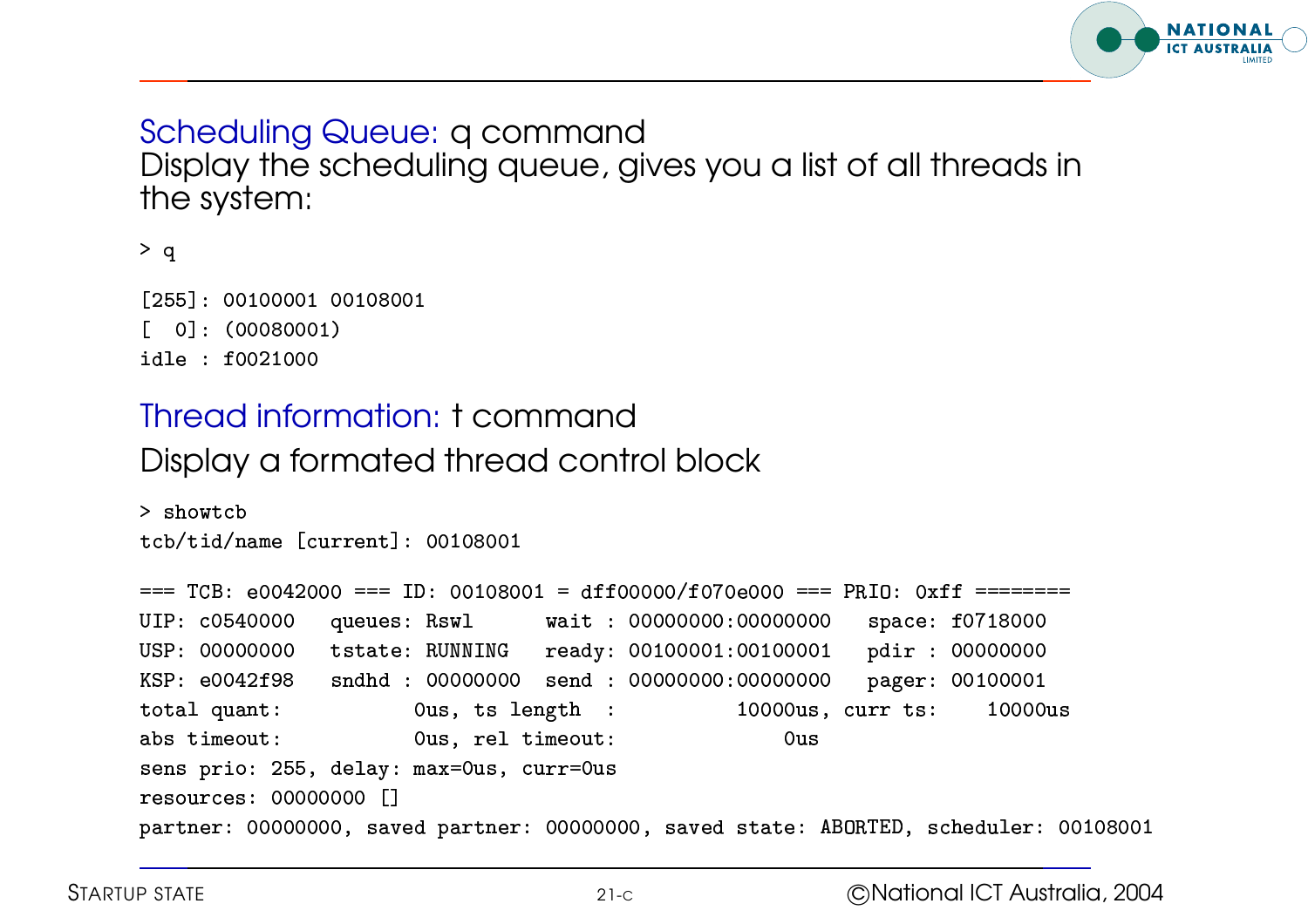

Currently both sigma0 and the root task are runnable threads.

Tracepoint menu: <sup>r</sup> command Allows us to view and manipulate tracepoints

Enable all tracepoints: E command

Break into KDB on tracepoints: <sup>e</sup> command This command lets you enable <sup>a</sup> specific tracepoint, and gives you the option of breaking in to the kernel debugger when the tracepoint is executed.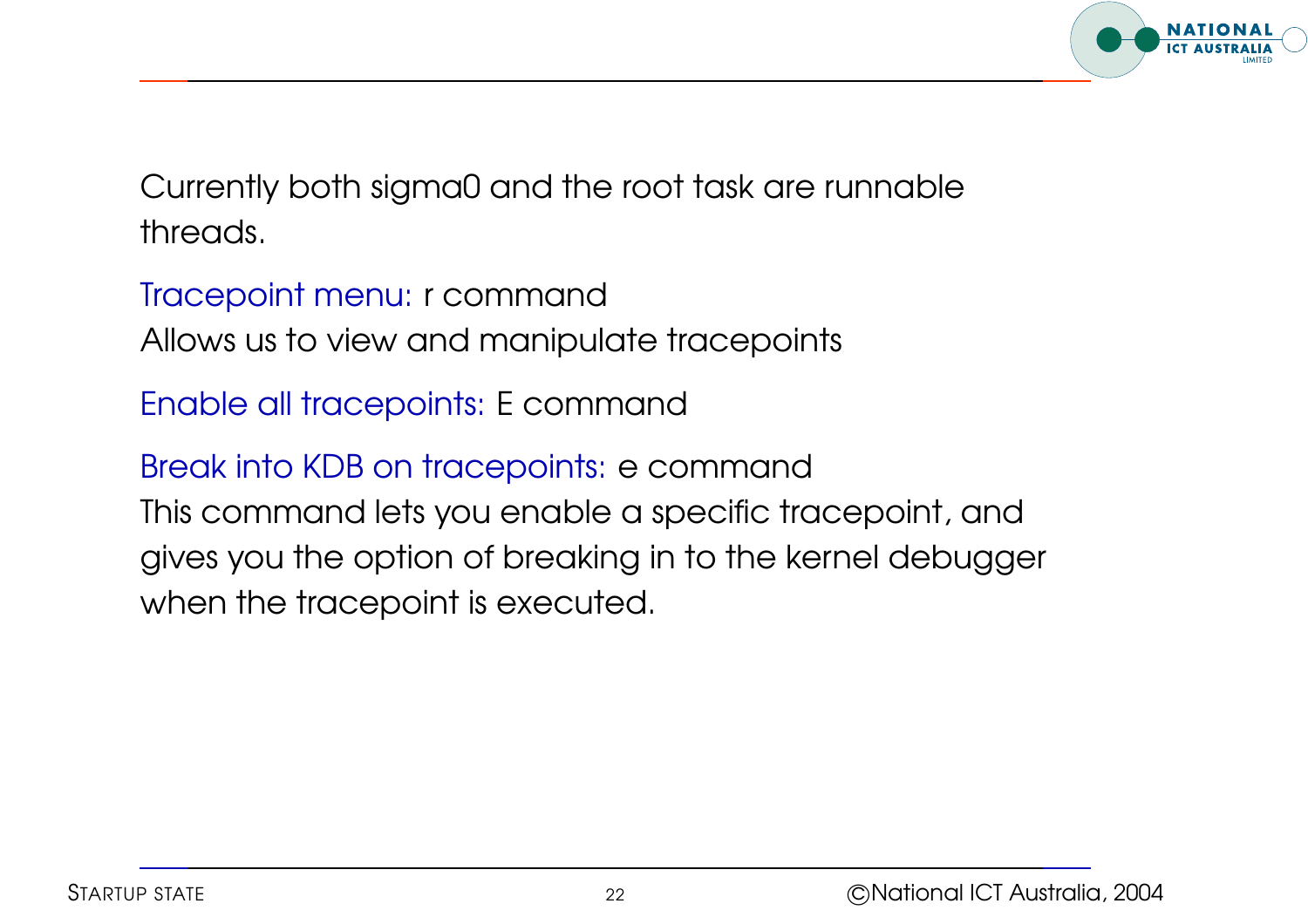

Currently both sigma0 and the root task are runnable threads.

Tracepoint menu: <sup>r</sup> command Allows us to view and manipulate tracepoints

Enable all tracepoints: E command

Break into KDB on tracepoints: <sup>e</sup> command

This command lets you enable <sup>a</sup> specific tracepoint, and gives you the option of breaking in to the kernel debugger when the tracepoint is executed.

Start executing: g command This command will switch back to the kernel and continue execution.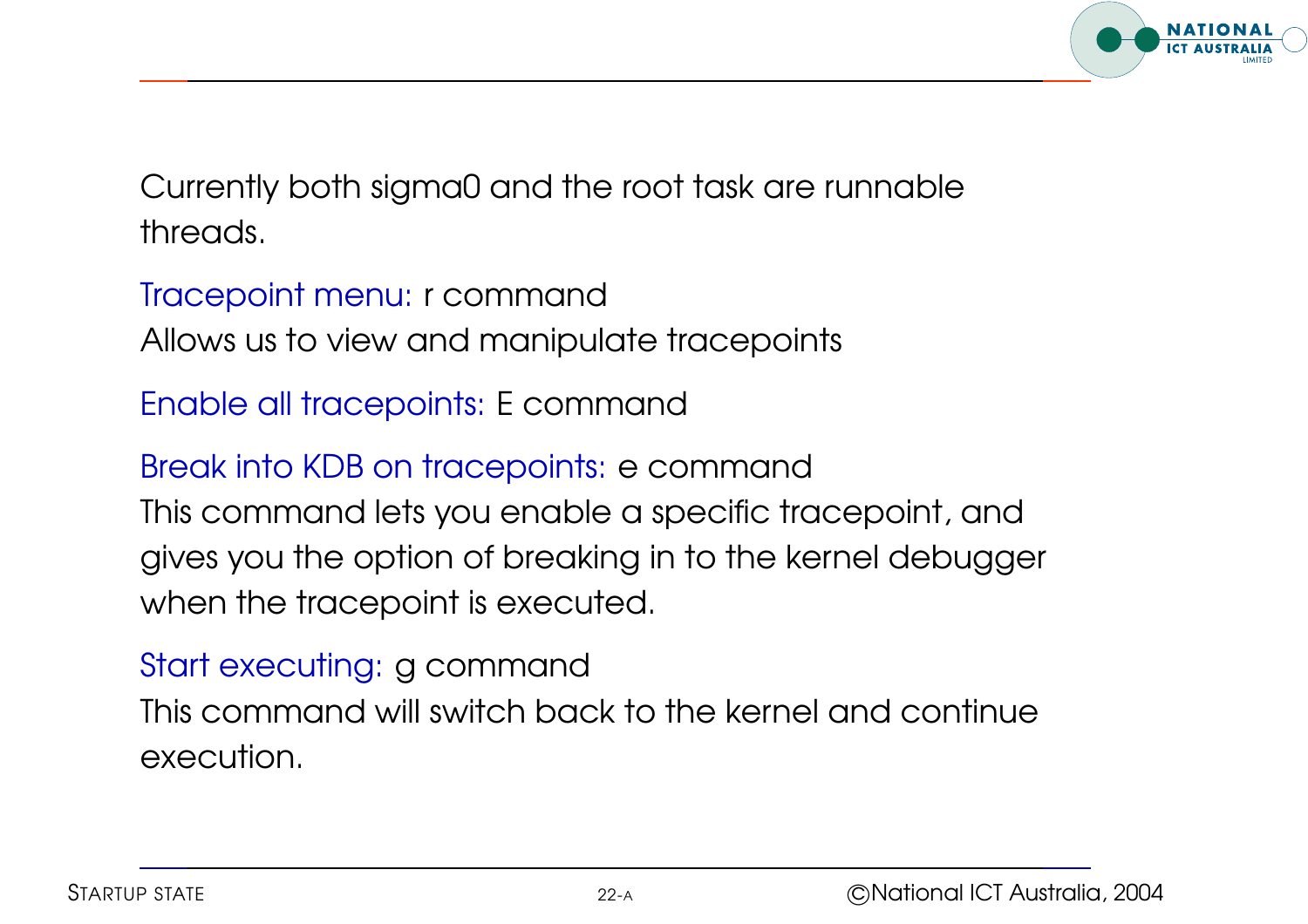

#### Sigma0 page fault handled automatically by the kernel – easy since just direct mapped.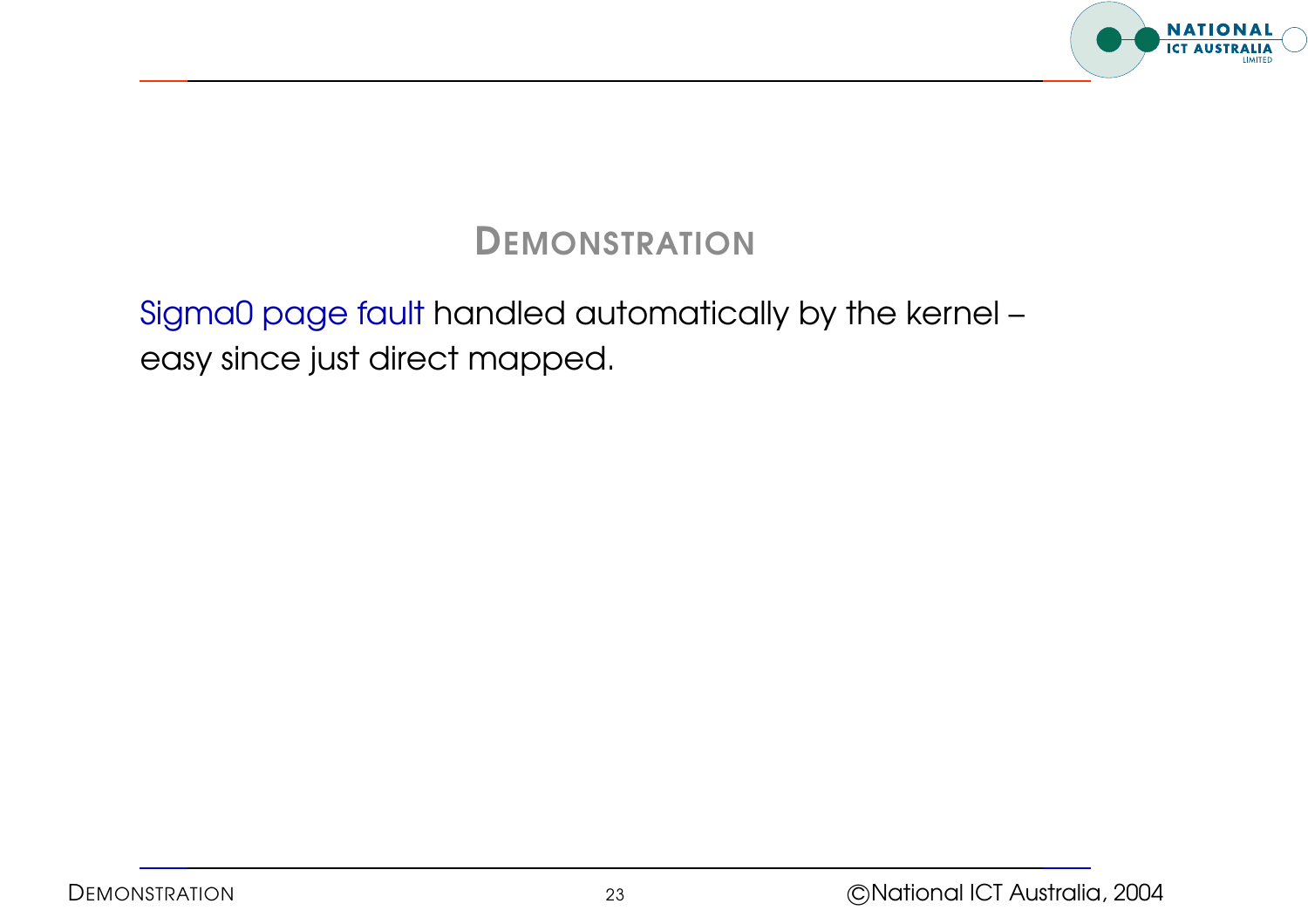

#### Sigma0 page fault handled automatically by the kernel – easy since just direct mapped.

Root task page fault more complicated:

➀ Root task faults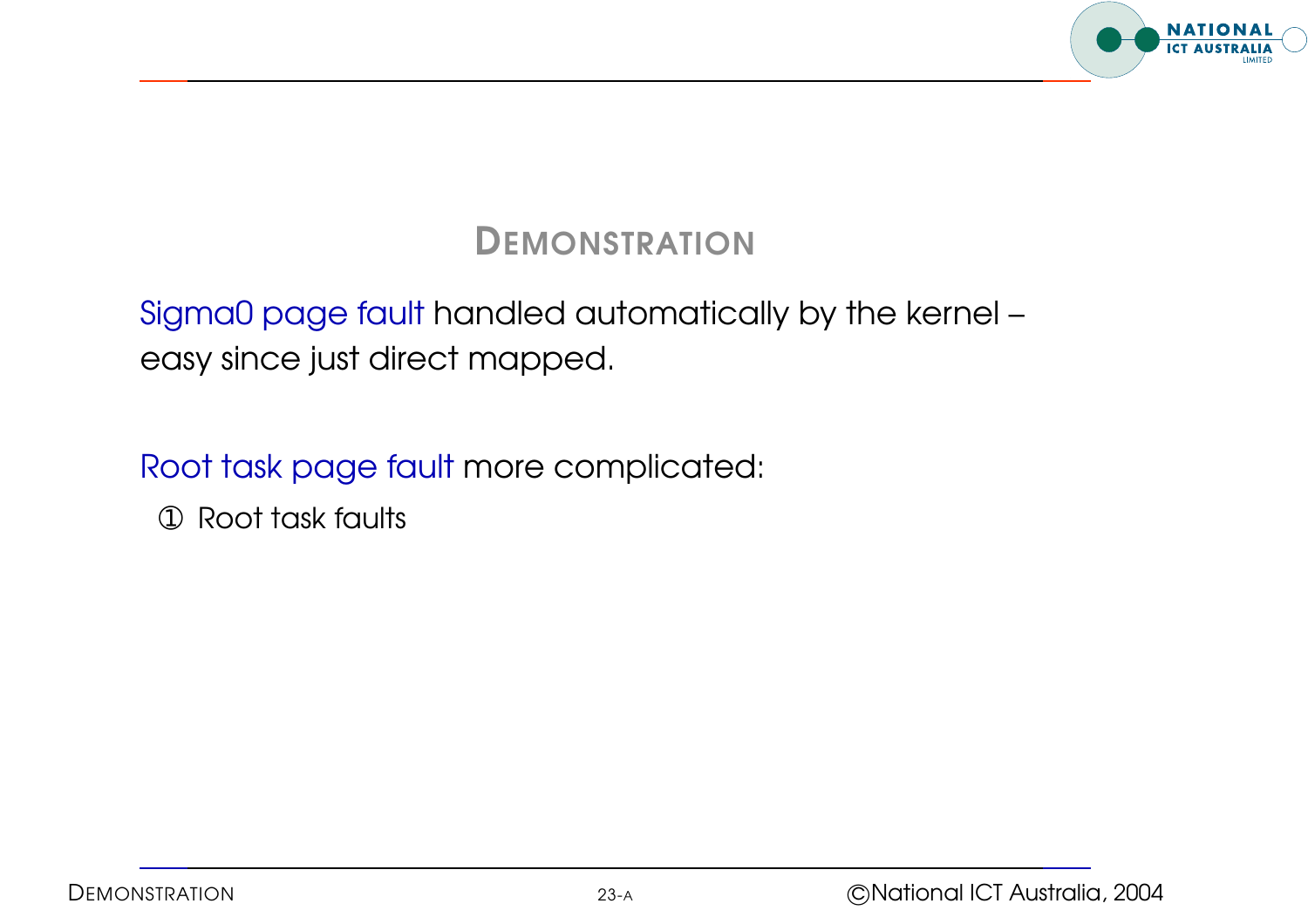

#### Sigma0 page fault handled automatically by the kernel – easy since just direct mapped.

- ➀ Root task faults
- <sup>➁</sup> Kernel manufactures pagefault IPC from root task <sup>=</sup><sup>⇒</sup> sigma0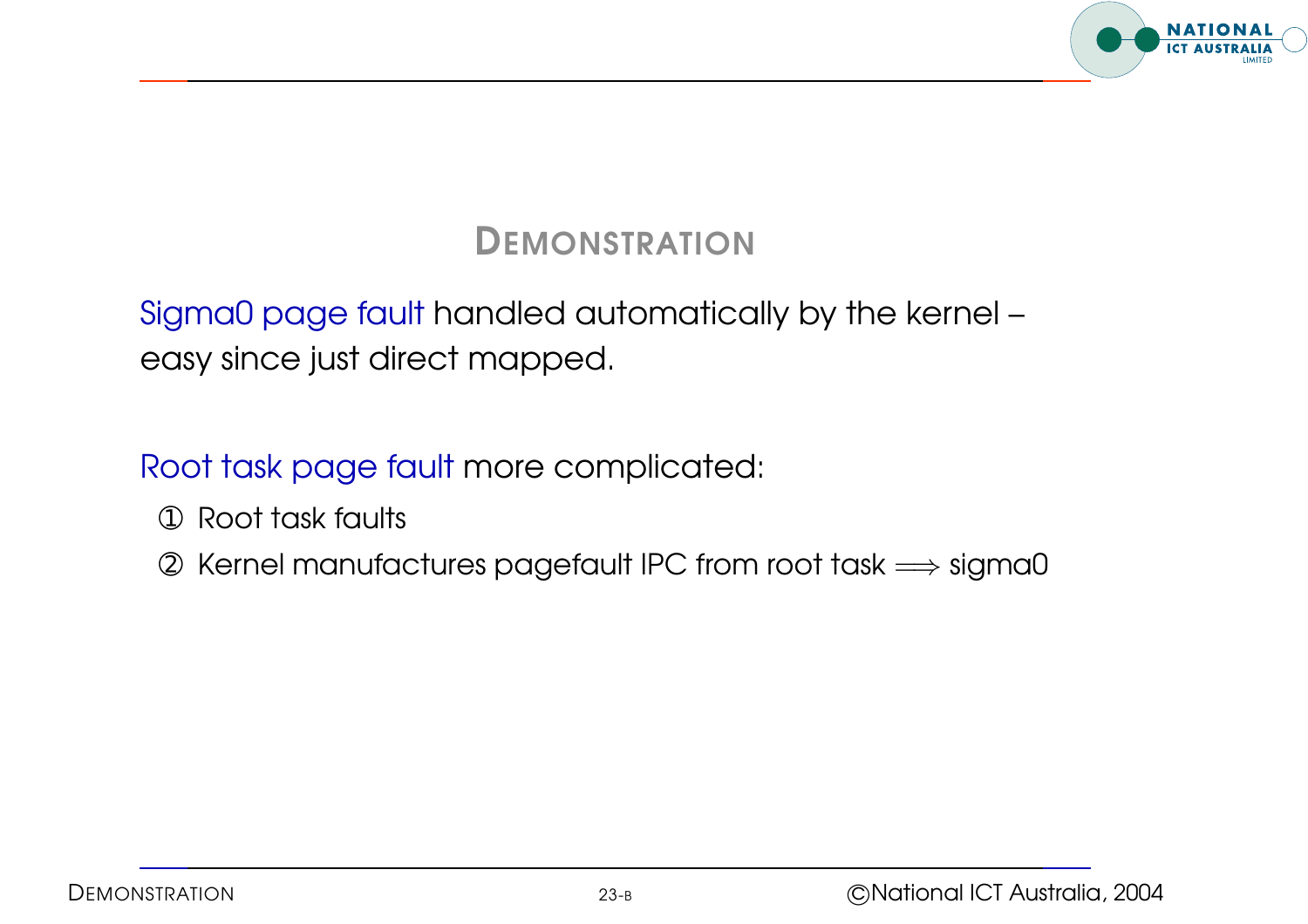

#### Sigma0 page fault handled automatically by the kernel – easy since just direct mapped.

- ➀ Root task faults
- <sup>➁</sup> Kernel manufactures pagefault IPC from root task <sup>=</sup><sup>⇒</sup> sigma0
- $\circled{3}$  Sigma0 sends page mapping IPC  $\Longrightarrow$  root task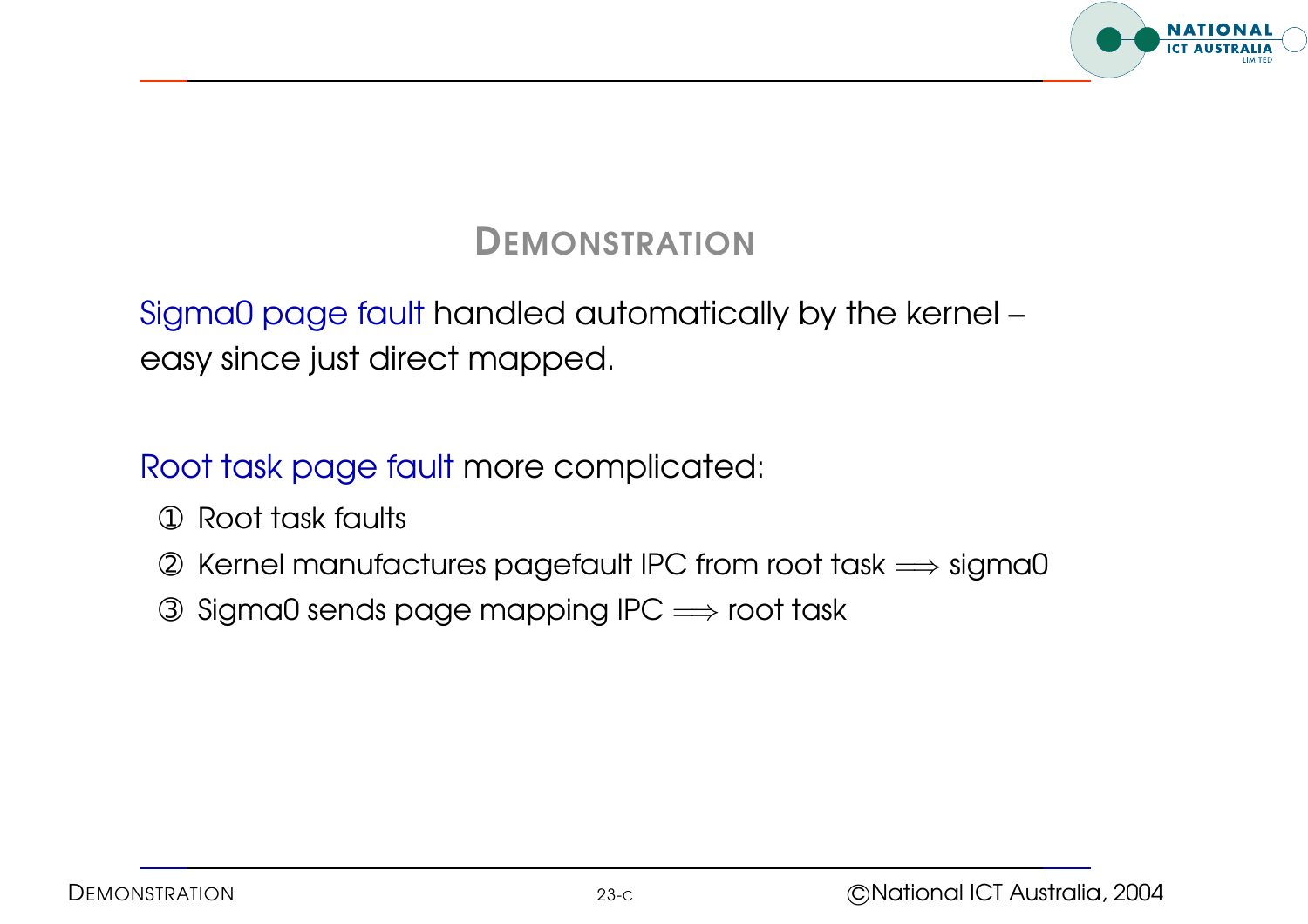

#### Sigma0 page fault handled automatically by the kernel – easy since just direct mapped.

- ➀ Root task faults
- <sup>➁</sup> Kernel manufactures pagefault IPC from root task <sup>=</sup><sup>⇒</sup> sigma0
- $\circled{3}$  Sigma0 sends page mapping IPC  $\Longrightarrow$  root task
- ➃ Kernel creates mapping database entry, updates page tables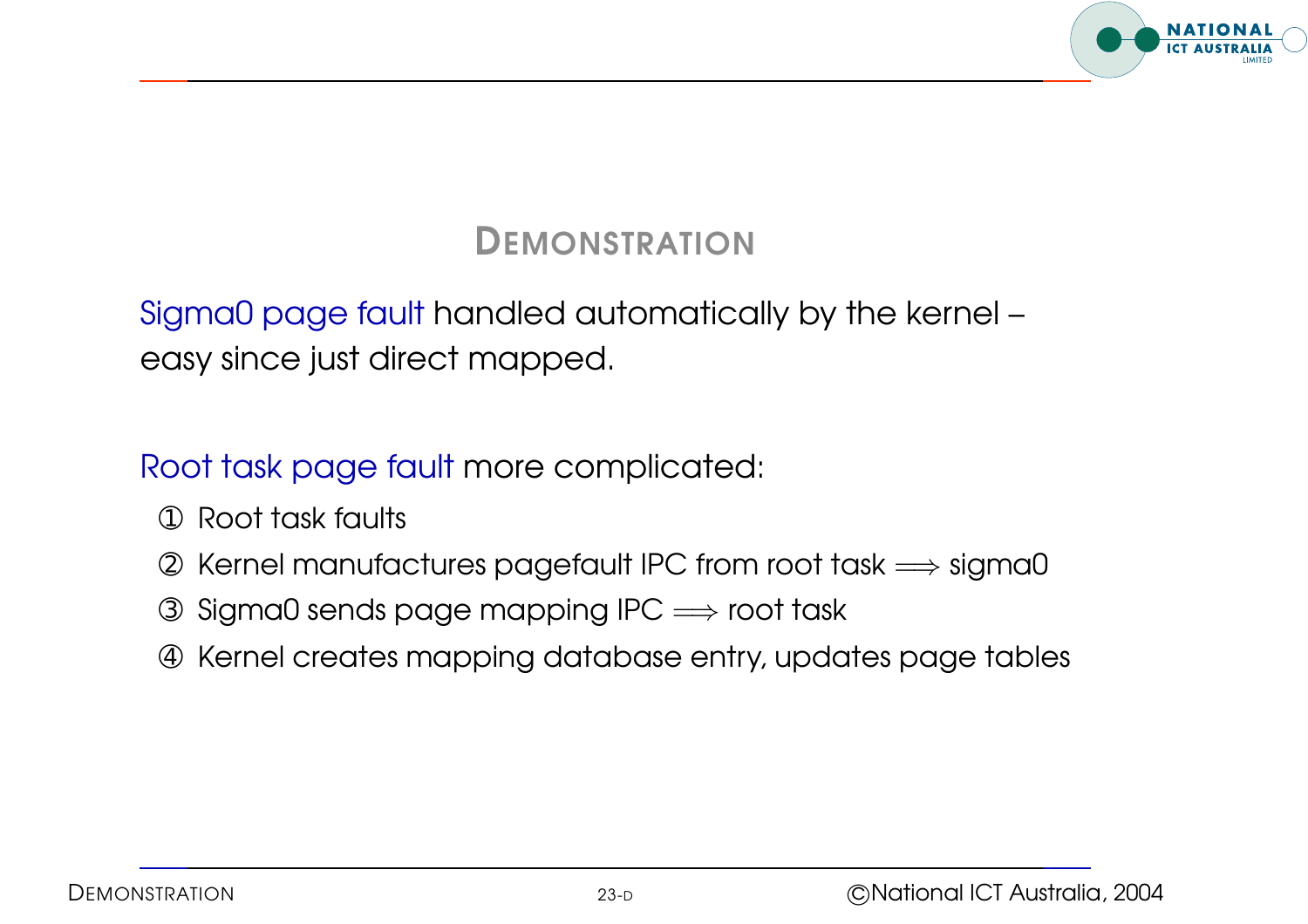

#### Sigma0 page fault handled automatically by the kernel – easy since just direct mapped.

- ➀ Root task faults
- <sup>➁</sup> Kernel manufactures pagefault IPC from root task <sup>=</sup><sup>⇒</sup> sigma0
- $\circled{3}$  Sigma0 sends page mapping IPC  $\Longrightarrow$  root task
- ➃ Kernel creates mapping database entry, updates page tables
- ➄ Root task continues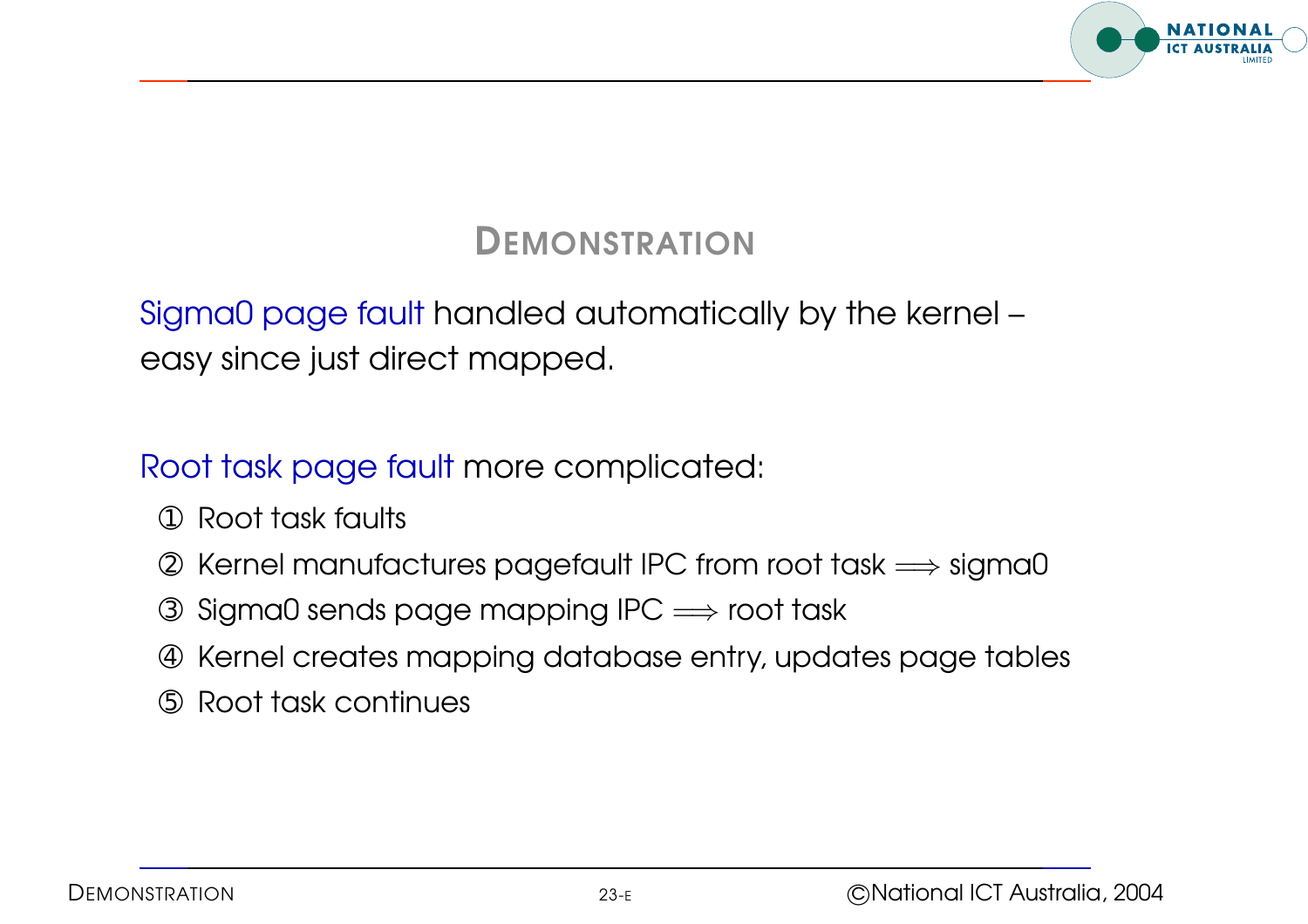

#### SUMMARY

Covered the basics of getting <sup>a</sup> simple L4 application running:

- **→** Tools required
- **→** Configuring and building a kernel
- **→** Creating a boot image using dite
- **→** Loading and kernel initialisation
- **→** Basic use of the L4 kernel debugger
- → Interaction between sigma0 and root task during start up